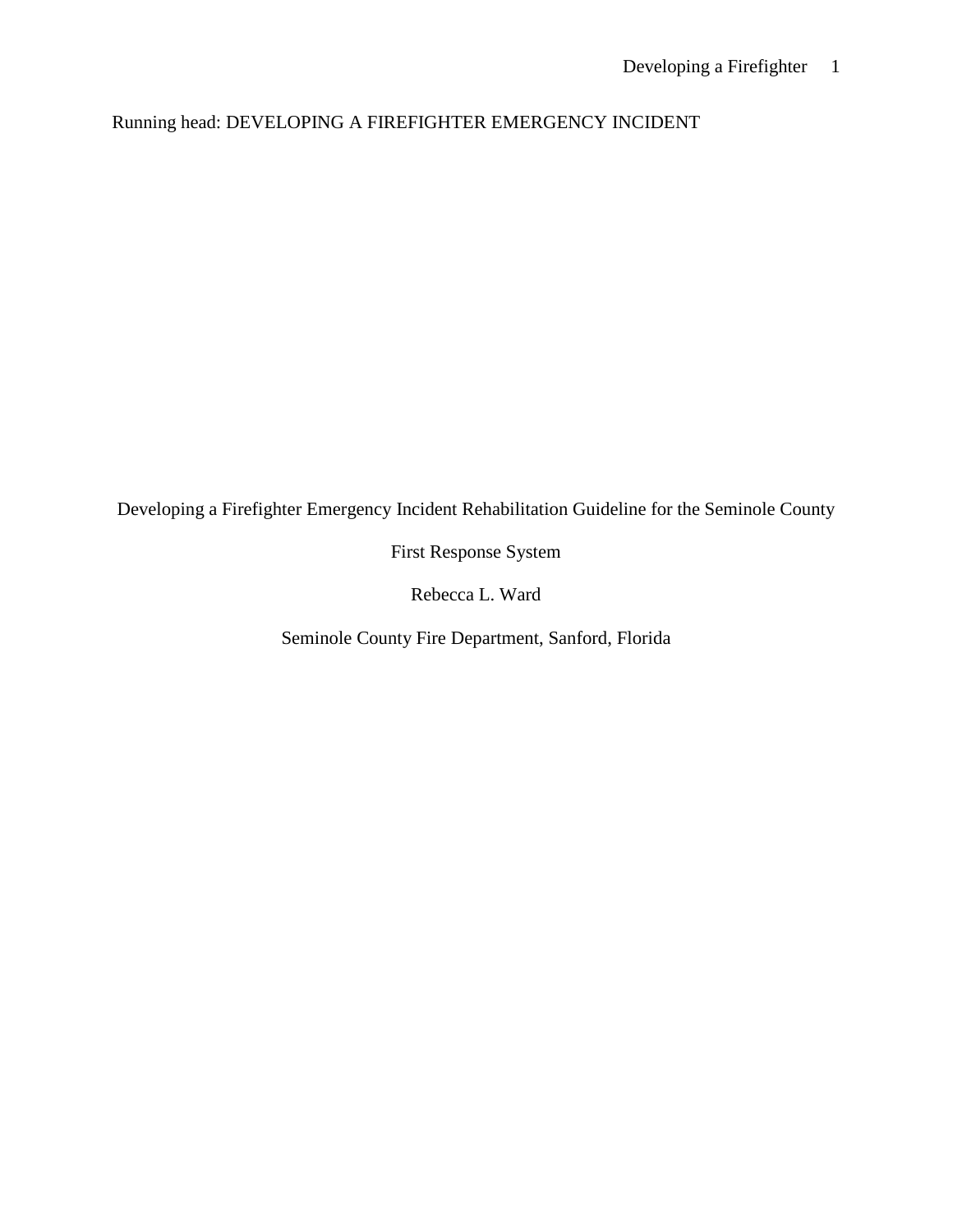# **CERTIFICATION STATEMENT**

I hereby certify that this paper constitutes my own product, that where the language of others is set forth, quotation marks so indicate, and that appropriate credit is given where I have used the language, ideas, expression, or writings of another.

Signed: \_\_\_\_\_\_\_\_\_\_\_\_\_\_\_\_\_\_\_\_\_\_\_\_\_\_\_\_\_\_\_\_\_\_\_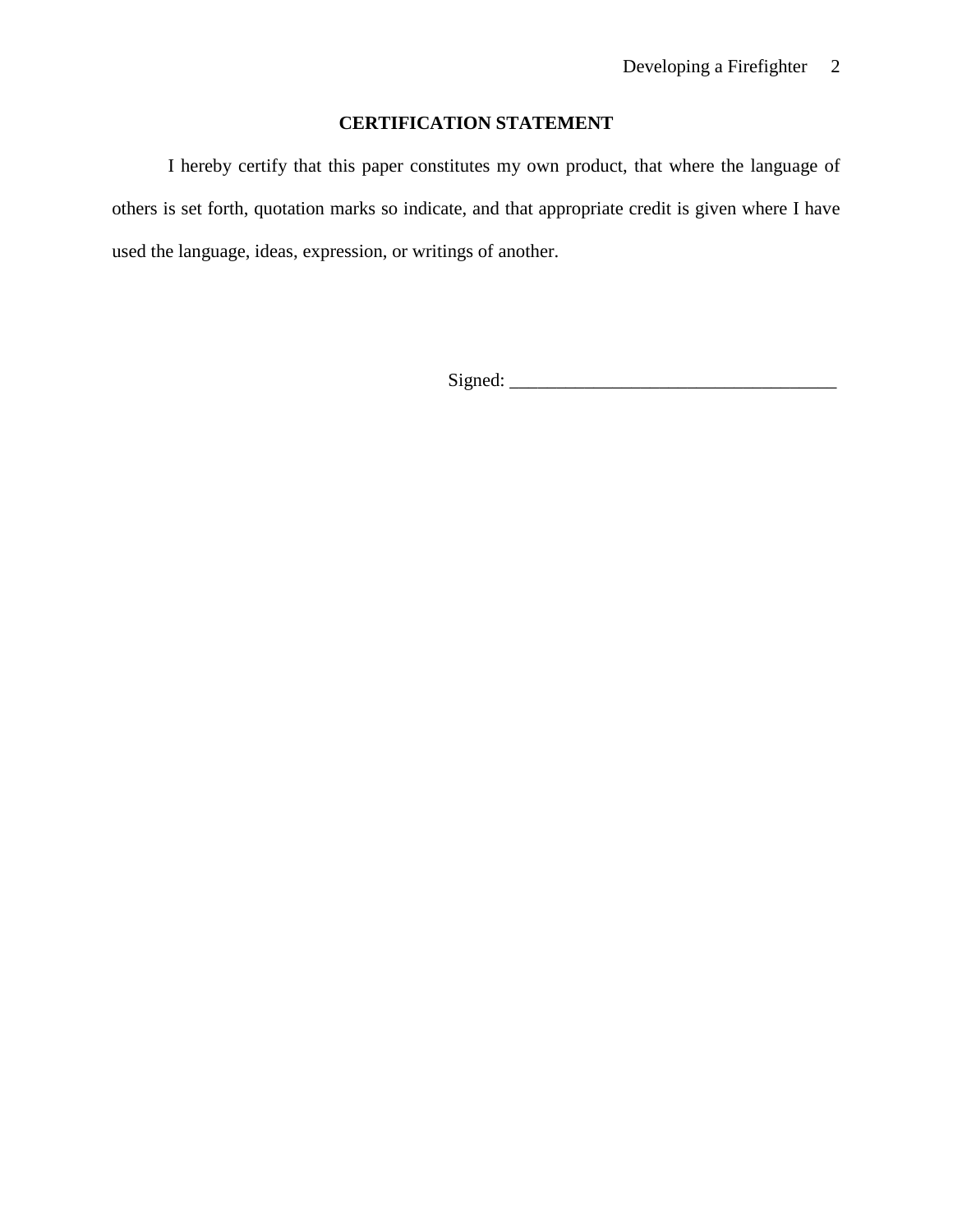#### Abstract

The Seminole County Fire Department operates under an automatic aid first response system with five city fire departments and one airport fire department. All fire department agencies in Seminole County operate from the Seminole County and Cities Incident Management System manual. The manual is compliant with the National Incident Management System's Incident Command System principals and is considered the standard operating procedures. The manual does not contain a comprehensive guideline for firefighter emergency incident rehabilitation. Without a comprehensive guideline, inconsistencies have occurred in the establishment and implementation of a firefighter emergency incident rehabilitation operation.

The purpose of this research was to develop guidelines for incident commanders as well as division or group supervisors to follow in order to consistently implement and enforce an adequate firefighter rehabilitation program during emergency incidents. Action research methodology was conducted in an effort to answer the following research questions and produce a guideline to be used for firefighter rehabilitation at emergency incidents. What recommendations and guidelines exist for the development of a firefighter emergency incident rehabilitation program? What is the recommended criterion for establishing firefighter rehabilitation on emergency incidents? What functions are associated with a firefighter emergency incident rehabilitation program? What are the current inconsistencies associated with firefighter rehabilitation establishment and delivery on emergency incidents? What are the benefits and consequences of a firefighter emergency incident rehabilitation program?

Procedures for this research project included a four month personal observation on significant emergency incidents. The purpose of the observation was to determine the consistency of implementation of firefighter rehabilitation on emergency incidents. A total of 68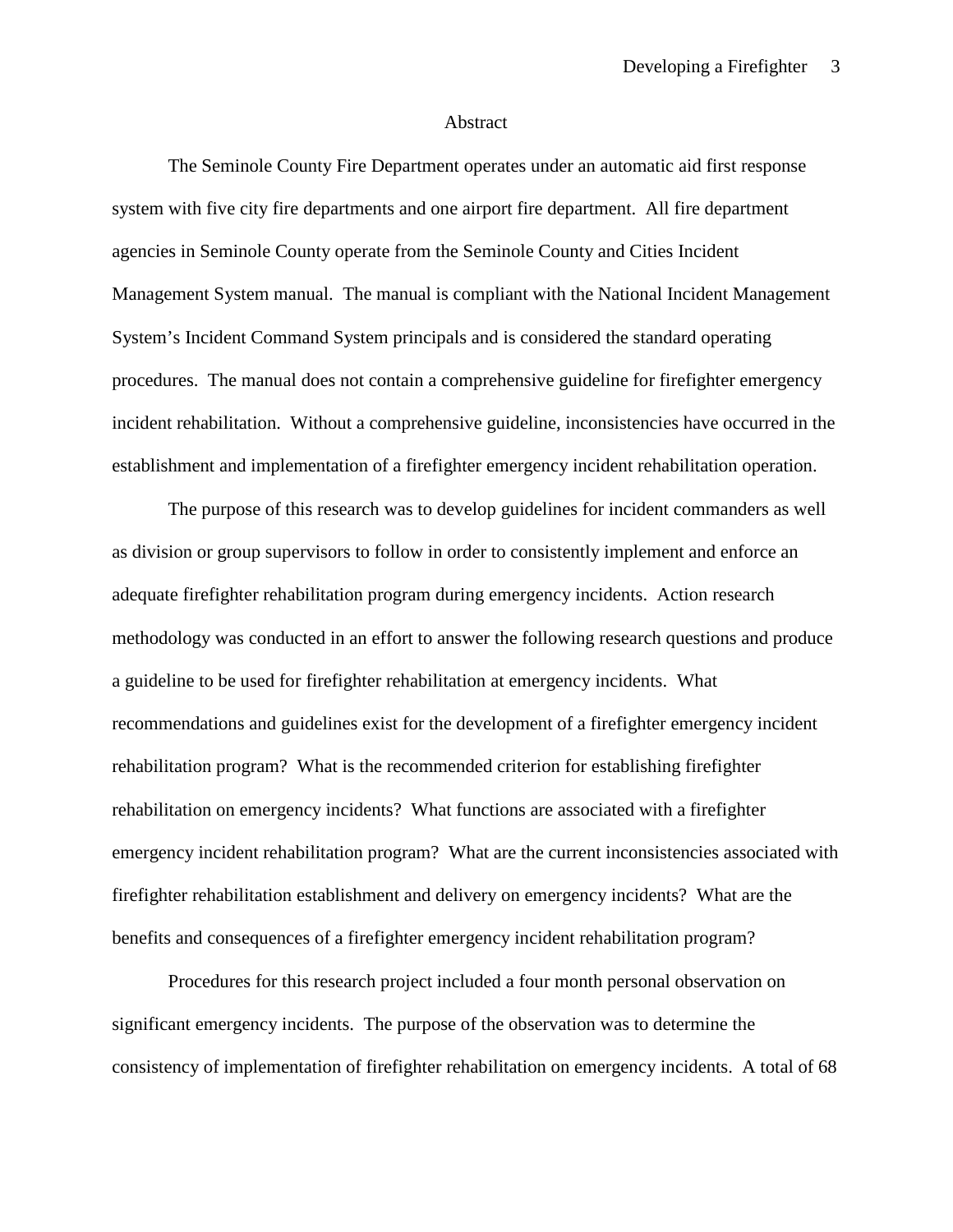incidents were observed and analyzed and the data obtained concluded that without a comprehensive guideline for firefighter rehabilitation, inconsistencies occurred on not only the establishment of firefighter emergency incident rehabilitation operations, but the functions of rehabilitation as well. The inconsistencies in the establishment of a rehabilitation operation occurred regardless of time, complexity, intensity, or climatic conditions such as extreme hot or cold weather.

A comprehensive rehabilitation guideline was developed as a result of the research. A review of other fire department agencies' rehabilitation guidelines were reviewed in an effort to create a well rounded procedure. Further research on the implementation of the comprehensive firefighter emergency incident rehabilitation program will need to be conducted.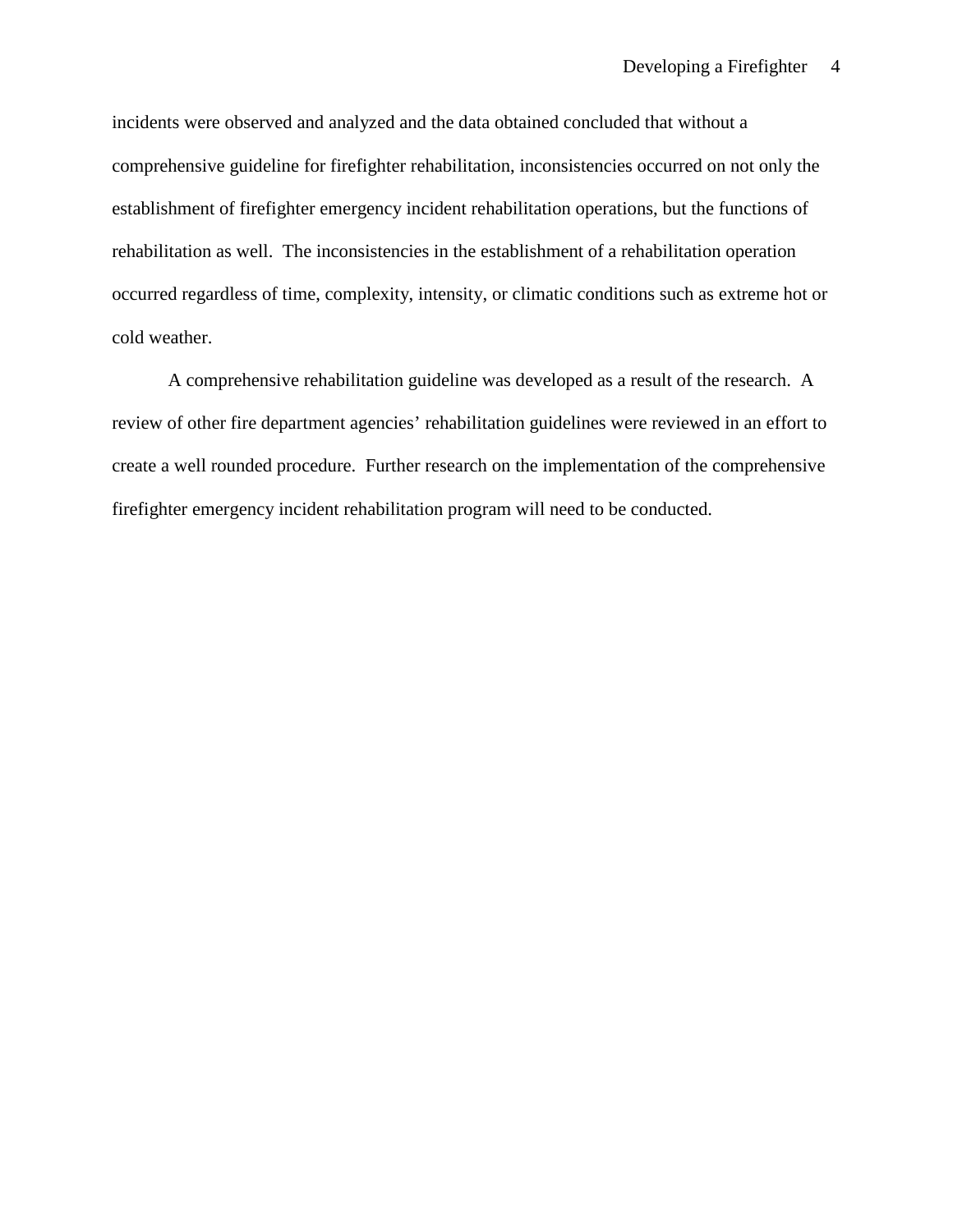# Table of Contents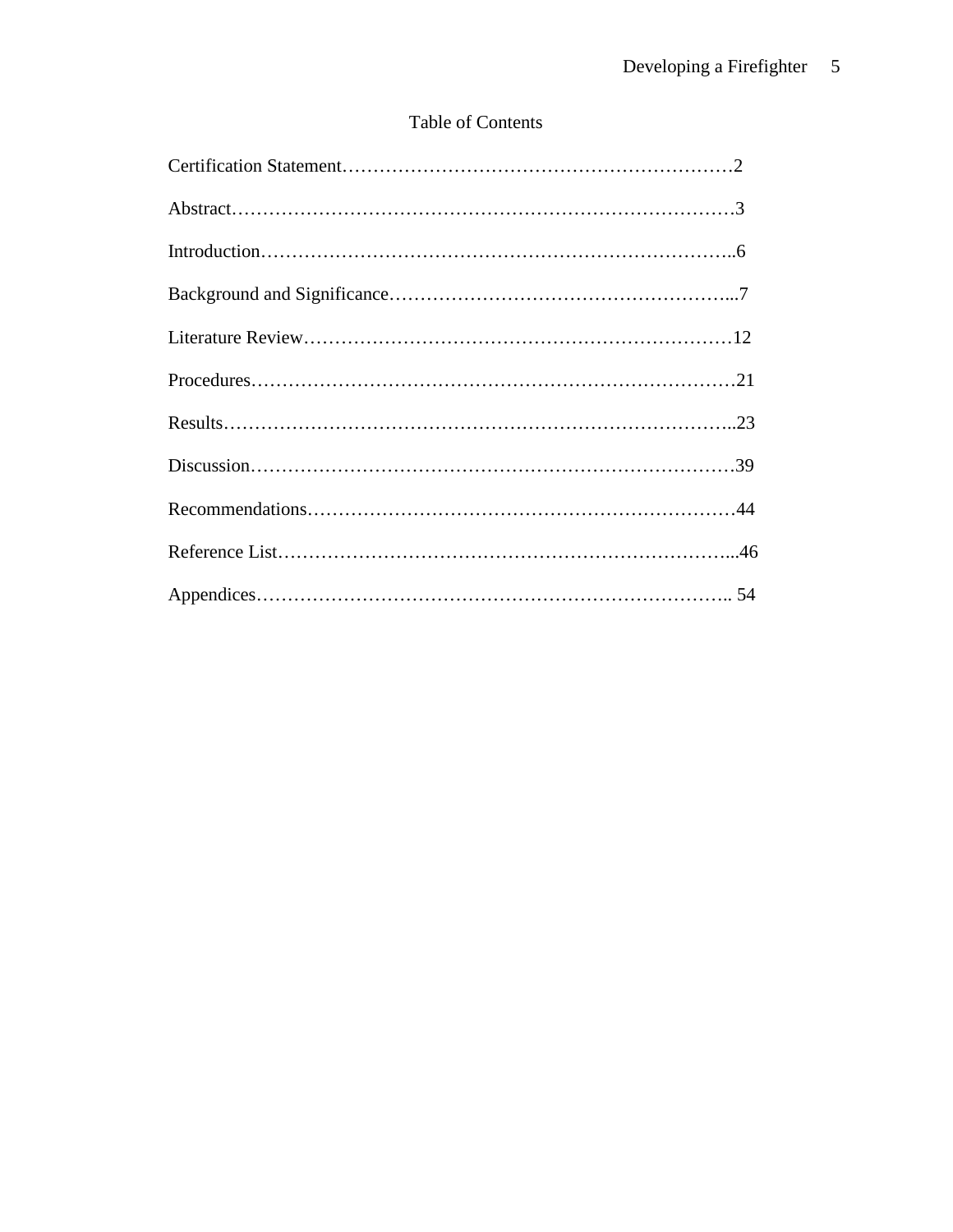Developing a Firefighter Emergency Incident Rehabilitation Guideline for the Seminole County

### First Response System

#### Introduction

The Seminole County Fire Department (SCFD) has been proactive in implementing a comprehensive firefighter wellness-fitness initiative program, which includes firefighter fit for duty standards. The enforcement of the program prompted the development of a medical monitoring guideline to be used at all firefighter training exercises requiring physical exertion. Though initially it received some negative response, firefighter rehabilitation medical monitoring during training exercises has become the norm for the SCFD. With emphasis placed on rehabilitation and medical monitoring at training exercises, the importance of this component on emergency incidents has been grossly underestimated. Inconsistencies in the implementation and delivery of firefighter emergency incident rehabilitation, by the incident commander and his/her designees, has the potential to negatively affect the firefighter's overall health and safety. The problem is the fire departments that make up the Seminole County first response system lack a clearly defined guideline on when and how to implement firefighter rehabilitation during emergency incidents. This could ultimately result in firefighter injury or death.

The purpose of this research was to develop guidelines for incident commanders as well as division or group supervisors to follow in order to consistently implement and enforce an adequate firefighter rehabilitation program during emergency incidents. Action research methodology was conducted in an effort to answer the following research questions and produce a guideline to be used for firefighter rehabilitation at emergency incidents. What recommendations and guidelines exist for the development of a firefighter emergency incident rehabilitation program? What is the recommended criterion for establishing firefighter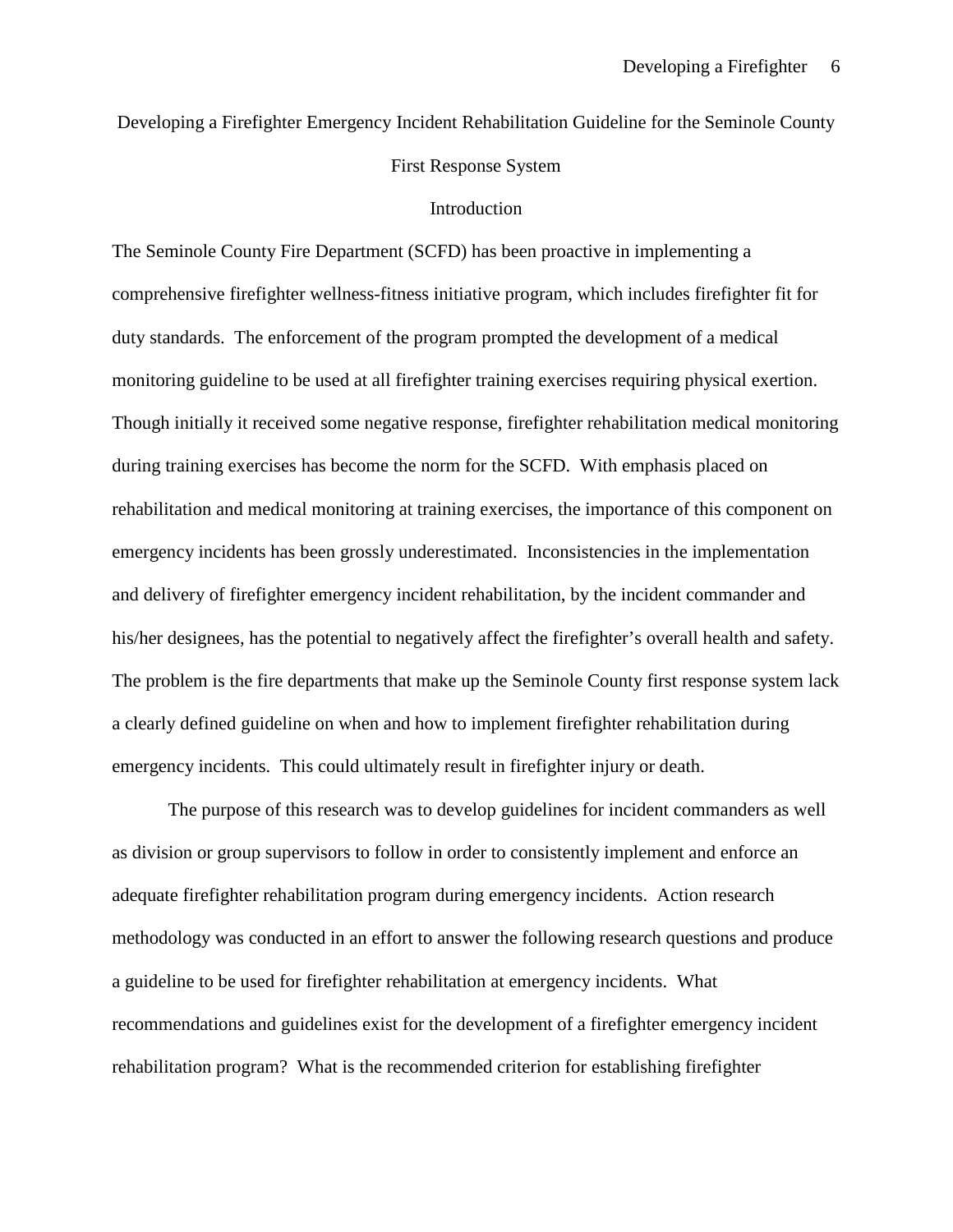rehabilitation on emergency incidents? What functions are associated with a firefighter emergency incident rehabilitation program? What are the current inconsistencies associated with firefighter rehabilitation establishment and delivery on emergency incidents? What are the benefits and consequences of a firefighter emergency incident rehabilitation program?

### Background and Significance

Seminole County consists of an area that is 345 square miles (Division of Emergency Management [DEM], 2009). The SCFD is one of the largest fire departments in Central Florida and operates emergency medical services (EMS) and fire resources from 18 stations located throughout the county in conjunction with five city fire departments and one airport fire department under a first response automatic aid system. Each city located in Seminole County along with Volusia and Orange Counties work together under the first response system concept in order to ensure the closest unit arrives to the scene of an emergency incident regardless of their jurisdiction. This system provides prompt arrival of units as well as efficient resource allocation (Seminole County Fire Department [SCFD], 2009).

In order to prevent emergency scene dysfunction with a variety of agencies responding together, the Incident Management System (IMS) manual was created. This was a joint effort between SCFD and the six fire departments within the county as a means to provide a standard operational approach to any type of emergency incident (Seminole County and Cities [SCC], 2002). The SCC IMS manual complies with the Homeland Security Presidential Directives issued by President George W. Bush, which includes the use of the National Incident Management System (NIMS). NIMS is a national framework enabling all governmental and nongovernmental organizations to work together on any type of incident. NIMS mandates the use of the Incident Command System (ICS), which provides a national systematic response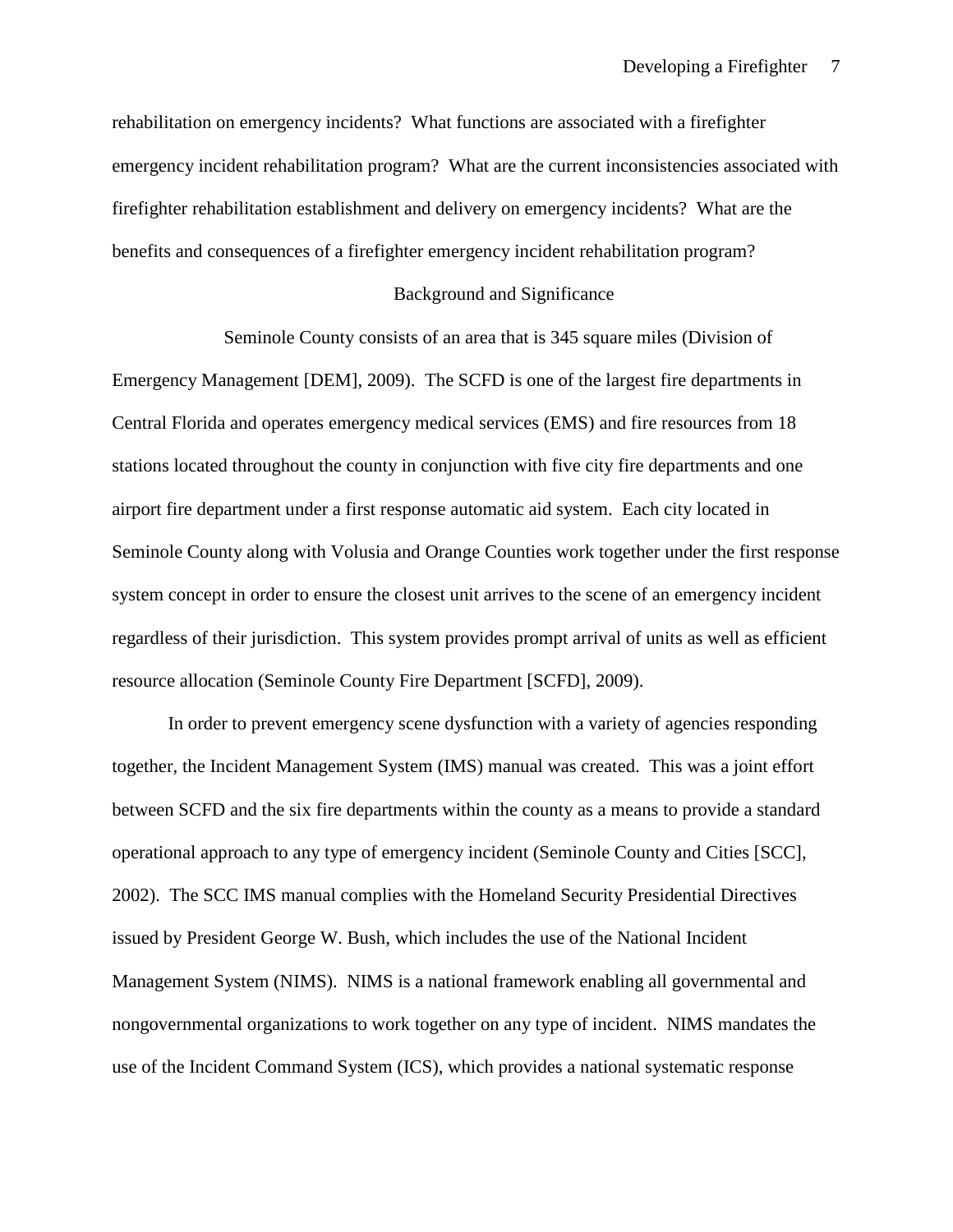approach to any type of incident no matter the location or size (Federal Emergency Management Agency [FEMA], 2008). The SCC IMS manual includes response procedures for incidents, ICS position duties and responsibilities, and forms to be used on incident scenes. Information regarding firefighter emergency incident rehabilitation was briefly included in the manual in the area of rehabilitation group supervisor's duties and responsibilities. This manual did not contain information regarding guidelines for establishing and delivering firefighter rehabilitation during emergency incidents. Information pertaining to the activation of a rehabilitation group was vague and stated, "Activation: Any long-term incident or incidents in adverse weather conditions, where crew members are in need of replenishment of fluids, monitoring of vital signs, or rest periods" (Seminole County and Cities [SCC], 2002, 2.16). Implementation of an incident rehabilitation group was left to the discretion of each incident commander and has resulted in inconsistencies in initial establishment, duties, responsibilities, accountability, and procedures for all agencies involved. These inconsistencies have led to an inadequacy for the health and wellness of the firefighters. This was evident on one emergency incident where a SCFD firefighter complained of weakness and dehydration after working a structure fire during the second half of a 48-hour shift. He was given fluids intravenously, released from the rehabilitation area, and continued to work on the fire scene. No medical evaluation documentation was completed. Most often, rehabilitation consist of drinking water while sitting on the tailboard of the fire engine because no formal rehabilitation area was established. This has resulted in no medical assessment of the firefighters prior to releasing them from the scene. Though all the agencies working within the automatic aid agreement in Seminole County provide EMS under the same protocols and medical director, the inconsistencies in firefighter rehabilitation medical evaluation and treatment still exist.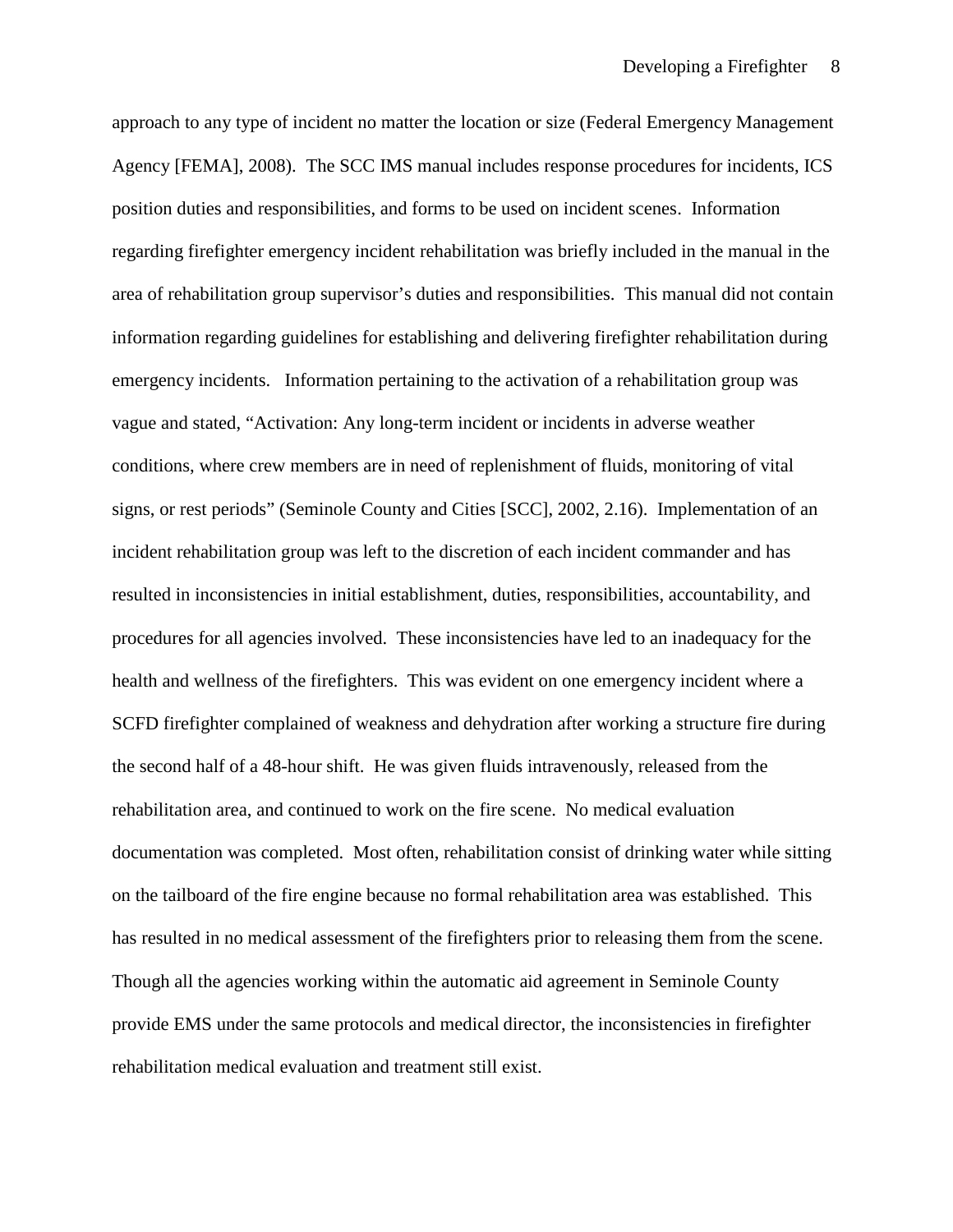In 2005, the SCFD experienced its' first line of duty death. The loss of a lieutenant with 20 years of experience in the fire service was a wakeup call for the SCFD to implement a firefighter wellness-fitness initiative program. Though the lieutenant died shortly after participating in a physically demanding training exercise, it was later noted he had an underlying cardiac condition. This condition was not detected during the pre and post vital sign assessment, which was required of all participants in the training exercise. Because the training exercise consisted of a physically demanding air consumption and endurance exercise, it was suggested, by a lieutenant with the training section, that a pre and post vital sign assessment of each participant be required. This was the first time in SCFD history where the mandatory assessment and recording of vital signs prior to a training exercise was required. Recommendations after the firefighter fatality investigation from the National Institute for Occupational Safety and Health included the implementation of a comprehensive rehabilitation program during training exercises and the implementation of a mandatory wellness and fitness program (National Institute for Occupational Safety and Health [NIOSH], 2006). For the next three years, after the line of duty death, recording of pre and post vital signs during training exercises remained inconsistent and sometimes did not occur.

The SCFD Wellness-Fitness Initiative was implemented February 13, 2007. With this initiative also came the implementation of the Fire Service Joint Labor Management's Incumbent Physical Ability Test (IPAT). The objective of the IPAT is to evaluate a firefighter's ability to perform physically demanding firefighting tasks (Seminole County Fire Department Training Standards [SCFDTS], 2007). The procedures for the IPAT included pre and post vital sign assessment as well as successful completion of nine firefighter related tasks. Parameters for pre and post vital sign assessments were taken from the Fire Service Joint Labor Management's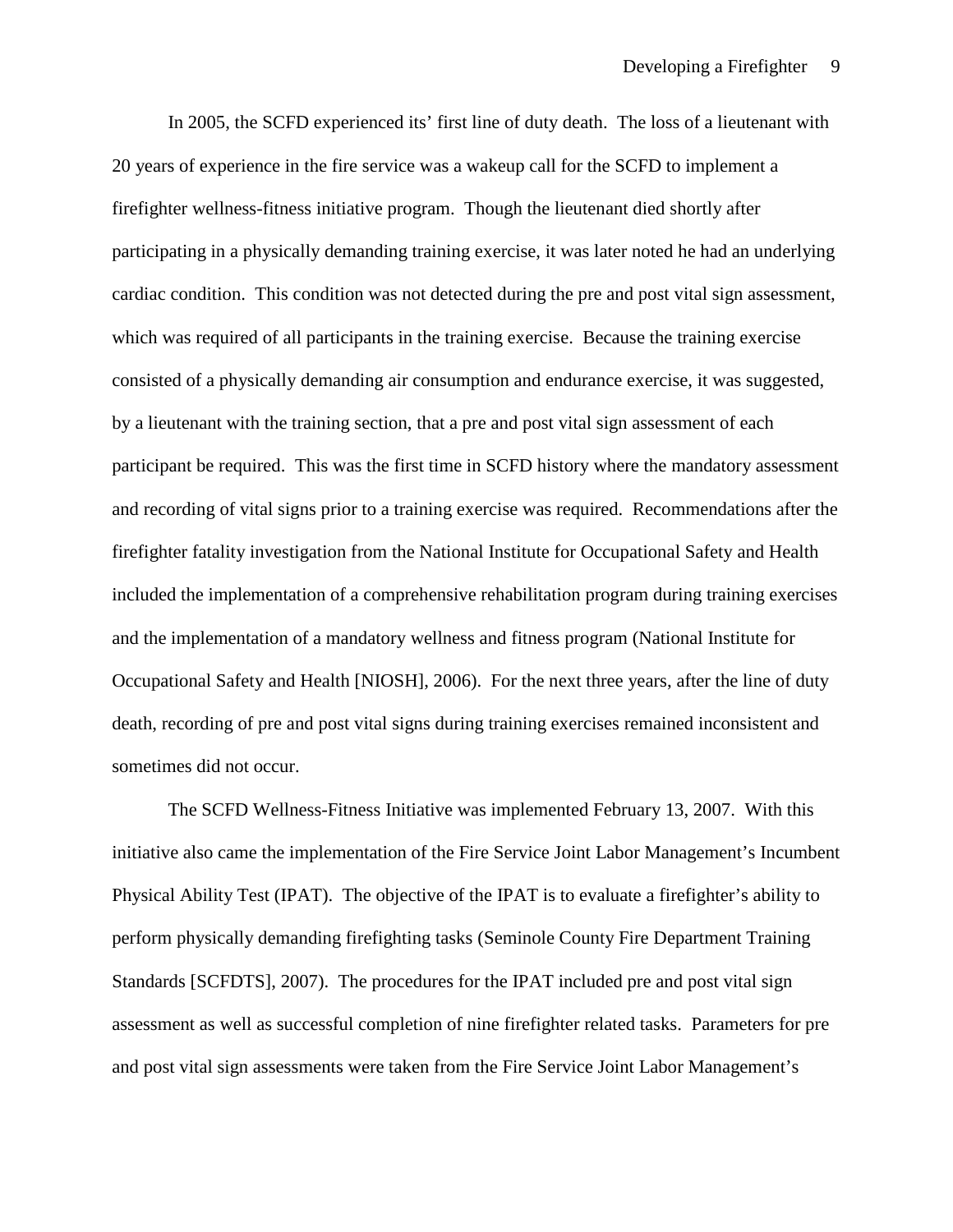guidelines (2007). All firefighters not meeting the vital sign criteria of normal limits were placed on restricted duty status and evaluated by the county physician. All firefighters unable to successfully complete the nine-station evaluation were also placed on restricted duty status and remediated by a peer fitness trainer until successful completion could be achieved.

The firefighter fatality, in 2005, improved the way SCFD delivered training. By 2008, a guideline for vital sign assessments for training was established. Vital sign parameters were established by utilizing information from the Fire Service Joint Labor Management Wellness-Fitness Initiative and National Fire Protection Association (NFPA) 1582, 1583, and 1584 (Seminole County Fire Department [SCFD], 2008). This program received some negative reaction from the SCFD firefighters, as some of the personnel did not meet the vital sign requirements prior to performing the training evolutions. These firefighters were placed on restricted duty status, evaluated by a physician, and returned to regular duty status following their physician's recommendations. Though this guideline was implemented and mandatory for all physical demanding training exercises, implementation of a formal rehabilitation program including medical evaluations on emergency incidents was not identified as a priority. Establishing a rehabilitation group on emergency incidents remained inconsistent and varied from incident commander to fire department agency.

On larger emergency incidents, the assistance of the Seminole County Community Emergency Response Team (CERT) would be requested. CERT members are Seminole County volunteers who dedicate their time and efforts to assist the Seminole County Department of Public Safety during major emergencies (Seminole County Department of Public Safety [SCDPS], 2008). The Seminole County CERT took on an additional role by providing rehabilitation services to the firefighters within Seminole County when requested on emergency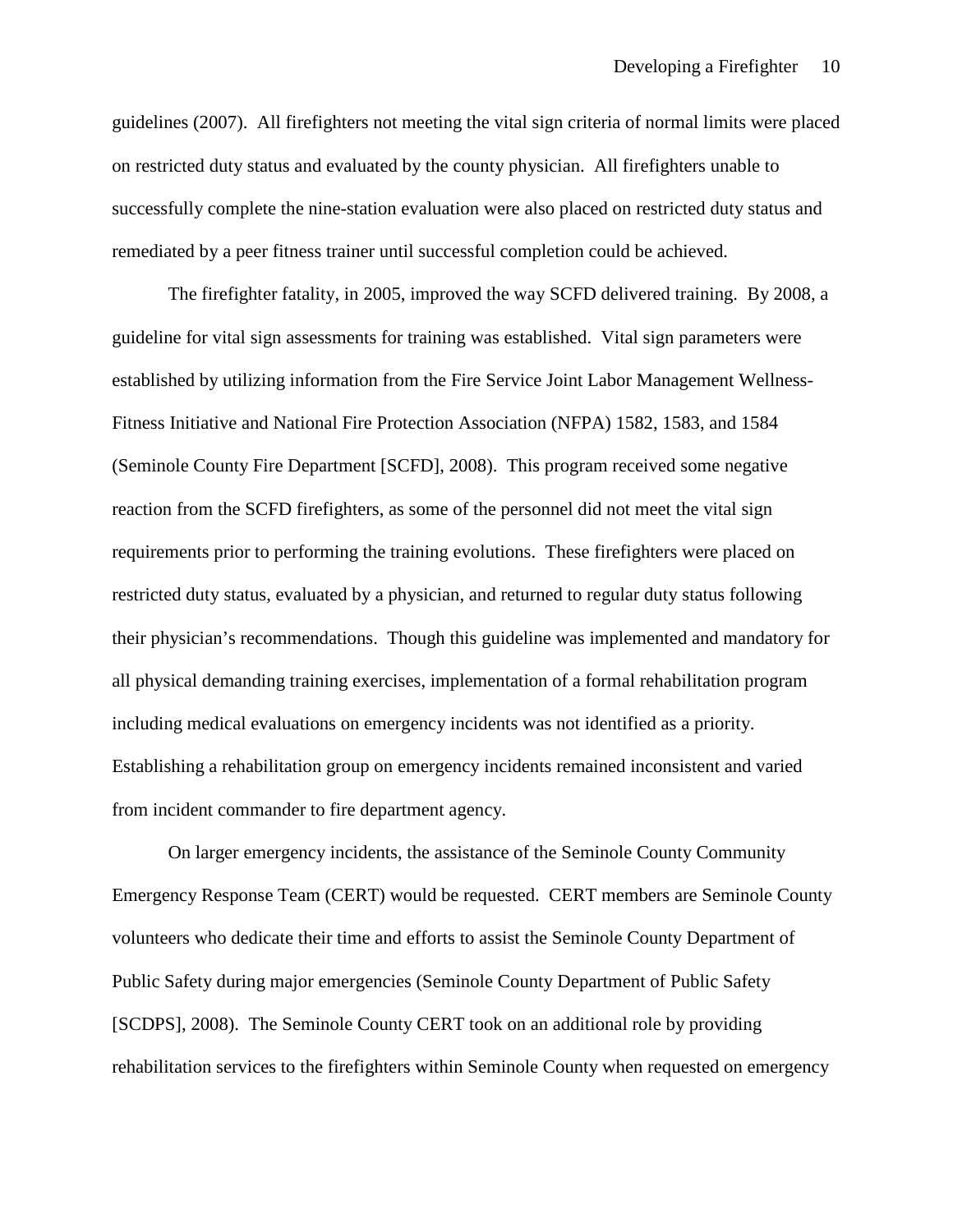incidents. CERT services included providing cold water and electrolyte replacement drinks, snacks, cool wet towels, chairs, tents, etc. Delayed responses for CERT activation occurs because members respond from their homes. Though this service is invaluable to all the firefighters of Seminole County, no medical evaluations or treatment is performed or recorded and no personnel accountability is enforced. Additionally, no fire department personnel have been assigned to ensure these functions are carried out.

A tremendous effort has been made to ensure the health and safety of SCFD firefighters during training exercises by providing a pre and post vital sign assessments and hydration as part of the training rehabilitation program. SCFD now implements vital sign assessments during training exercises to any person participating in department training not just SCFD personnel. However, the lack of a comprehensive rehabilitation program has resulted in serious inconsistencies in providing the same health and safety measures to firefighters on emergency incidents. Recommendations from the United States Fire Administration (USFA), Occupational Safety and Health Administration (OSHA), the International Association of Fire Chiefs (IAFC), NFPA, and other respected agencies include the development of a comprehensive firefighter emergency incident rehabilitation program. Implementation of such a program into the SCC IMS will assist in ensuring the safety and wellbeing of all firefighters working in Seminole County. The Executive Analysis of Fire Service Operations in Emergency Management (EAFSOEM) course included the use of ICS, risk assessment, emergency operations, legal mandates, and incident documentation (USFA, 2009). The research problem identified affects not only the SCFD firefighters, but all the firefighters working under the IMS. This relates to the EAFSOEM course as it is part of the ICS, it is an emerging issue, and has the ability to impact the fire department's overall operational readiness. Additionally, this research project relates to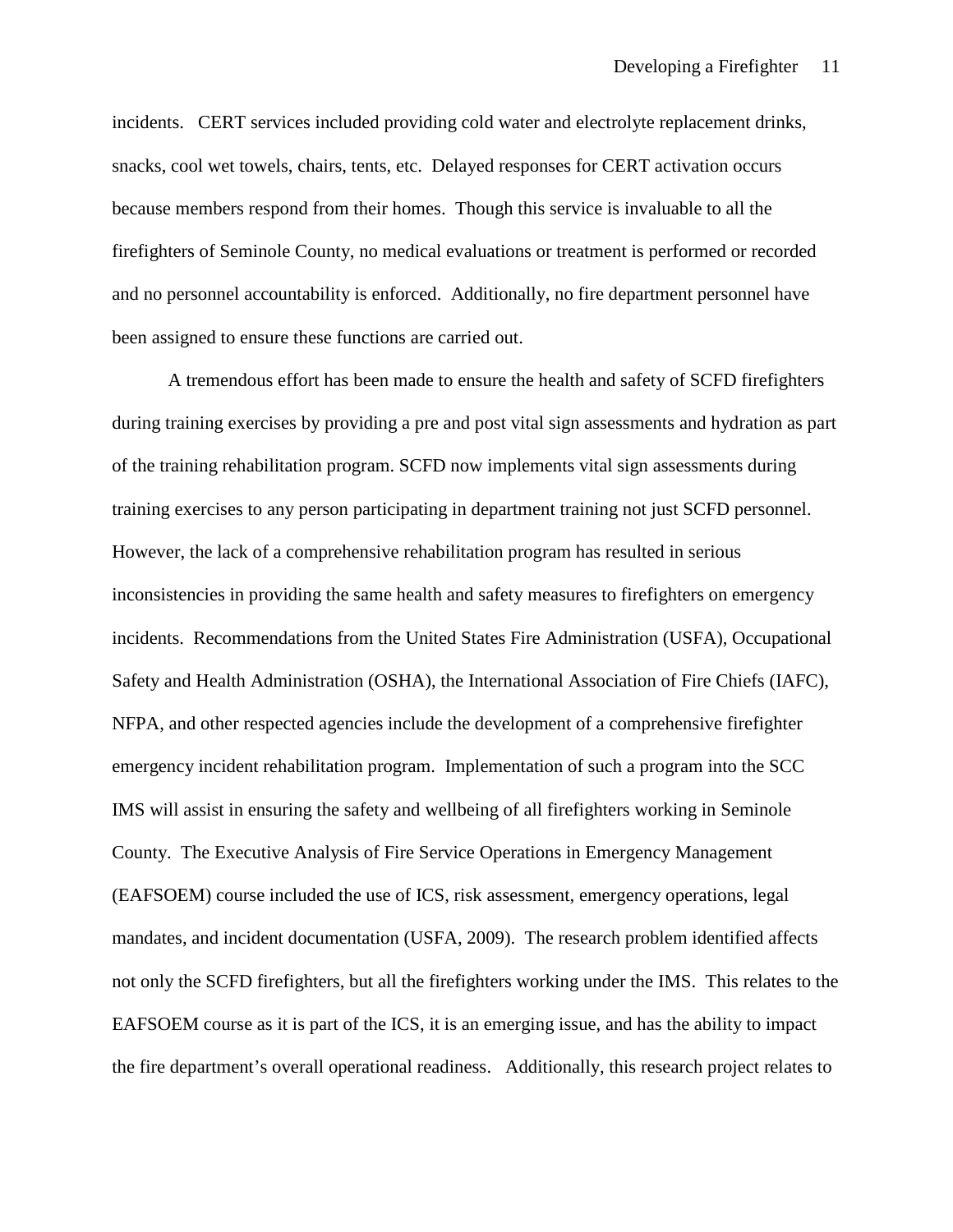the United States Fire Administrations operational objective to reduce the loss of life from fire of firefighters as well as respond appropriately in a timely manner to emerging issues (USFA, 2008, II-2).

## Literature Review

An extensive literature review was completed which included books, magazines, journal articles and internet articles, NIOSH firefighter fatality reports, and other fire department agencies' policies on firefighter rehabilitation programs. The literature review began with the National Fire Protection Association (NFPA) 1584 Standard on the Rehabilitation Process for Members During Emergency Operations and Training Exercises. NFPA stated that rehabilitation is an essential part of the overall health and wellness of firefighters and was important enough to address the subject in a standard instead of a recommendation (2007). The standard established the minimum criteria for developing and implementing a rehabilitation program within an incident management system. The standard includes information on preparedness, training and recognition, characteristics of a rehabilitation area, rehabilitation operations, and post-incident rehabilitation (2007). According to NFPA, "Rehabilitation operations shall commence whenever emergency operations or training exercises pose a safety or health risk to members" (2007, 6.1.1). There are times when firefighter rehabilitation occurs without a formal function area. This is done because firefighters take the initiative to do so, or the need for a formal rehabilitation area was overlooked by the incident commander. Considerations for establishing a formal rehabilitation area includes extended use of personal protective equipment, time on the incident, weather, mental or physical stress placed on a firefighter, use of a single 30-minute self contained breathing apparatus (SCBA) cylinder (2007). According to NFPA, it is mandatory to assess the work-to-rest ratios of the firefighters on scene. Additionally, documentation is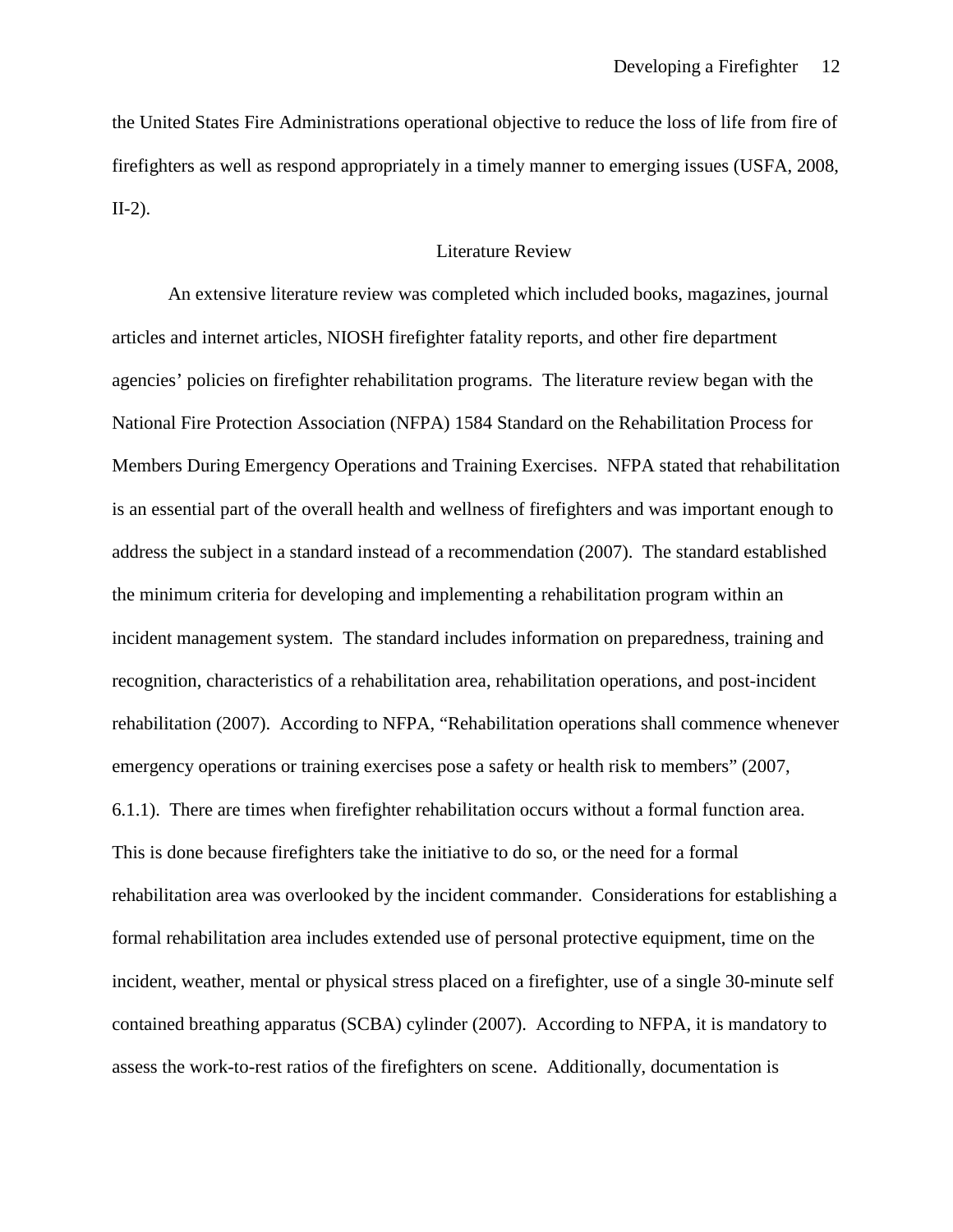required for all firefighters entering and leaving the rehabilitation area, medical monitoring, and medical treatment (2007). NFPA (2007) recommends a copy of the medical care report be placed in the firefighter's health record.

In an effort to reduce firefighter fatalities, the USFA teamed with the International Association of Firefighters (IAFF) to provide a comprehensive report on firefighter rehabilitation (USFA, 2008). USFA, 2008, concluded that stress and overexertion plays a major role in firefighter injuries and illnesses. Even firefighters in peek physical condition can be at risk for thermal illness. USFA stated, "Again, it is clear that the fireground is the most likely place for a cardiac event to occur" (2008, 6). USFA suggested that effective firefighter rehabilitation on emergency incidents can assist in the overall safety of firefighters. Though ensuring the health and safety of firefighters on emergency incidents should be an ethical decision by performing rehabilitation efforts, many laws and standards have been implemented to provide guidance to fire departments personnel when developing procedures (2008).

USFA indicated heat stress and the factors that contribute to heat gain and loss during firefighting activities can pose a significant risk to firefighters. Structural firefighter protective gear consists of several layers which protect them from the physical hazards of the job. USFA explains, "Firefighter protective ensembles significantly impact the normal mechanisms of body heat loss that occur primarily through conduction and evaporation of sweat, given the encapsulation or near encapsulation of the firefighter's body" (2008, 28). USFA also concluded if heat remains inside the firefighter's gear, their core temperatures can reach dangerous levels. Therefore, on scene work rotations and limiting extended on scene times, and providing effective firefighter rehabilitation will assist with the overall health and safety of personnel. Ross, McBride, & Tracy (2004), explained that even moderate work in firefighting protective gear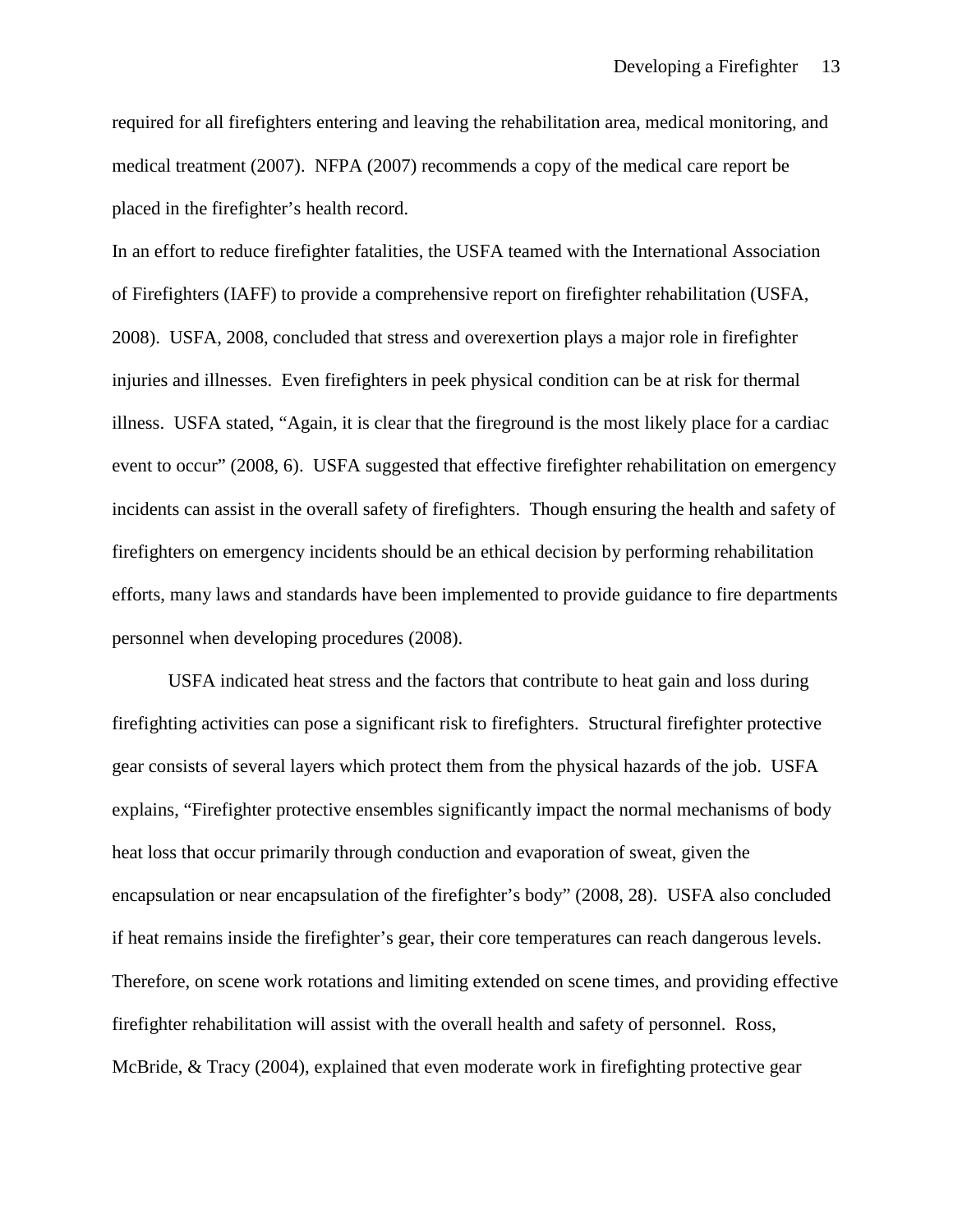creates metabolic heat, which is not easily dissipated. Because of the firefighter's moderate to heavy workloads, muscles require more oxygen causing vasodilatation. Coupled with the buildup of body heat and perfuse sweating, an excess of strain on the cardiovascular system occurs (2004). A firefighter will lose a tremendous amount of water in a short period while fighting fire and this will affect their work performance and mental alertness. As firefighters sweat, they lose electrolytes such as potassium and sodium (Williams, 2006).

The State of Florida does not typically deal with the effects of ice and snow associated with cold, harsh winters. Periodically, freezing temperatures can take its toll on firefighters and citizens not acclimated to these types of conditions. Wind is a factor during Florida winter season. USFA concludes wind increases the transfer of heat off the firefighter's body and they lose heat faster than the actual temperature without the wind. A wind chill index was included in the book as well as the physiological responses to cold weather. The body burns more calories in cold weather than in warm or hot weather. This is due to the extra energy it takes the body to maintain a normal core temperature (2008).

Criteria used to establish a rehabilitation operation on emergency incidents was consistent throughout the literature reviewed. This criterion offers guidelines pertaining to when a formal rehabilitation group should be established and when firefighters should be required to go. Work to rest ratios are formulated in accordance to SCBA use as well as intense work using firefighter protective gear. USFA (2008) and NFPA (2007) both concluded that firefighters should report to the rehabilitation group if they use two 30-minute rated SCBA air cylinders or one 45 or 60-minute cylinder. Additionally, firefighters who are involved in strenuous and intense work for more than 40 minutes without using the SCBA will also report to the rehabilitation group. A review of the International Association of Fire Chiefs (IAFC) Guide for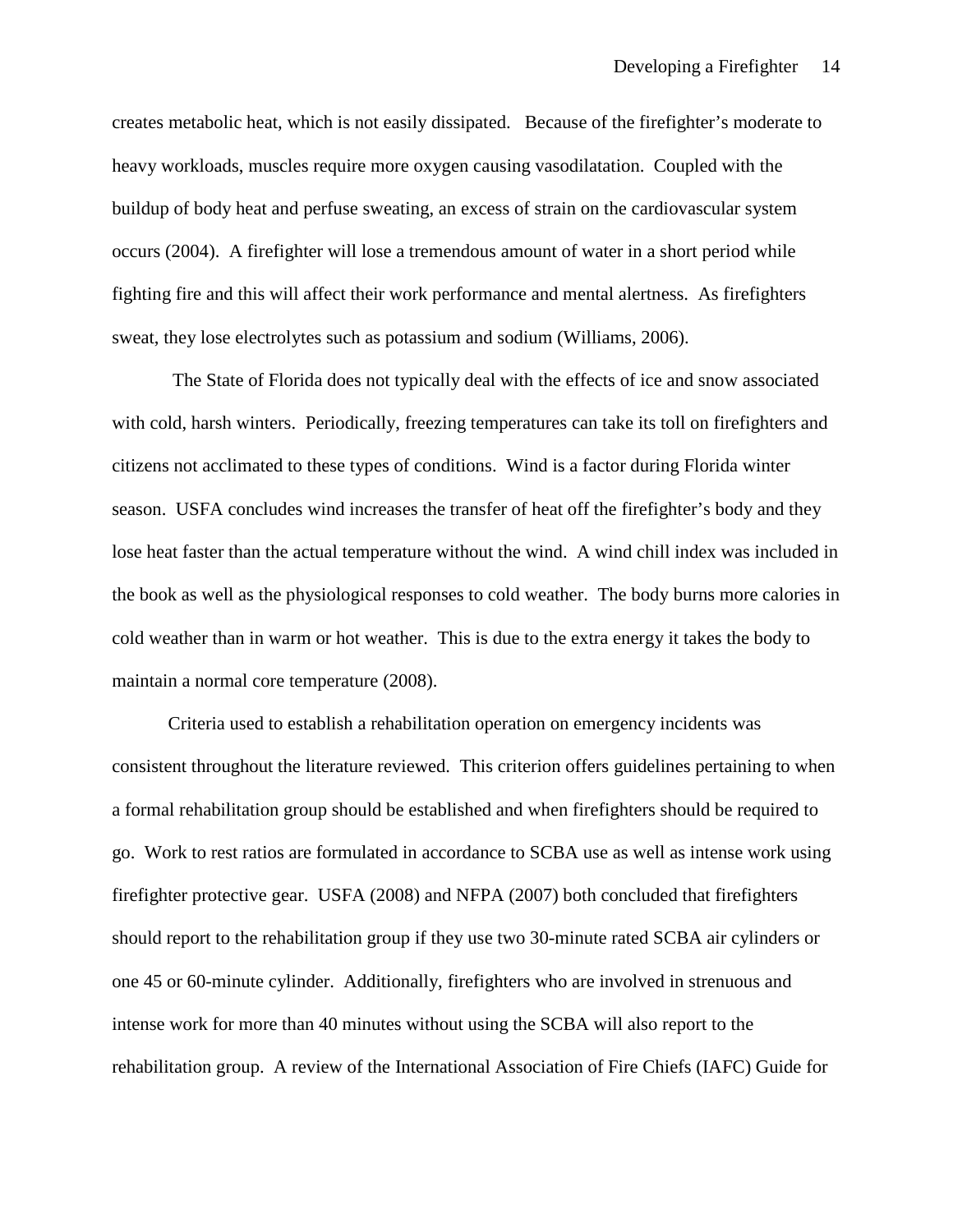Best Practices indicated that personnel should report to a rehabilitation group following the use of one 30-minute SCBA cylinder or at the end of a 20-minute work cycle (2009). USFA suggest that if the incident can be mitigated with the use of only one SCBA cylinder, a formal rehabilitation operation may not need to be established; however, a rest period is required and fluid replacement is still required (2008).

According to NFPA, a 10- minute rest period will be given to firefighters first entering into a rehabilitation sector. A 20- minute rest period will be given to firefighters who utilize two 30 minute SCBA cylinder or one 45 or 60 minute cylinder. The 20 minute rest period also applies to firefighters who perform strenuous or intense work for more than 40 minutes (2008). USFA (2008) also referenced the utilization of a rehabilitation area for fires in high rise buildings, hazardous material incidents, wildland fires, and urban search and rescue incidents. A heat stress index table is also referenced indicating that thermal stress affect firefighters when the temperature, humidity, and firefighter protective gear impact their core temperatures giving them the potential to reach dangerous levels. NFPA does not make recommendation to a specific heat index as an indicator to establish a formal rehabilitation sector at emergency incidents (2007). The need to establish a temperature benchmark for the formal initiation of a rehabilitation sector needs to be established by each fire department (USFA, 2008). Augustine, 2007, stated, "As a department develops functional rehab procedures, it must cover time, temperature and stuff falling out of the sky. With ongoing firefighter safety as the goal, the elements are selected to match needs" (Augustine, 2007, 2).

The rehabilitation section also has its' place in the IMS. Depending on the size and complexity of an incident, the rehabilitation section could be assigned to the IC, the operations chief, or a logistic chief. The purpose of a rehabilitation group supervisor is to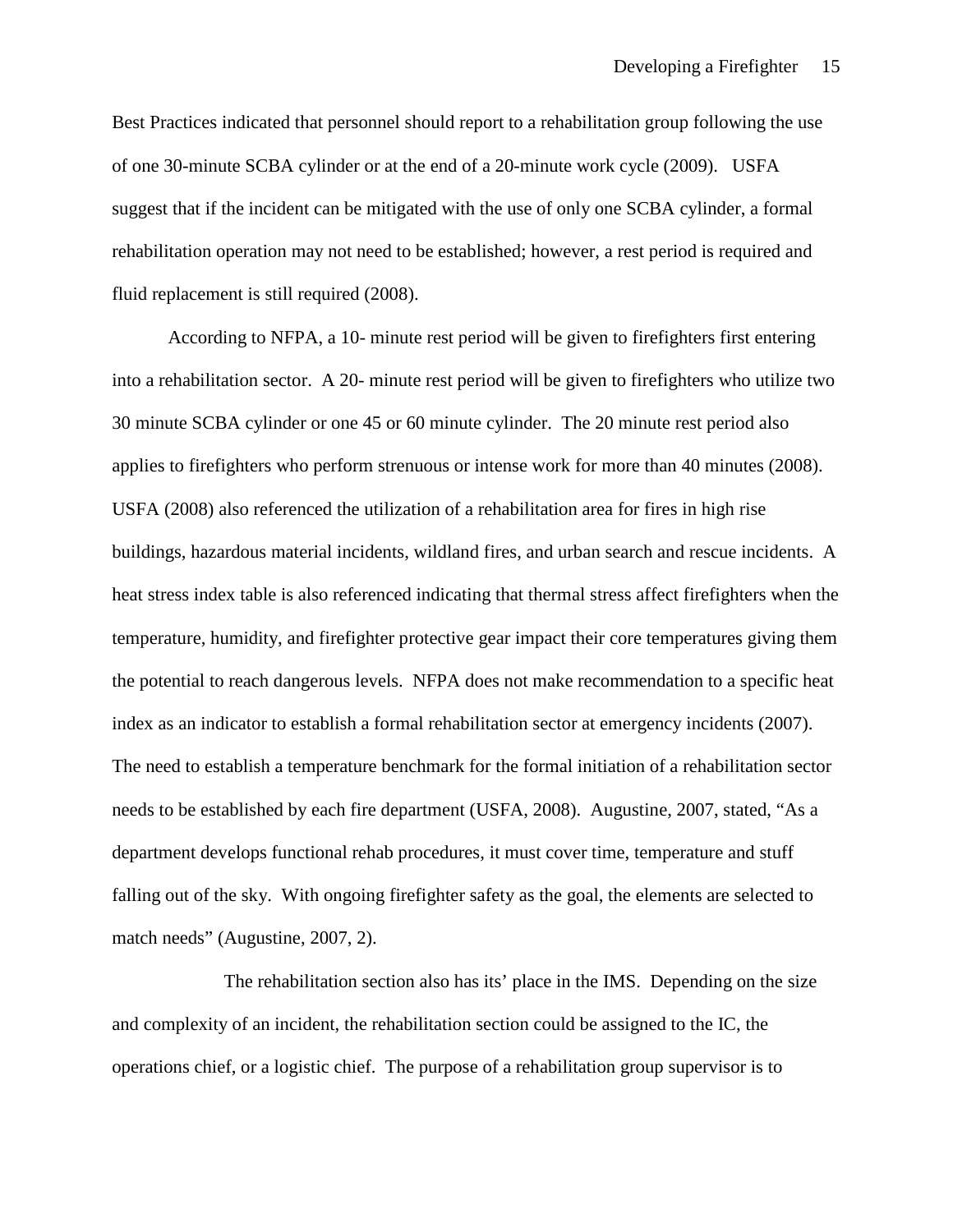provide accountability of assigned firefighters in order to maintain span of control (2008). Recommendations from NFPA 1584 include a minimum of a medical and treatment area, fluids and food, climate relief, rest and recovery area, and accountability of firefighters (NFPA, 2008). According to USFA, the five rehabilitation needs were broken down into seven functions that include physical assessment, revitalization, medical evaluation and treatment, continual monitoring, transportation, initial critical incident stress assessment and support, reassignment (2008).

Choosing a location for rehabilitation operation can be quite challenging. Depending on the complexity of the IMS, rehabilitation functions should be established far enough away from the incident scene so that firefighters can de-stress and rest. However, it should be easily assessable to the firefighters. Suggestions from USFA include locating near a staging or logistics area for easy access to supplies and/or equipment. Considerations must be made to the number of firefighters at the incident, time of the incident, climatic conditions, and how long the incident is anticipated to last (2008). Accountability systems should be used at all emergency incidents. There are many types of accountability systems that include passport systems, tags, bar coding systems, and possibly global positioning systems (2008). Personnel entering the rehabilitation area must report to a rehabilitation group supervisor and an accountability entry must be made and maintained. This is done due to the fact that a harmful event could occur at the emergency incident and an accurate accountability of personnel in the rehabilitation area will reduce the need to search and/or rescue them (2008).

Lindsey, 2009, noted that rehabilitation components should include food and fluid replacement. Hydration, electrolyte replacement and calorie replacement are all part of the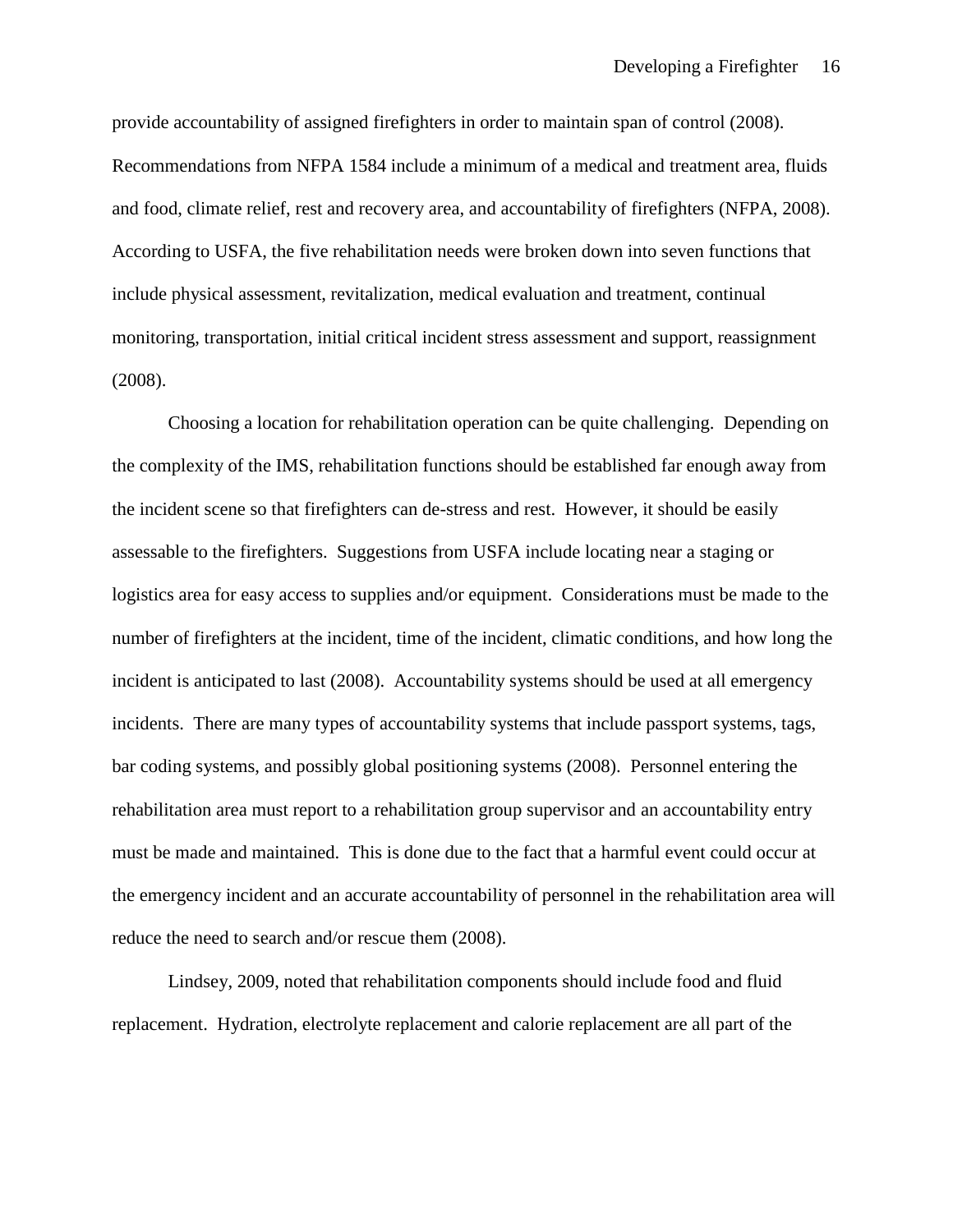revitalization process of a rehabilitation operation (Bledsoe, 2009). Firefighters need simple sugars for energy when overworking their bodies. Verfuss stated,

The main point is that we are losing fluid volume in the blood, which inhibits our cooling. By replacing the water lost from the blood, we are replacing that cooling capacity and are also making it easier for the body to maintain blood pressure (2004, 4). Firefighters may burn up to 600 calories per hour, of which at least 100 grams of carbohydrates are lost. Fitness waters cannot provide the calorie and carbohydrate intake that firefighters need after strenuous activity (2004). Agencies have different policies concerning food provisions. Suggestions from USFA included providing food to firefighters if the incident duration was more than 2 hours (2008). NFPA stated water is appropriate when firefighters are eating a meal. However, if they are involved in strenuous activity for more than one hour, the use of a drink with calorie and electrolyte replacement should be used (2007).

NFPA 1584 included a list of recommended resources that could be utilized at the rehabilitation area. This included fans, blowers, blankets, portable heaters, lighting, generators, misting/cooling equipment, potable water, large clock, logbook or forms, portable toilets, food, trash receptacles, and portable shelters (2008). Because heat stress is one of the contributing factors in firefighter injuries and deaths, a rehabilitation chair has become an effective way to actively cool firefighter's core temperature (Laquer, 2008). Active cooling is a process used to reduce the body's core temperature by using misting fans, forearm immersion, ice, or other external devices (Bledsoe, 2009). Negative results will occur if the IC leaves the decision to enter the rehabilitation group up to the individual firefighters (USFA, 2009).

There are many variables that add to the overall health and wellbeing of a firefighter on an emergency incident. It is unknown to the IC or rehabilitation group supervisor if the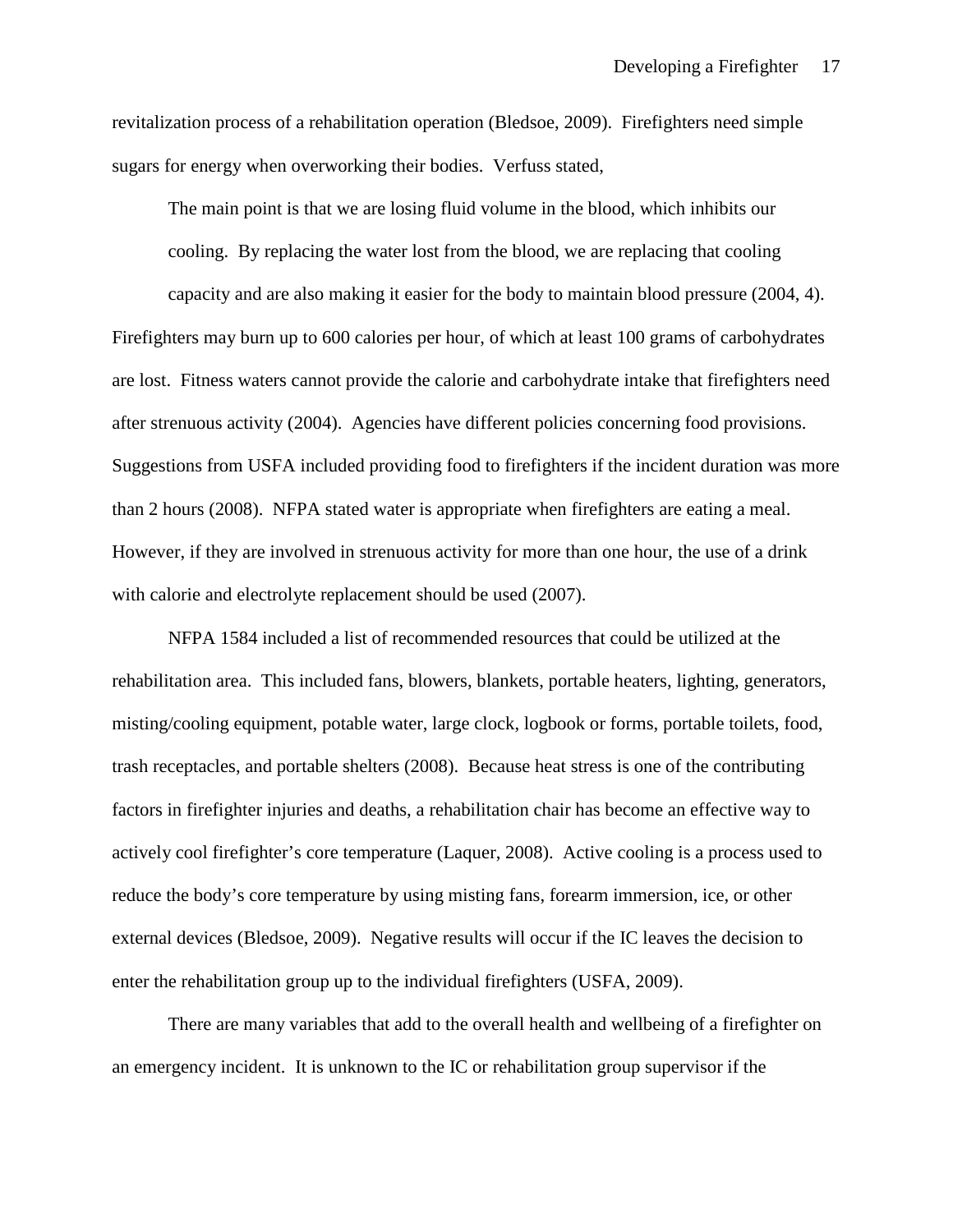firefighters, on scene, ate prior to responding or hydrated properly before arriving for duty (Augustine, 2007). New equipment being tested on firefighters is the hydration sensor. The sensor is a handheld device that can determine the hydration level of a person by sampling their saliva (Thompson, 2008).

Additionally, a thermometer pill was developed by the National Aeronautics and Space Administration (NASA) in an effort to reduce heat related illnesses and injury in astronauts. The technology found its way to civilian use as professional athletes utilize the pill to monitor core temperatures and heart rates in real time (NASA, unknown). Columbia Broadcasting System reported the pill cost an average of 40 dollars per pill and can take from two to five hours to receive transmissions. The pills are expelled through the gastrointestinal tract (Columbia Broadcasting System [CBS], 2009).

USFA, 2008, stated firefighters should receive an initial assessment upon entering the rehabilitation group. This medical evaluation should consist of a rapid visual assessment followed by the assessment of vital signs. Firefighters who require treatment based on this initial assessment should be sent to a treatment unit to stabilize or correct the problem. Firefighters in the treatment area may require transportation to an emergency department. Bledsoe, 2009, states, "Unlike medical monitoring, emergency medical treatment is provided according to local EMS triage, treatment, and transport protocols. While protocols may be specific to scene rehab operations, they are developed and implemented by the local or regional EMS medical director, often in concert with fire service physicians" (12).

One of the most important functions of a rehabilitation group is medically monitoring the firefighters (Lindsey, 2009). Lindsey stated, "Rest and relaxation are great, but it is critical to monitor the well-being of the personnel at the incident scene" (2009, 1). He explains that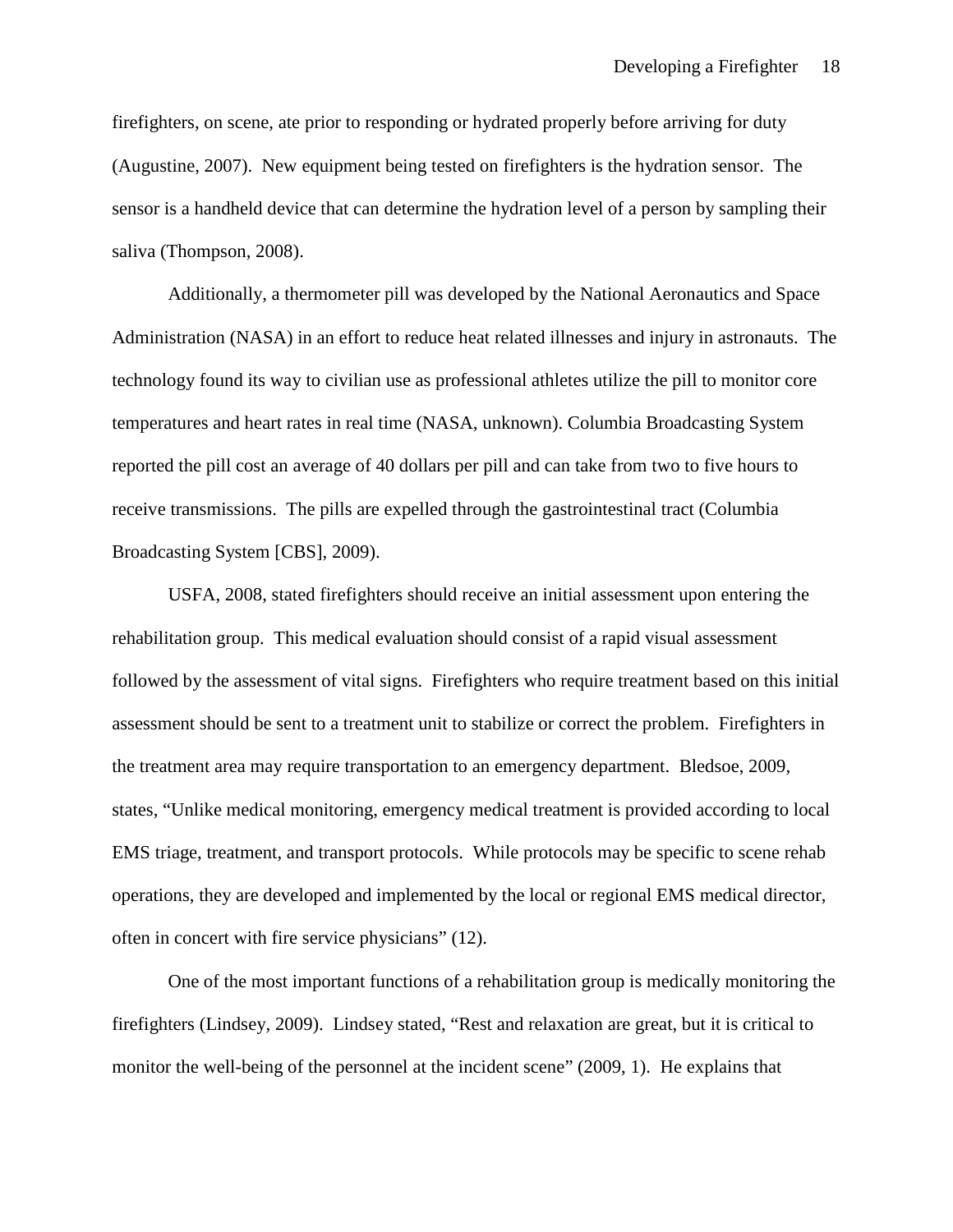firefighters must have a clear understanding of what medical monitoring consists of and the procedures that must occur when abnormal findings are noted. Jaslow, 2008, suggested that vital sign assessment should be delayed at the rehabilitation group if personnel have just completed a task requiring physical exertion. This is the body's response for an increased energy need. Jaslow stated, "What is abnormal is if these vital signs do not return to what we consider normal after a period of rest, hydration and release of heat stress, which is usually accomplished by shedding PPE once it is safe to do so" (Jaslow, 2008, 2). The term PPE refers to personal protective equipment. Maggiore stated the trend in firefighter deaths occurred during or immediately after incidents that required strenuous workloads (2008). NIOSH, 2008, recommends all firefighter have their vital signs rechecked prior to being released from a rehabilitation group.

The treatment of firefighters in a rehabilitation group requires personnel trained in departmental operational procedures. Maggiore, 2008, stated, "If a fire department doesn't have EMS, it's now required to develop mutual aid agreements with EMS agencies for provision of on-scene rehab" (2). She also stated, "EMS medical directors should outline medical protocols that address when firefighters should be transported to a hospital. Vital sign parameters should be clearly outlined" (2). Jaslow stated there is no literature that clearly defines when a firefighter should be transported to an emergency department because their blood pressure is elevated (2008).

Several articles were reviewed concerning firefighter's exposure to hydrogen cyanide. Medical monitoring should include documentation on chief complaints of headaches, dizziness and achiness. Rochford indicated symptoms like these use to be typical after firefighting activities (2008). However, cyanide poisoning also presents with the same type of symptoms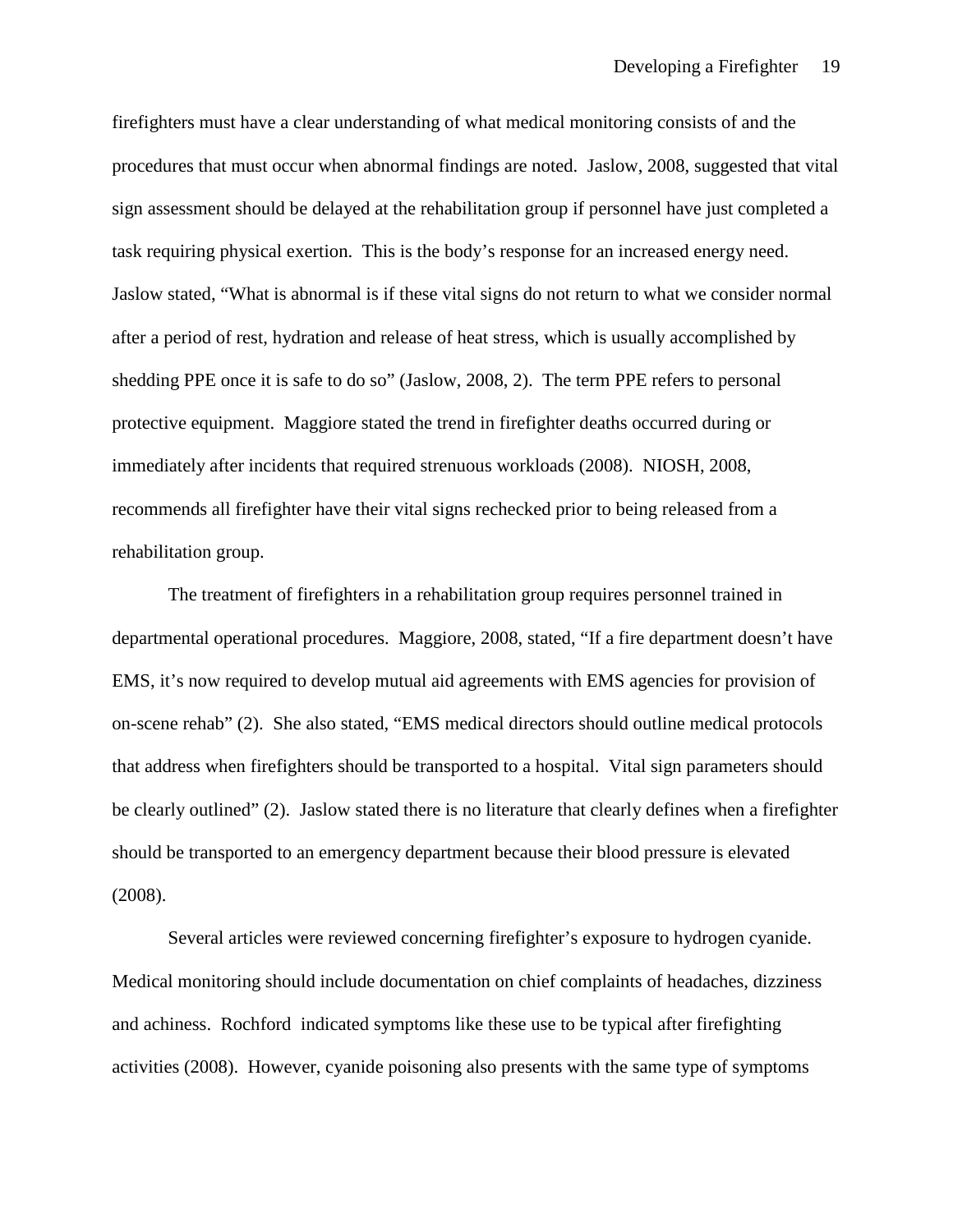(Rochford, 2008). Prehospital management of cyanide poisoning includes removing the firefighter from the cyanide source, supplemental oxygen, cardiopulmonary resuscitation, and utilization of a new cyanide antidote called hydroxocobalamin. The antidote neutralizes the cyanide in the form of vitamin B12 (Rochford, 2008). "The primary concern regarding cyanide is its ability to cause fatal health issues with firefighters and the inability or unavailability of assessing for the problem" (Lee, 2009, p.6). Milkovits, 2006, explained how a Rhode Island firefighter collapsed at a fire scene while pumping the fire engine. He had worked a previous structure fire the same night in which he performed firefighting duties inside the structure. He and other firefighters were diagnosed with high levels of cyanide in their bloodstream (2006).

Documentation is another aspect of a rehabilitation group. Lindsey stated, "Medical monitoring should be well documented. Any findings should be listed on the form and referred to if the individual experiences any further signs or symptoms" (2009, 6). Accurate recording keeping can save lives (2009).

Lindsey, 2009, concludes that rehabilitation is the key to firefighter's health and safety. Fire Chiefs have a legal obligation to provide the necessary resources for firefighters to perform safely at incidents (2009). He stated, "A lawsuit relating to rehab mostly likely would allege deprivation of rights under Section 42 U.S.C. 1983 of the Civil Right Act, claiming that the fire department failed to implement improvements identified in prior incidents" (Lindsey, 2009, 37). NIOSH, 2007, describes incident scene rehabilitation as a place where firefighters can remove their gear, replenish with food and water, and be medically monitored. Recommendations on when to establish a rehabilitation group includes, "While the fire at this incident was considered a routine residential fire, fire fighters performed heavy physical exertion while effecting fire suppression actives during elevated temperature and humidity" (NIOSH, 2007, 13. 6).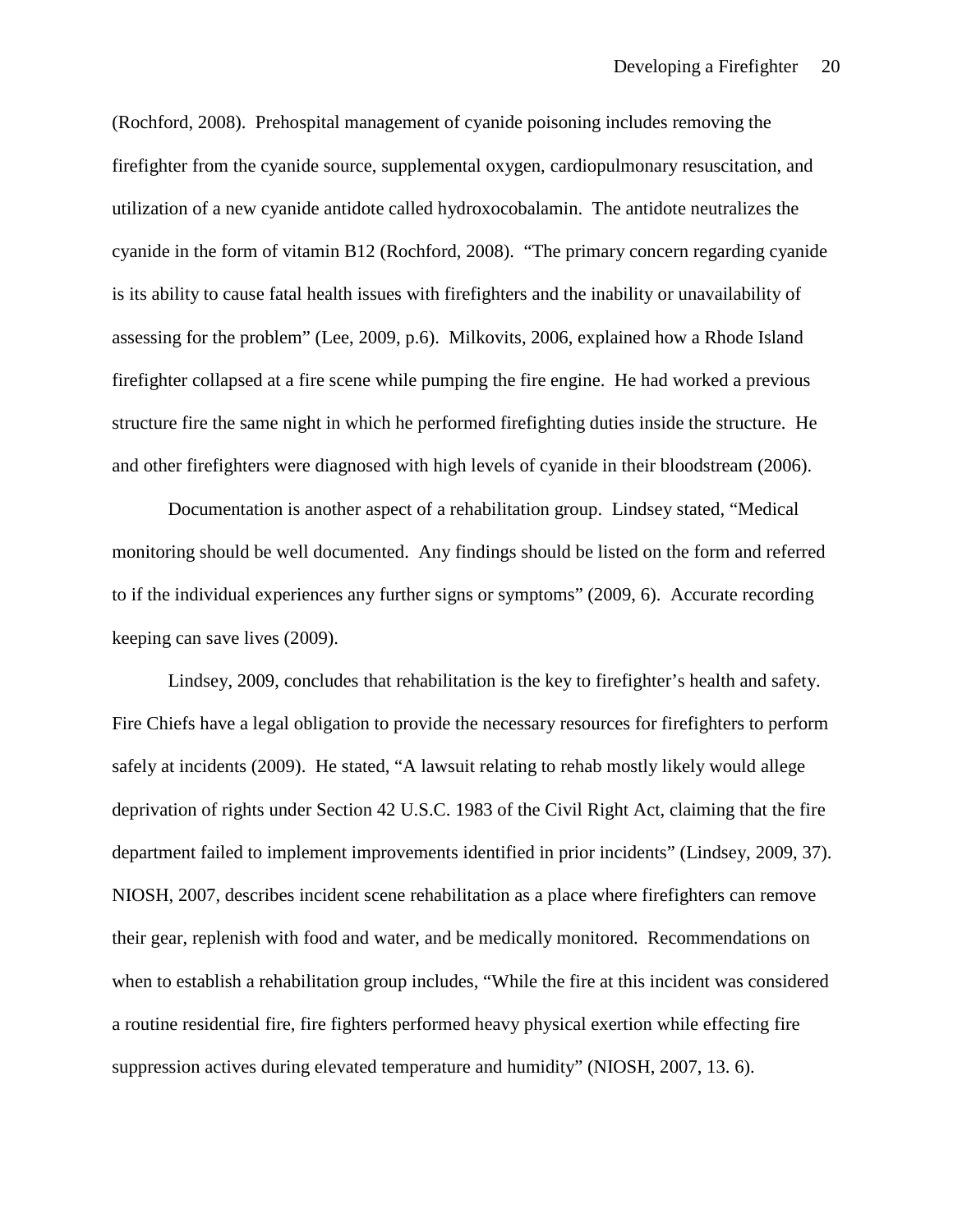The literature review revealed copious amounts of information on the subject of firefighter rehabilitation. Recommendations from well-respected agencies throughout the United States produced sufficient information in order to develop a rehabilitation procedure for the Seminole County and Cities Incident Management System. Suggestions for when to establish an incident rehabilitation operation included time of day, temperature, climate, and length of the incident were noted. However, NFPA 1584 indicated it was up to the incident commander's discretion. NIOSH, 2007, stated, "The Incident Commander should consider the circumstance of each incident in determining the need for rehabilitation" (6).

## Procedures

The use of descriptive and action research was used to answer the research questions in an effort to develop an emergency incident rehabilitant guideline within the Seminole County and Cities Incident Management System. In order to effectively develop a rehabilitation program, a needs assessment consisting of significant emergency incident observations was conducted. These observations took place from May 2009, through August 2009, and consisted of an emergency incident observation worksheet, utilization of the SCFD special incident reporting program, and a SCFD software program called Stancil. Stancil is a voice recording and retrieval system that is used by the Seminole County Communications Center. It allows authorized users to play back radio communications from emergency calls (Stancil Corporation, unknown). The SCFD special incident reporting program was developed as a means to effectively communicate pertinent information from significant alarms amongst command and general staff officers. It was developed by the Seminole County Information Technologies Department and implemented by the SCFD through the use of the intranet and email systems (SCFD, 2009). Information regarding implementation and delivery of firefighter rehabilitation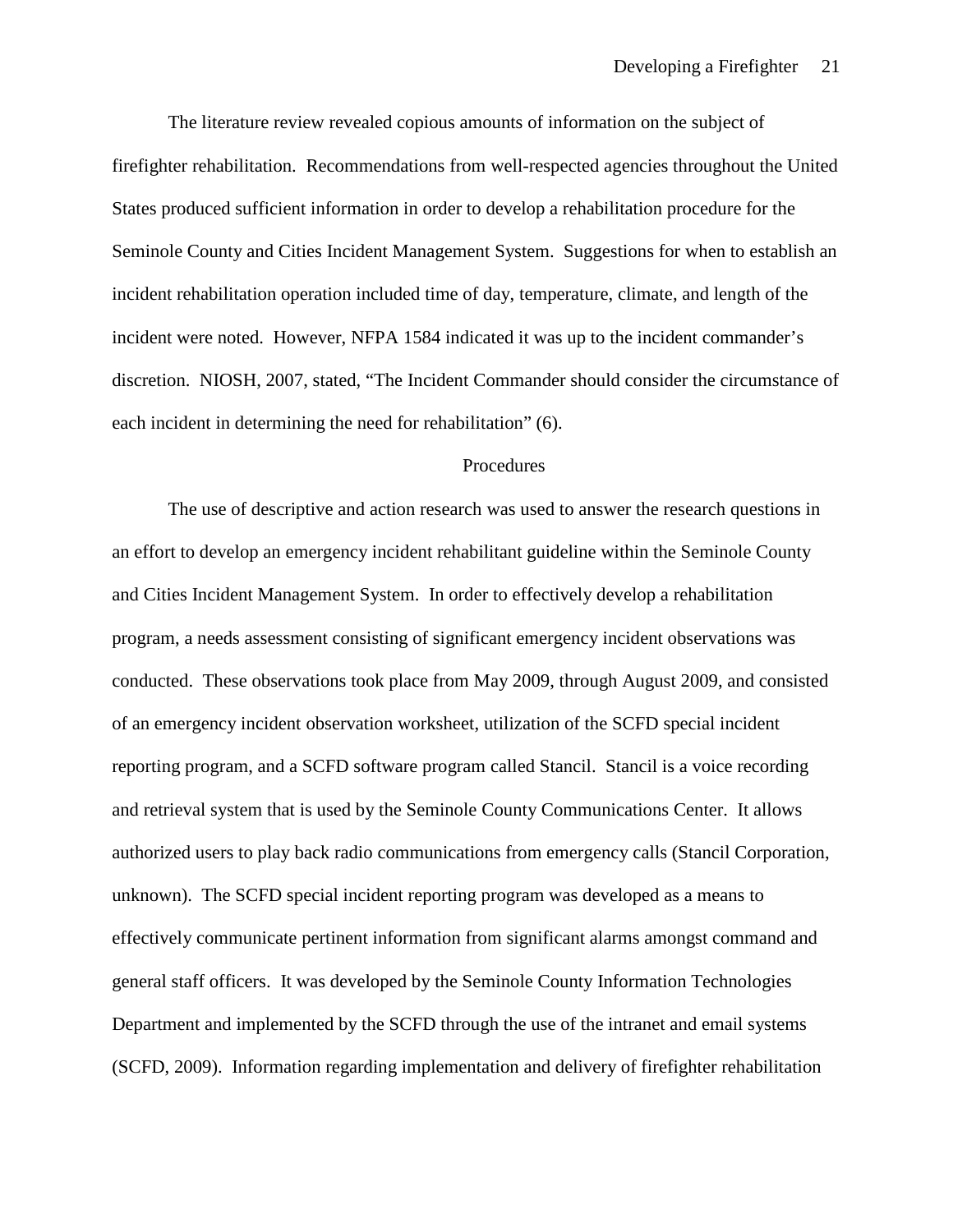on emergency incidents that occurred after normal working hours were obtained by utilization of the Special Incident Program and the Stancil Program. Once a special incident form was received, Stancil was used to play back the incident radio communications to determine if a rehabilitation group was established. Often, a follow up phone call was performed to the incident commander to determine how much, if any, rehabilitation functions were delivered. The incident observation form was then completed. The incident observation form, Appendix A, consisted of incident questions such as how long crews were on scene, how many apparatus and agencies responded, time and temperature, was a rehabilitation group initiated, what functions did the rehabilitation group perform, were personnel accounted for in the rehabilitation group, were medical evaluations performed and documented, and what rehabilitation resources were used.

The observation was conducted over a four month period, which happened to be during the extremely hot months in Florida. The specific time of the observation was chosen only due to the 6 month period given to complete the research project by Executive Fire Officer Program students.

An extensive internet search of other agency's rehabilitation procedures was performed in an effort to collect data for the development of a comprehensive rehabilitation program. The collection of rehabilitation procedure data was compiled on a form, Appendix B, and information utilized for the rehabilitation procedure. Additionally, information from NFPA, USFA, and IAFC rehabilitation procedures was utilized in an effort to include all components of a rehabilitation program. A separate form was used to collect information pertaining to vital sign assessment guidelines. This form is located on Appendix D.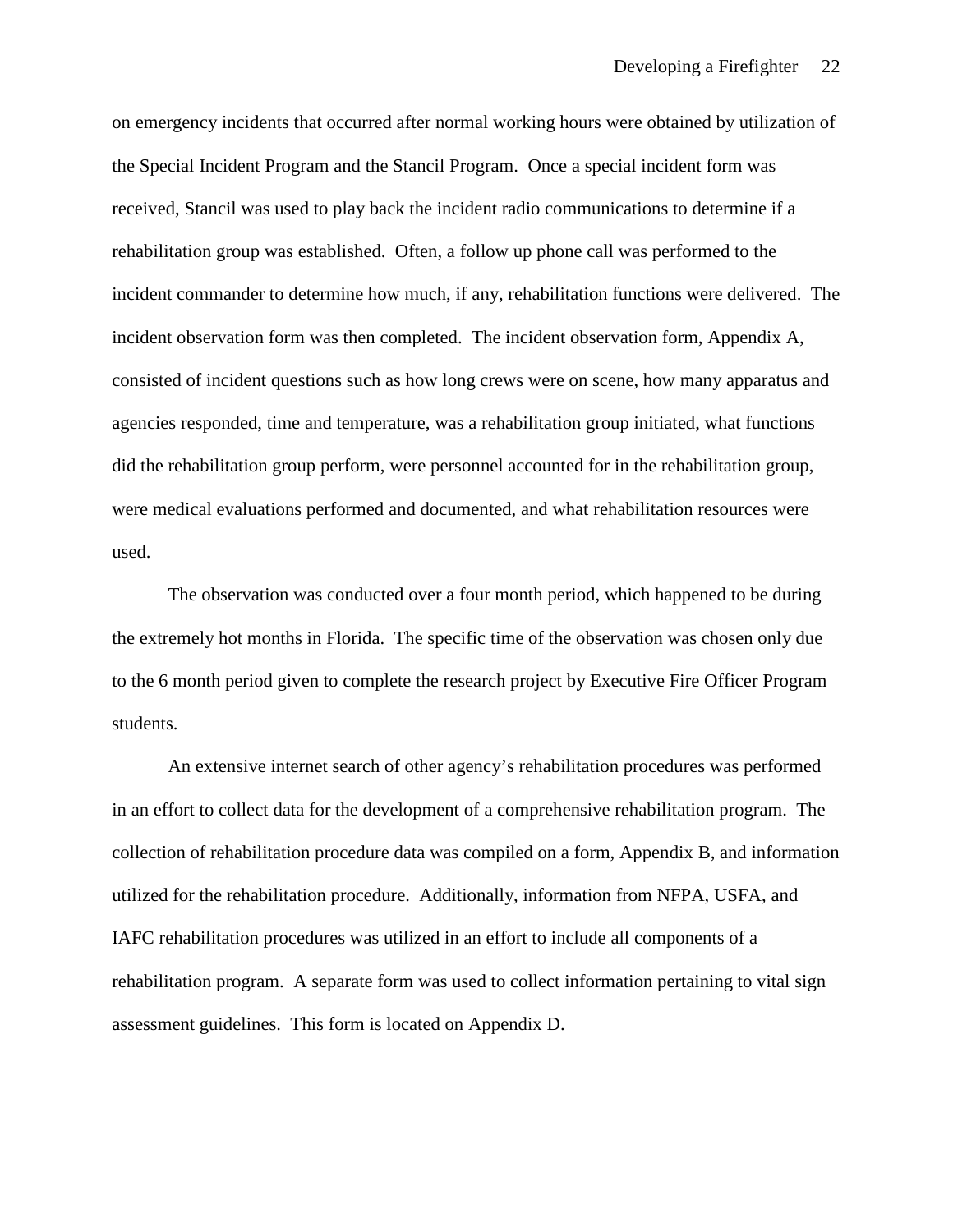NIOSH firefighter fatality reports were also reviewed for all cardiac related deaths. This was done in an effort to compile and compare NIOSH recommendations that would prevent similar incidents. Recommendations such as firefighter annual medical evaluations and clearance to wear SCBA, annual physical performance assessments, use of a physician knowledgeable in the demands of firefighting, and development of a comprehensive wellness and fitness program were repetitive. A list of questions was developed from the NIOSH recommendations and sent to the five neighboring cities and airport fire department in Seminole County. This was done in order to acquire pertinent information on each department's stance on firefighter health and wellness. Questions were: 1) Does your fire department implement a formal health and wellness program? 2) If yes, does this program include a medical evaluation from a physician knowledgeable in the demands of firefighting? 3) If yes to question 1, does your department implement annual fitness assessments? 4) Does your fire department have any fit for duty requirements? If yes, explain. 5) What procedures are in place when a firefighter is injured while on duty? 6) What procedures are in place to ensure firefighters receive emergency incident rehabilitation? 7) If a rehabilitation operation is established, are medical evaluations part of the rehabilitation operations? 8) Does your department have any specialized equipment that could be utilized in an emergency incident rehabilitation program? 9) What is the rated duration of the SCBA air cylinders used by your department?

#### Results

The purpose of this research was to identify a need for a comprehensive firefighter emergency incident rehabilitation guideline and development of this guideline for incident commanders and division or group supervisors to follow in order to ensure consistency. The first research question asked what recommendations and/or guidelines exist for the development of a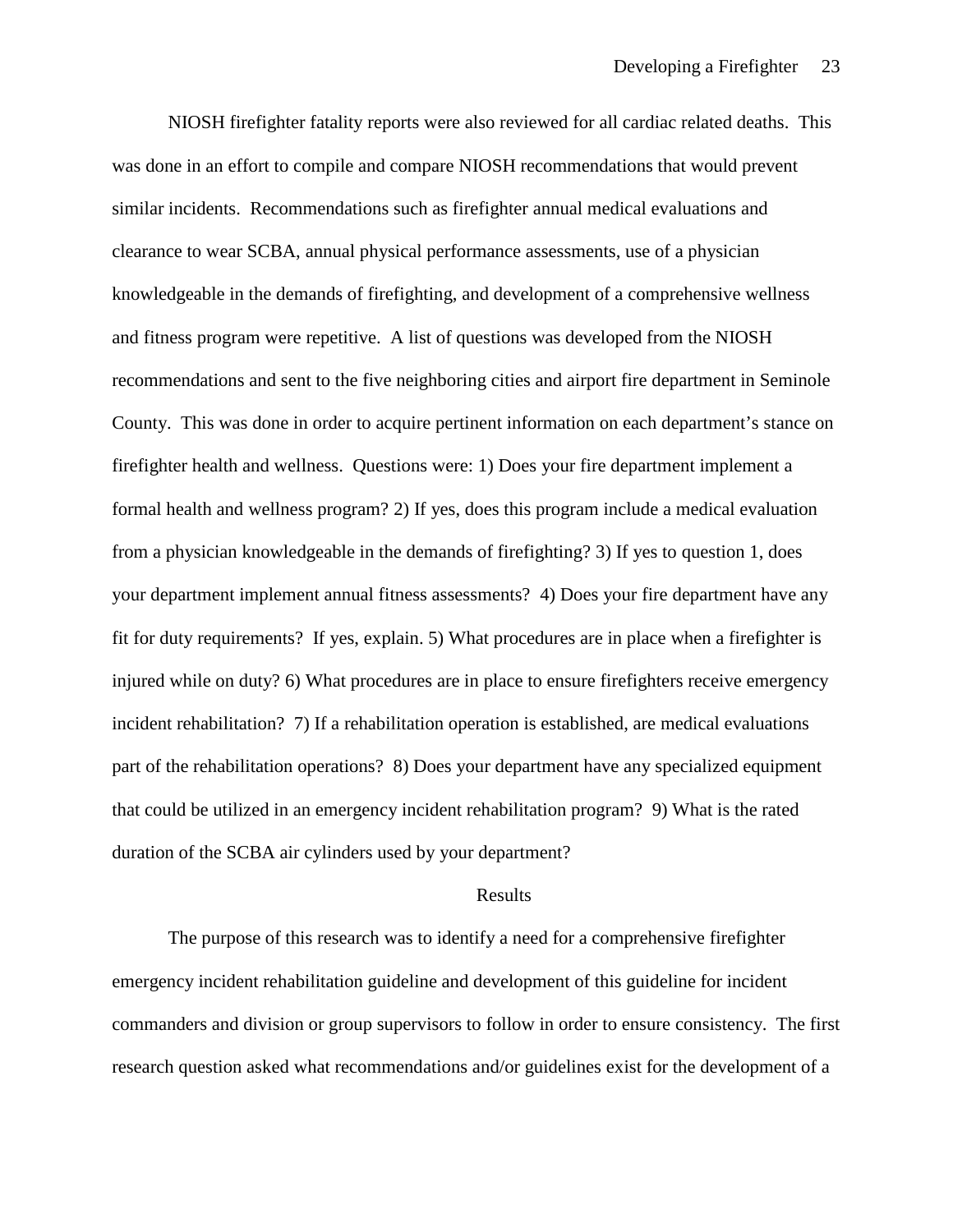firefighter emergency incident rehabilitation program. The literature review revealed firefighter rehabilitation has been a topic for many years. There was an abundance of journal articles and internet references in regards to firefighter rehabilitation. The most comprehensive documents included NFPA 1584 Standard on the Rehabilitation Process for Members During Emergency Operations and Training Exercises, the USFA Emergency Incident Rehabilitation book, and the IAFC A Guide for Best Practices An Introduction to NFPA 1584. All three documents contained sufficient information pertaining to firefighter rehabilitation. The information obtained was used to answer research questions pertaining to establishment criteria and functions of a rehabilitation group. Additionally, NIOSH firefighter fatality reports were pulled from the internet and analyzed for information pertaining to firefighter rehabilitation. Documentation stated the development of a firefighter emergency rehabilitation program was found in many of the fatality reports in which the firefighter's cause of death was a result of cardiac related issues (NIOSH, 2008).

What is the recommendation criterion for establishing firefighter rehabilitation on emergency incidents? NFPA, 2007, stated firefighters who utilized two, 30-minute SCBA cylinders, or one, 45/60-minute cylinder will go to a firefighter rehabilitation area or at least be released from their assignment area. Additionally, firefighters who engaged in intense, strenuous work for approximately 40 minutes without the use of an SCBA would also be required to report to a rehabilitation area or be released from their assignment area. USFA, 2008, indicated crews meeting that above stated criteria should remain in the rehabilitation area for a period of 20 minutes. This would include rest, hydration, medical evaluation and possibly nourishment. Bledsoe, 2008, indicated firefighters should enter a rehabilitation area or be released from their assignments at the end of a single 30-minute SCBA cylinder or 20 minute work cycle without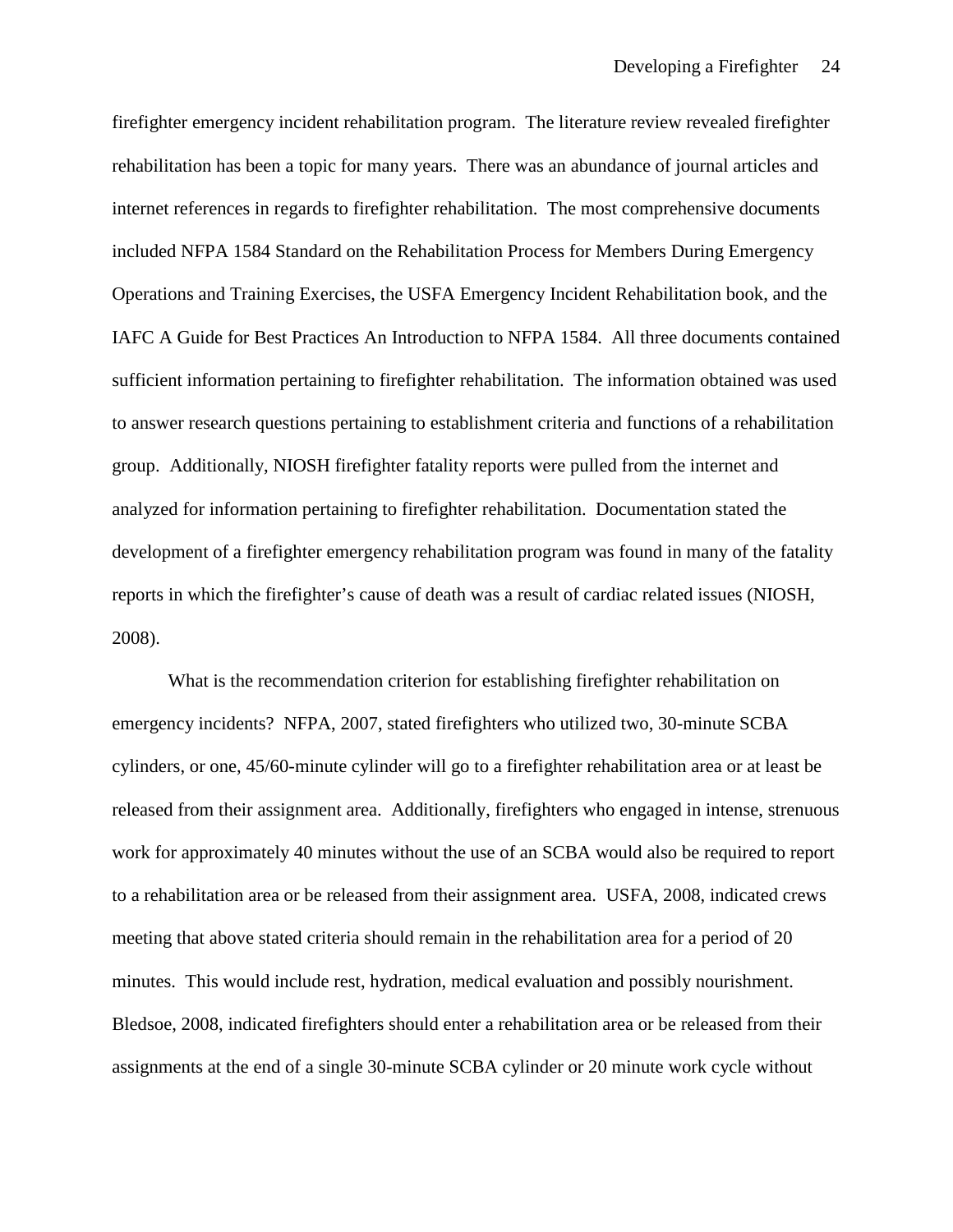utilizing an SCBA. NFPA includes information on self-rehabilitation in which firefighters take a break on their own on routine incidents. However, self-rehabilitation often takes place when an incident commander does not recognize the need to establish such a group (2008). According to NFPA, the rehabilitation guidelines based on the SCBA cylinder use was established because it was easy for firefighters to remember.

Though implementation of firefighter rehabilitation should begin anytime there is a risk to health and safety, it must be implemented in accordance to operational needs and the complexity of the incident (Bledsoe, 2009). "As discussed previously, resource demand is often highest early in fire suppression operations. Thus, initial rehab assignments might be somewhat delayed until additional resources arrive" (Bledsoe, 2009, 15). Incident commanders must assess each incident for time, complexity, and intensity (2009). NFPA indicated that due to limited resources at the incident it may be necessary to rotate crews to a less physically demanding tasks until they can a rehabilitation area can be established and crews can be rotated through it (2008). A review of 24 rehabilitation policies and guidelines from other fire department agencies throughout the United States revealed establishment criteria for certain weather conditions. Benchmarks such as apparent heat index greater than 90<sup>°</sup> Fahrenheit and wind chill index lower than 10<sup>°</sup> Fahrenheit were the most widely used temperature ranges.

With the implementation of a firefighter rehabilitation operation comes the question of what functions are associated with a firefighter emergency incident rehabilitation program. NFPA 1584 stated there are five emergency incident rehabilitation needs. These needs include medical evaluation, food and fluid replacement, relief from climatic conditions, rest with recovery, and accountability of all firefighters (2008). The five needs were broken down into seven functions that must be performed during any rehabilitation operation. The seven functions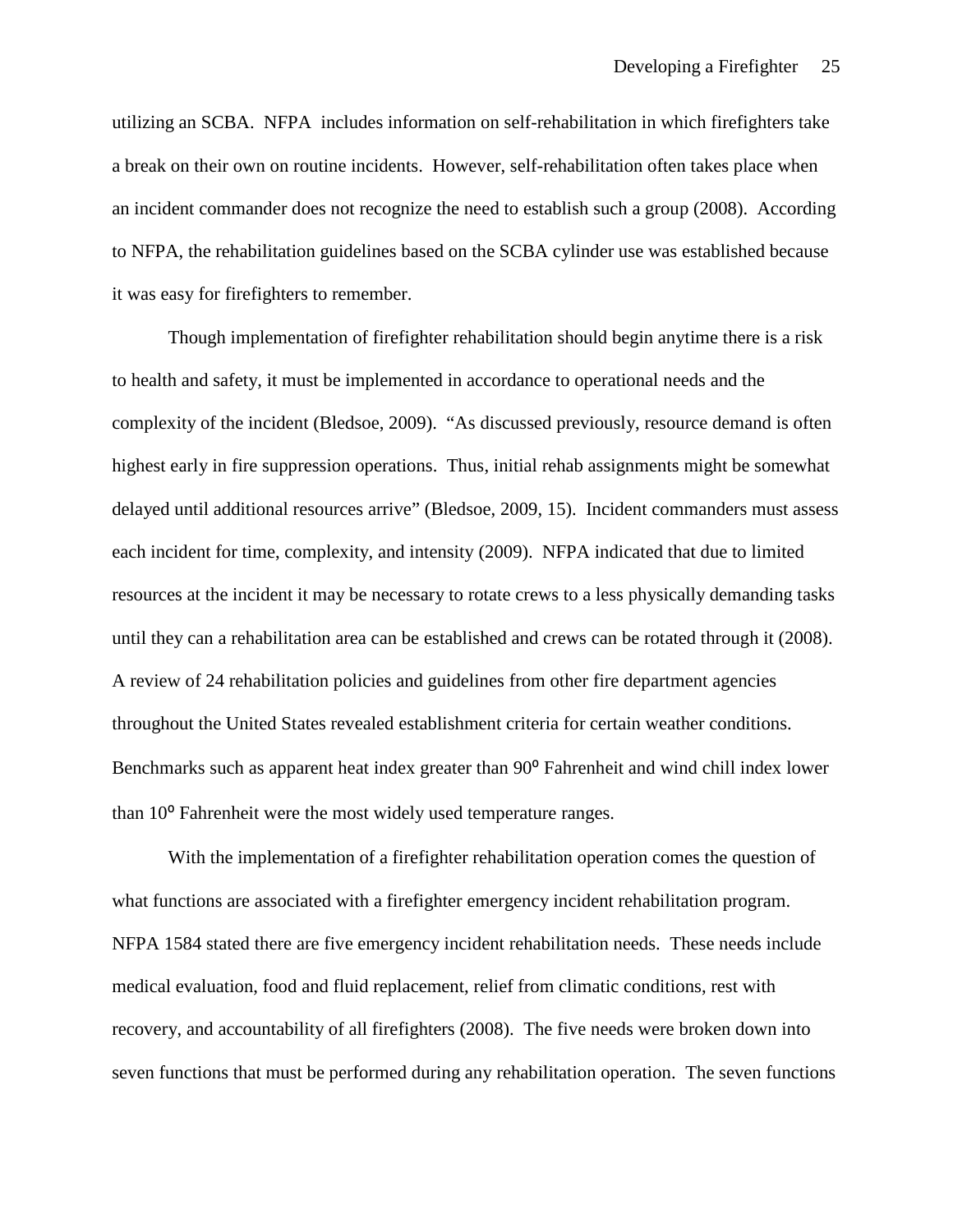include physical assessment, revitalization, medical evaluation/treatment, monitoring of physical conditions, emergency transport, critical stress assessment and support, and reassignment (2008). USFA concludes every firefighter must be given a basic physical assessment upon entering a rehabilitation area. A visual assessment must rule out any obvious signs or symptoms of injury or illness. Bledsoe, 2009, stated efforts for firefighter rehabilitation should include climate relief, rest/recovery, active/passive cooling or warming, rehydration, calorie/electrolyte replacement, medical monitoring, accountability, and release. Medical monitoring differs from medical treatment as monitoring identifies the need for treatment and medical treatment is provided according to local EMS protocols (Bledsoe, 2009). Medical monitoring should be accomplished by EMS personnel specifically trained to observe and recognized signs and symptoms of medical emergencies associated with extreme physical exertion and heat (Jaslow, 2008). Jaslow recommends delay in initial vital sign assessment of firefighters entering the rehabilitation area because most of the vital signs will indicate tachycardia, tachypnea, and hypertension due to their increased energy needs during extreme physical exertion. Jaslow recommends assessing vital signs after the firefighter has had a reasonable period for rest and rehydration unless it is apparent the firefighter is in need a medical treatment once the visual assessment is obtained (2008). However, recommendations from NFPA and USFA indicated that once a firefighter has doffed their personal protective gear an initial assessment must be performed to determine if the firefighter just needs rest and rehydration or medical treatment (2008). USFA suggested requirements for determining additional medical evaluations which included,

In general, the following criteria may be used, unless locally validated criteria are established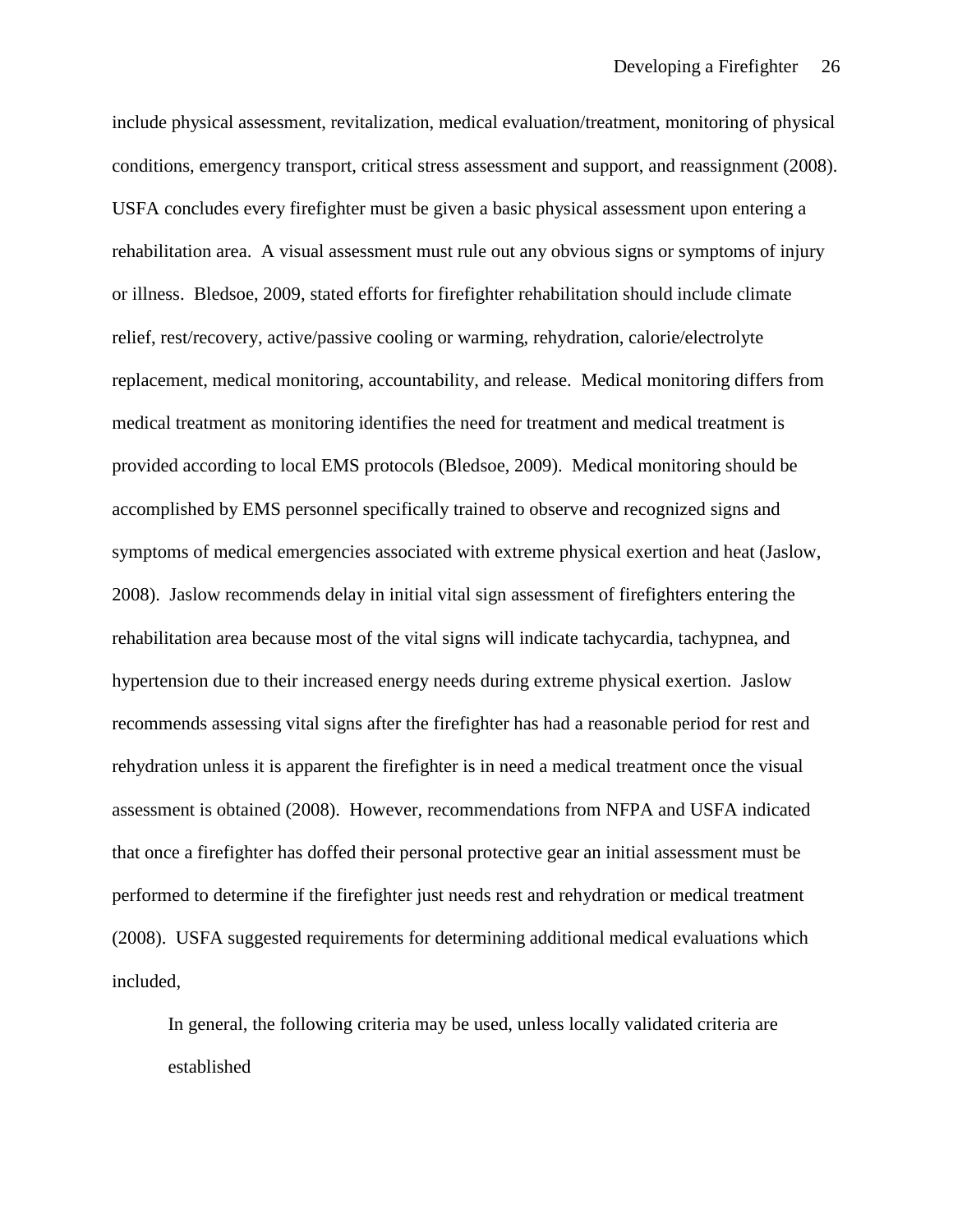- Pulse in excess of 120 pbm;
- Body temperature in excess of  $100.5 \text{ °F}$  (38  $\text{ °C}$ )
- Diastolic blood pressure above 90 mmHg; and
- Systolic blood pressure above 130 mmHg.

Revitalization is to provide rest, rehydration, and nutritional support to firefighters entering the rehabilitation operation (USFA, 2008). Bledsoe, 2009, stated firefighters should consume enough fluids to satisfy their thirst. The goal is to match the fluid intake with what the firefighter lost during their physical exertion. Bledsoe stated, "Whenever firefighters don their protective gear, they are effectively entering a hot and humid environment and sweating begins almost immediately" (2009). Drinking too much in a short period, such as the 20 minute recommended time in the rehabilitation area, can lead to gastric distention (NFPA, 2008). NFPA recommends the following for activities in duration of one hour or more:

- (1) Ingest 30 g/hr to 60 g/hr of carbohydrate.
- (2) Drink 8 oz (1/4 L) of sports drink containing approximately 15 g of carbohydrate.
- (3) Consume other readily available carbohydrate sources such as fruit and meal replacement bars (2008).

NFPA also stated that consuming too much water can lead to water intoxication (2008). This is referred to as hyponatremia and occurs when individuals consume too much water too fast, which dilutes the amount of sodium in their blood. Sodium is one of the electrolytes found in the body. Hyponatremia usually can be prevented by drinking one sports drink containing sodium along with water. Bledsoe, 2009, recommends one sports drink for every 64 to 96 ounces of water. There has been controversy around whether or not to dilute sports drinks. Williams, 2006, concluded sports drinks are formulated to give the best results when consumed without dilution.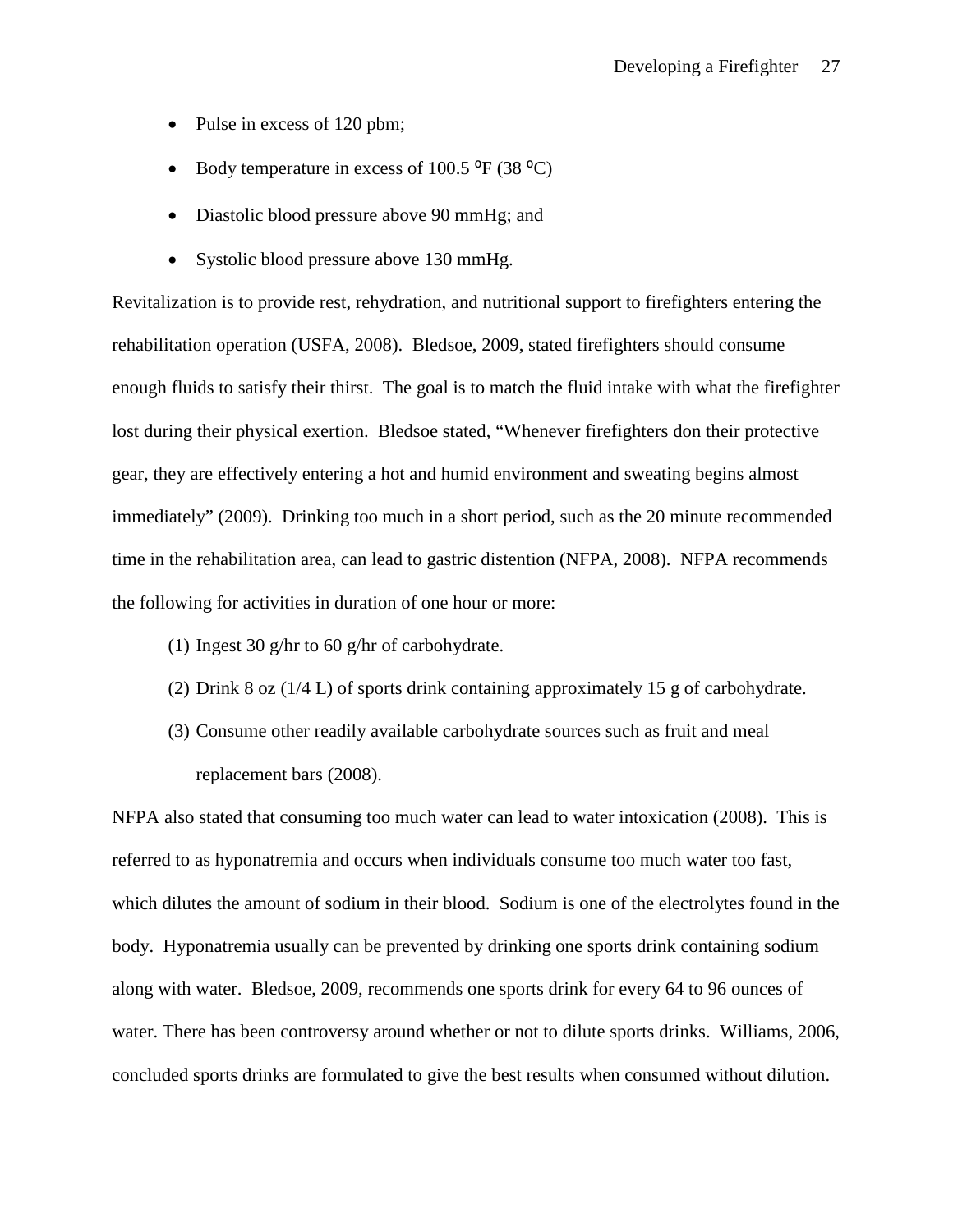Dilution will not give the proper amount of carbohydrates and electrolytes needed for firefighting activities (2006). An article found in EMS Magazine online indicated that rehydration solutions should be mixed half sports beverage and half water (Van Dinter, July, 2008). It is suggested that beverages be served at  $40^{\circ}$  F (2008). Ice cold beverages can cause spasms of the esophagus and slow down a firefighter's heart rate (USFA, 2008). USFA stated, "The osmolarity of a fluid is a measure of the number of particles in a solution. The higher the osmolarity, the longer the time it will take to absorb the fluid and the harder the fluid will be to digest (2008, 144). Recommended osmolarity is 350 mOsm per kilogram (USFA, 2008). Calorie replacement is also achieved during the revitalization period in the rehabilitation area. Firefighters utilize a tremendous amount of calories during strenuous physical activities on emergency incidents. Typically, a response for food support is triggered by an incident with a three-hour or more duration (USFA, 2008). Food and calorie replacement depend on local resources and department's standard operating procedures. The Seminole County CERT was dispatched to four emergency incidents during the four-month personal observation period. According to the guidelines established by USFA, nourishment should have been available to firefighters in the rehabilitation area nine out of the 68 incidents recorded in the personal observation. Determining a firefighter's hydration level can be challenging in the rehabilitation area. Bledsoe comments, "High specific gravity values mean the subject's urine is very concentrated and the person's kidneys are working hard to preserve water" (2009, 29). Current testing for proper hydration includes measuring changes in body weight, urine dipstick testing and blood pressure monitors (Thompson, 2008). A new hydration sensor is forthcoming and looks like a tongue depressor. It collects saliva and displays a hydration measurement (2008).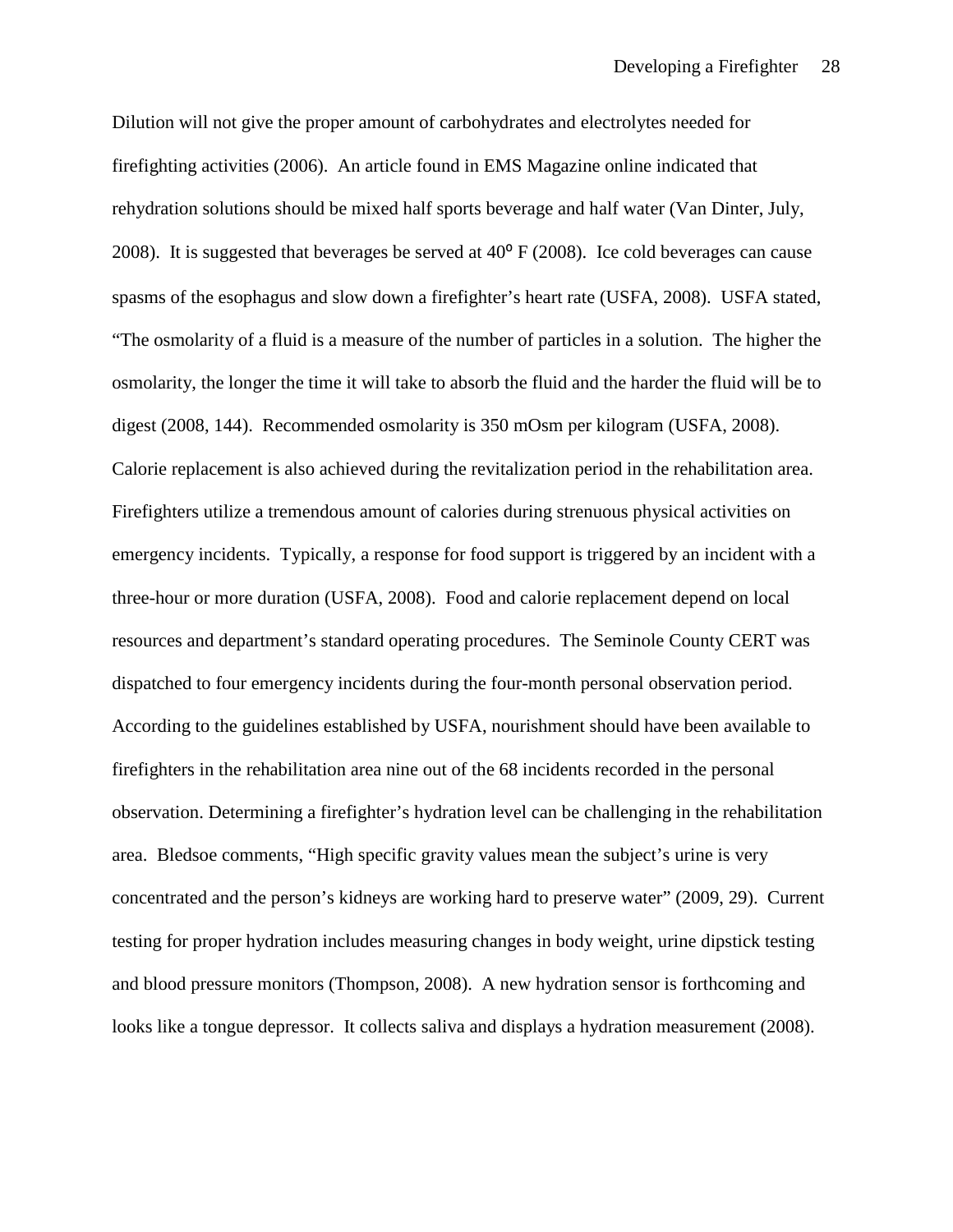Active and passive cooling or warning is also needed during the revitalization phase of rehabilitation. Bledsoe, 2009, describes passive cooling as a way of assisting the body's own cooling mechanisms. Firefighters entering the rehabilitation area must doff all their PPE to facilitate cooling. Additionally, passive cooling can be facilitated through the movement of cooler air (2009). Active cooling is described as the use of external devices to reduce body temperature. Active cooling is the preferred method a rapid cooling in a humid environment (2009). One method of active cooling includes the use of a cooling vest. The vest pumps ice and water through a hose in the vest. It is priced at 2, 295.00 dollars for a four person rehabilitation system (Cool Shirt, unknown). Another method a achieving active cooling is the cooling chair. This is a modified folding chair that holds plastic bags filled with cool water in the arm reservoirs. Heat is transferred from the firefighter's forearms to the cool water (Kore Kooler, 2009). Bull stated, "The common cold towel is an effective adjunct for core cooling (Bull, 2008, 1). In order to monitor a person's hydration levels a thermometer pill was developed by NASA. Astronauts perform strenuous activities such as space walks that cause a rapid rise in their core temperature. USFA recommends cold packs to the carotid arteries and the sides of the neck as an aggressive measure to reduce a firefighter's core temperature (2008). The thermometer pill was a device used to transmit and monitor pertinent vital sign information (NASA, unknown). The pill consisted of a quartz sensor wrapped in a silicone-coated capsule. It is ingested by the user several hours prior to transmission and provides pertinent information on heat stress including accurate core temperatures. It is passed through the person's digestive tract days later. The pill is now used for athletes since the deaths of several professional and college football players (NASA).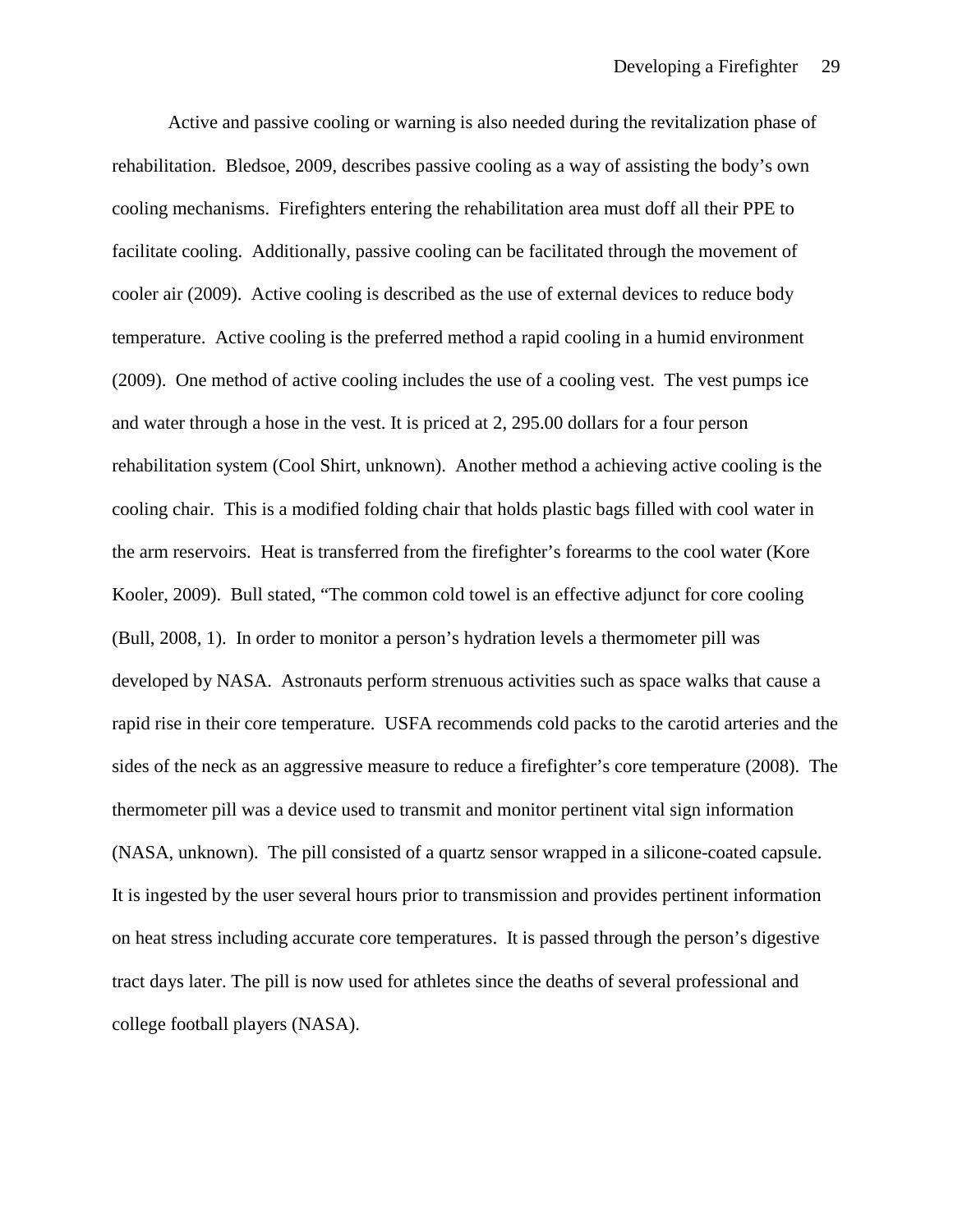Florida is known for its warm climate year round. It is not uncommon to maintain average temperatures of 70-80<sup>°</sup> Fahrenheit in January. When cold or freezing temperatures occur, it usually has a big impact on agriculture and the citizens who are not accustomed to this type of weather (Zierden & Griffen, 2009). Florida firefighters usually do not have time to acclimatize to this type of weather conditions. Rehabilitation areas during cold weather months also demand aggressive measures. Firefighters will lose heat faster when the thermal gradient is lower than their own body temperature (Bledsoe, 2009). Rehabilitation supervisors must closely monitor firefighters in cold weather to ensure their core temperature does not exceed less than  $95<sup>°</sup>$  F or they are considered hypothermic (2009). Passive warming can be accomplished by removing wet clothing and applying blankets to the firefighters in the rehabilitation area. Active warming can be accomplished by applying warm packs or blankets to the firefighters. Additionally, warm intravenous fluids can be administered to hypothermic and dehydrated firefighters under local medical protocols (2009).

Medical evaluations and treatment are also functions of a rehabilitation program as noted in USFA, 2008. Medical evaluations are considered an ongoing process in the rehabilitation area. Results from the personal observation concluded that inconsistencies existed in the implementation of medical evaluations. There was no set pattern when medical evaluations were and were not completed. It was up to the discretion of the incident commander. If no direction was given on the assessment of vital signs then the decision was left up to the rehabilitation supervisor. Lindsey recommends firefighters be given supervised rest periods with appropriate frequency (2009). Most often, if personnel did not want their vital signs assessed, it did not happen. One incident, during the four month personal observation period, resulted in a firefighter complaining of general weakness and dehydration prior to reporting to an established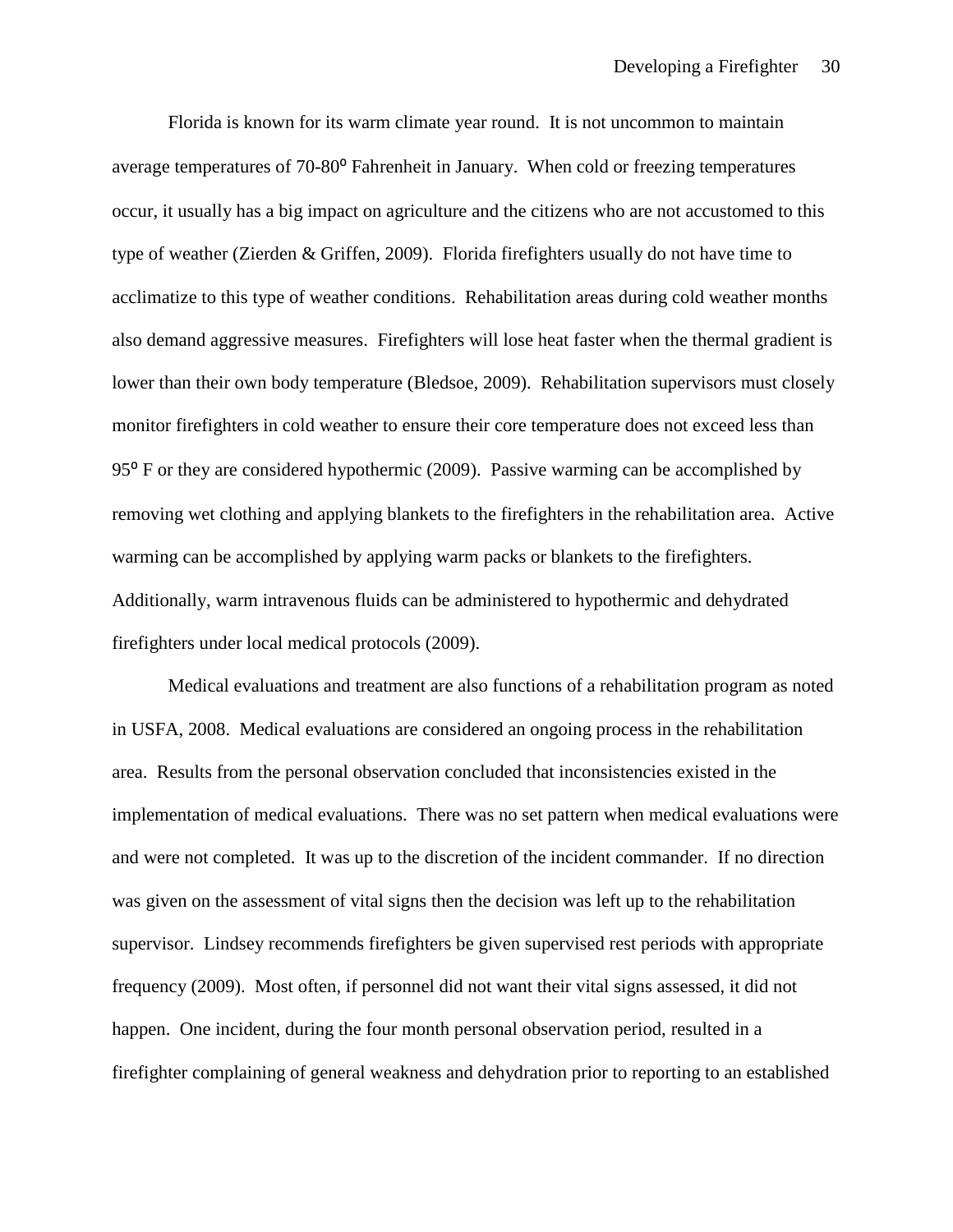formal rehabilitation area. Once the firefighter reported to the rehabilitation supervisor, he was administered normal saline intravenously and later released to continue working the incident. Medical practice parameters used by the Seminole County EMS system addressed environmental heat emergencies, but did not delineate between treatment of a patient and the treatment of a firefighter while working on an incident (Seminole County Emergency Medical Services System [SCEMSS], 2009). No clear rules of engagement concerning the treatment of firefighters was addressed. Vital sign requirements were addressed in NFPA, USFA, and IAFC documentation, but were recommendations not requirements. It was noted that all agencies stated locally validated criteria for acceptable vital signs was up to each authority having jurisdiction. SCFD developed vital sign criteria for training events that require physical exertion (SCFD, 2008). A questionnaire was sent to the five city fire departments and one airport fire department within the Seminole County IMS containing nine pertinent questions on firefighter health and safety issues for each respective department. Four out of the six questionnaires were returned via email. Only one out of the four responses indicated that their department has implemented a health and wellness program. Fit for duty requirements consisted of a doctor's clearance note to return to duty after an injury or illness. Three out of the four responses concluded that medical evaluations were done through the Seminole County IMS; however, there is no current standard operating procedure in place that mandates a medical evaluation of firefighters in a rehabilitation area during an emergency incident. The current Seminole IMS manual does provide a rehabilitation documentation sheet, but there are no guidelines on when to use it and no guidelines pertaining to vital sign criteria for release or medical treatment.

Continual monitoring was the fourth function of a rehabilitation area documented by USFA. Firefighters in the revitalization or treatment area must be continually monitored. If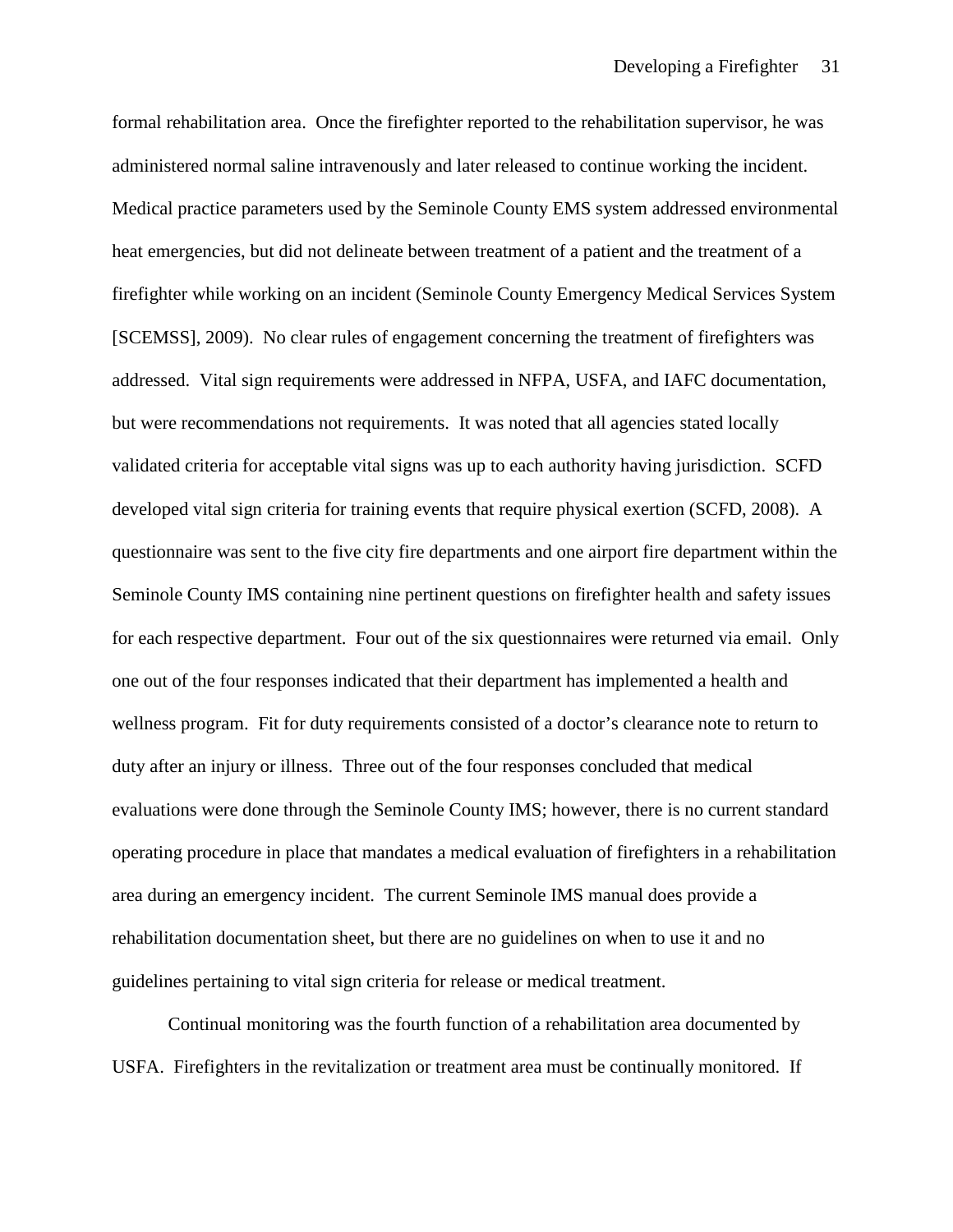firefighters do not show signs of recovery and require a greater level of medical attention, transportation to a medical facility should be evaluated (USFA, 2008). Lindsey notes,

In many instances, the firefighter who died was released from the rehab sector despite not feeling well, or the incident was wrapping up and rehab dismissed the firefighter only to return to the fire station to have a lethal result. If there are firefighters who are having symptoms or abnormal findings, they need to have follow-ups and in many instances treatment (2009, 1).

Documentation of accountability and medical evaluations were poor. The four-month personal observation revealed inconsistencies in documentation in all 68 recorded incidents. Though the Seminole County IMS manual contains a rehabilitation worksheet there is no comprehensive policy detailing who receives the paperwork and how long the paperwork is stored. Lindsey, 2009, stated, "Medical monitoring should be well documented. Any findings should be listed on the form and referred to later if the individual experiences any further signs or symptoms"  $(1)$ .

All fire department agencies within the Seminole County IMS, with the exception of the airport fire department, provide transportation services to the citizens they serve. As part of the first response system, all rescue apparatus provide patient transport to hospitals regardless of jurisdiction. There is no current policy in place providing firefighter transport information or criteria. If a firefighter is in need of transport to an emergency department or medical center, they are treated as a patient under the Seminole County EMS system practice parameters. USFA stated, "The Transportation Unit within the rehab operation should not be confused or commingled with any Transportation Unit that is established in the Operations Section for incident victims" (2008, 124).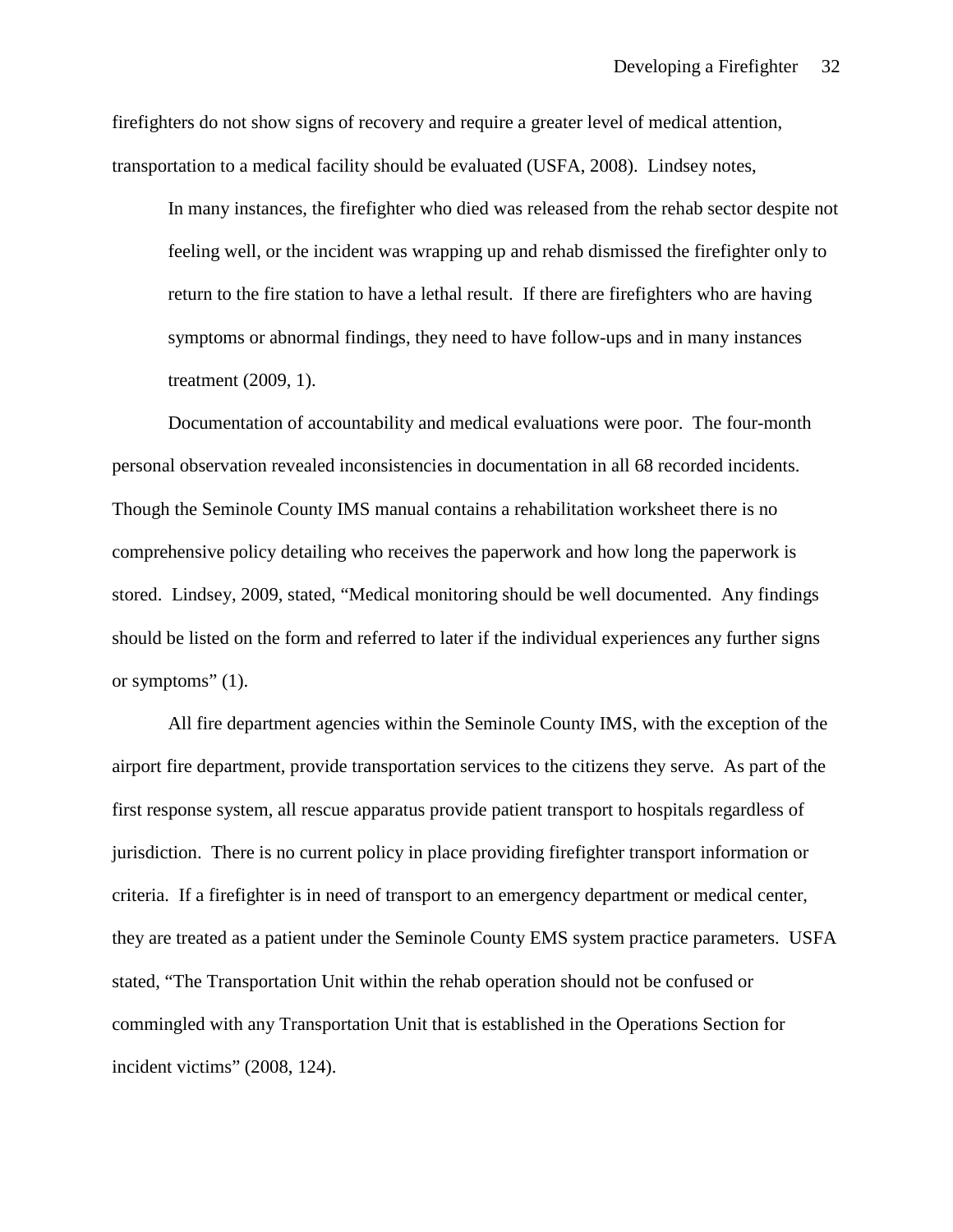During the four month personal observation period, none of the incidents documented required the implementation of critical incident stress management (CISM). SCFD currently uses a private company to assess and support CISM. Additionally, the Seminole County Sherriff's Office has trained personnel to assist in certain situations. No other information was obtained concerning this function in the rehabilitation operation.

Reassignment was the last of the rehabilitation operational functions listed by USFA, 2008. Criteria from NFPA 1584 indicate there are three dispositions of firefighters who have been assigned to the rehabilitation area. Reassignment occurs if the firefighter is in suitable condition to continue working the emergency incident. Second, the firefighter may be in suitable condition to be reassigned to the incident, but their services are no longer required. Third, the firefighter is in need of further evaluation and possible treatment. During the four-month personal observation period, one firefighter who received normal saline intravenously due to a heat emergency was released from the rehabilitation area to continue working the emergency incident. After reviewing the incident on Stancil, it was determined the incident commander was not clearly informed by the rehabilitation supervisor on the firefighter's condition and treatment in the rehabilitation area. This resulted in the incident commander reassigning the firefighter to combat duties until notifications were made. Currently, there is no clear policy on the reassignment of firefighters who receive or respond to treatment in the rehabilitation area.

The fourth research question addressed the inconsistencies that currently occur in the Seminole County IMS associated with firefighter rehabilitation establishment and delivery on emergency incidents. USFA, NFPA, and IAFC literature all contained a heat stress index chart. The chart takes the current air temperature along with the relative humidity and calculates what the apparent air temperature is (USFA, 2008). The apparent air temperature reading is then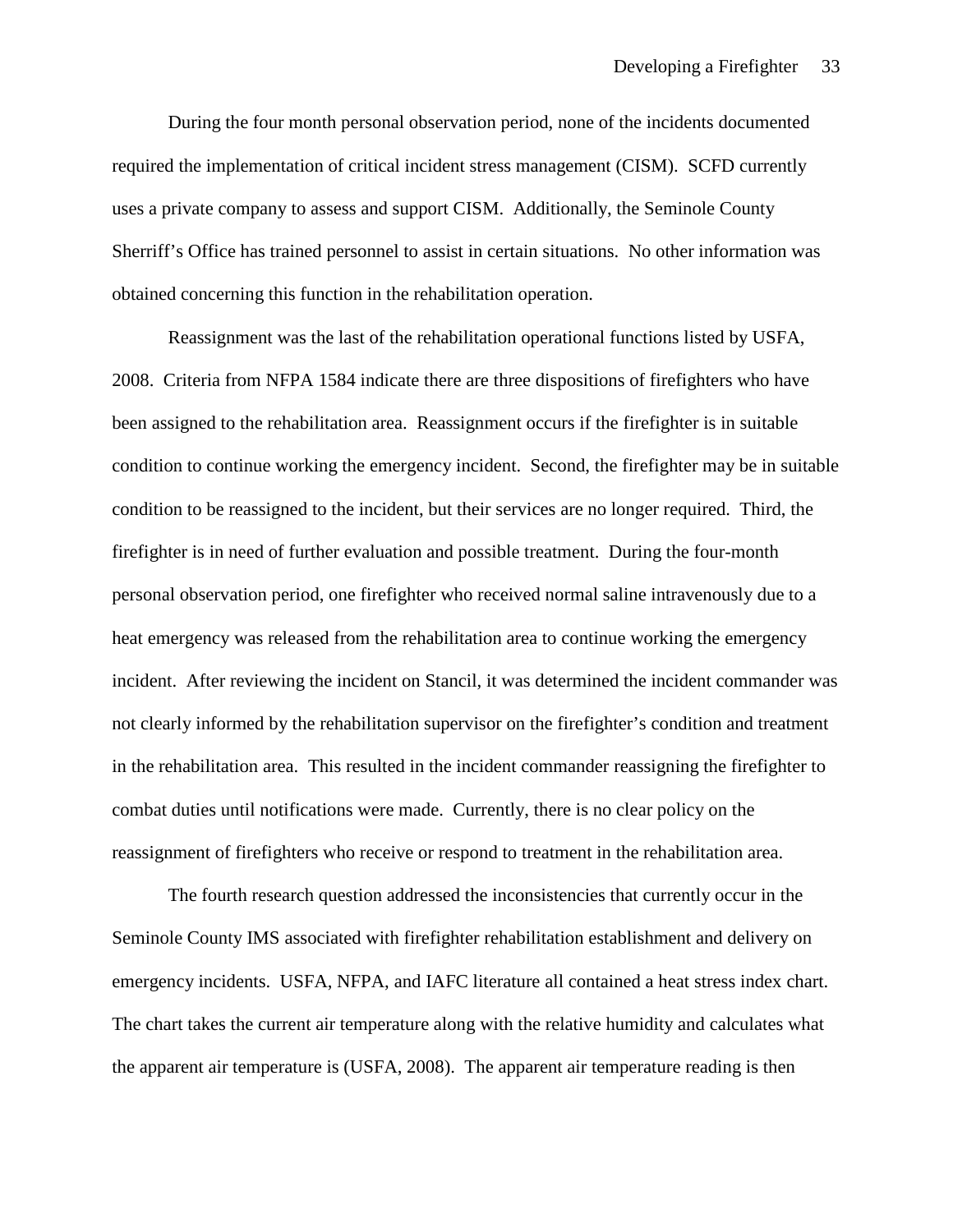categorized into danger categories according to the heat injury threat to firefighters. The chart below contains the information on the apparent temperature danger category.

| <b>Apparent Temperature (°F)</b> | <b>Danger</b><br>Category | <b>Number</b><br>Of Calls | <b>Injury Threat</b>                                                                                                 | <b>Number of</b><br><b>Incidents that</b><br>Met Rehab<br><b>Establishment</b><br><b>Criteria</b> | <b>Number of</b><br>Formal<br><b>Rehabilitatio</b><br>n Operations<br><b>Established</b> |
|----------------------------------|---------------------------|---------------------------|----------------------------------------------------------------------------------------------------------------------|---------------------------------------------------------------------------------------------------|------------------------------------------------------------------------------------------|
| Below 80                         | None                      | 22                        | Little or no danger under normal<br>circumstances                                                                    | 10                                                                                                | $\overline{3}$                                                                           |
| $80 - 90$ <sup>o</sup>           | Caution                   | 29                        | Fatigue possible if exposure is prolonged<br>and there is physical activity                                          | 15                                                                                                | 5                                                                                        |
| $90 - 100^{\circ}$               | Extreme<br>Caution        | 17                        | Heat cramps and heat exhaustion possible<br>if exposure is prolonged and there is<br>physical activity               | 9                                                                                                 | $\overline{\phantom{a}}$                                                                 |
| 100-130                          | Danger                    | $\mathbf{1}$              | Heat cramps or exhaustion likely, heat<br>stroke possible if exposure is prolonged<br>and there is physical activity | 1                                                                                                 | $\mathbf{0}$                                                                             |
| Above 130                        | Extreme                   | $\bf{0}$                  | <b>Heat Stroke Imminent</b>                                                                                          | 0                                                                                                 | $\mathbf{0}$                                                                             |

Review of the personal observation data revealed there were 68 significant emergency incident responses within a four month period. The observation period just happened to be during not only the hot summer months, but also the months that receive the frequent thunderstorms. Increased emergency call loads for structure fires are indicative of frequent thunderstorms due to significant lighting strikes associated with the storms. "Florida is known as the lightning capital of the United States, with storms occurring approximately 100 days out of the year, compared to California's low of only 5" (Crisp, 2009, 1). Summertime is the beginning of frequent thunderstorms in Florida. High heat and humidity coupled with rain clouds forming between the locations of the Gulf and Atlantic Oceans create thunderstorms that produce dangerous lightning (Crisp). The high heat and humidity alone creates a risk to the firefighter's health and safety.

USFA, 2008, indicated that the thermal stress on a firefighter is increased by  $10^{\circ}$ Fahrenheit when their protective clothing is donned and an additional 10<sup>°</sup> Fahrenheit is added if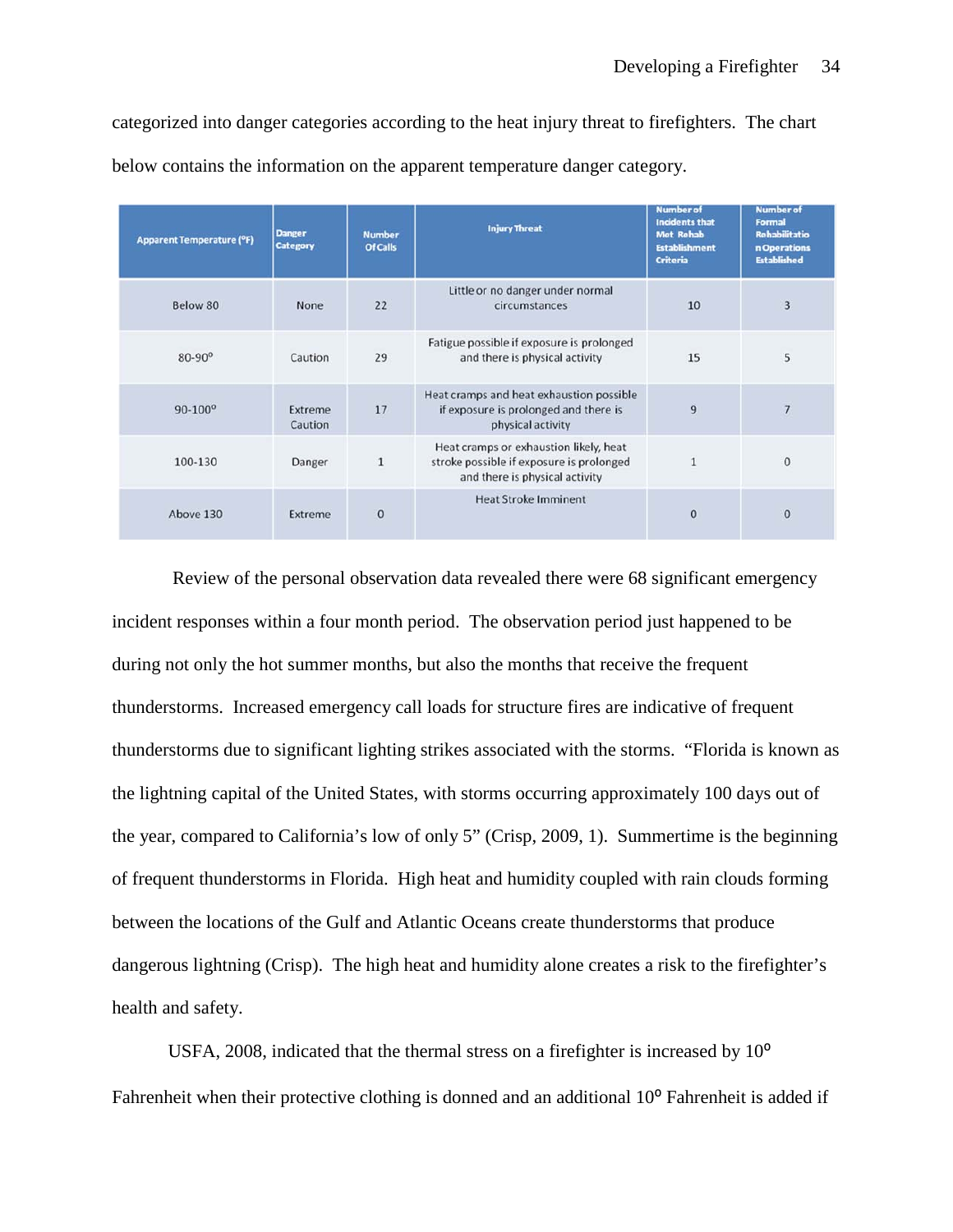the firefighter is in direct sunlight. The USFA utilized a heat stress index chart which combines the temperature and relative humidity. The heat index injury chart was used during the personal observation period. Criterion for the establishment of a formal firefighter emergency incident rehabilitation operation was obtained from data stated articles and guidelines from NFPA 1584, USFA, and the IAFC. Establishment of a formal firefighter emergency incident rehabilitation operation should take place when a firefighter utilizes two 30-minute SCBA cylinders, a single 45 or 60 minute SCBA cylinder, or 40 minutes of intense work without using an SCBA.

The data obtained from the personal observation period was broken down according to the five heat injury categories associated with apparent temperature ranges. There were 68 significant emergency incidents that took place within the four month observation period. Out of the 68 incidents, 22 of them occurred when the apparent temperature was below 80<sup>°</sup> Fahrenheit. According to USFA, 2008, a reading below 80<sup>°</sup> Fahrenheit indicated there was little or no danger for heat stress injury under normal circumstances (USFA, 2008). However, this did not include the additional  $10^{\circ}$  increase Fahrenheit increase for utilizing firefighter PPE and an additional  $10^{\circ}$ Fahrenheit increase for firefighters working in direct sunlight. Though there was not a big concern for heat injury due to weather conditions, heat injury due to prolonged use of firefighting PPE was still a concern. The observation indicated 10 out of the 22 incidents met the requirements to establish a formal rehabilitation operation. Establishment criteria included on scene time, use of one 45 minute rated SCBA cylinder, and strenuous work for more than 40 minutes without using the SCBA. The observation revealed that rehabilitation establishment only occurred three times out of the 22 incidents in which the apparent temperature was below 80<sup>°</sup> Fahrenheit.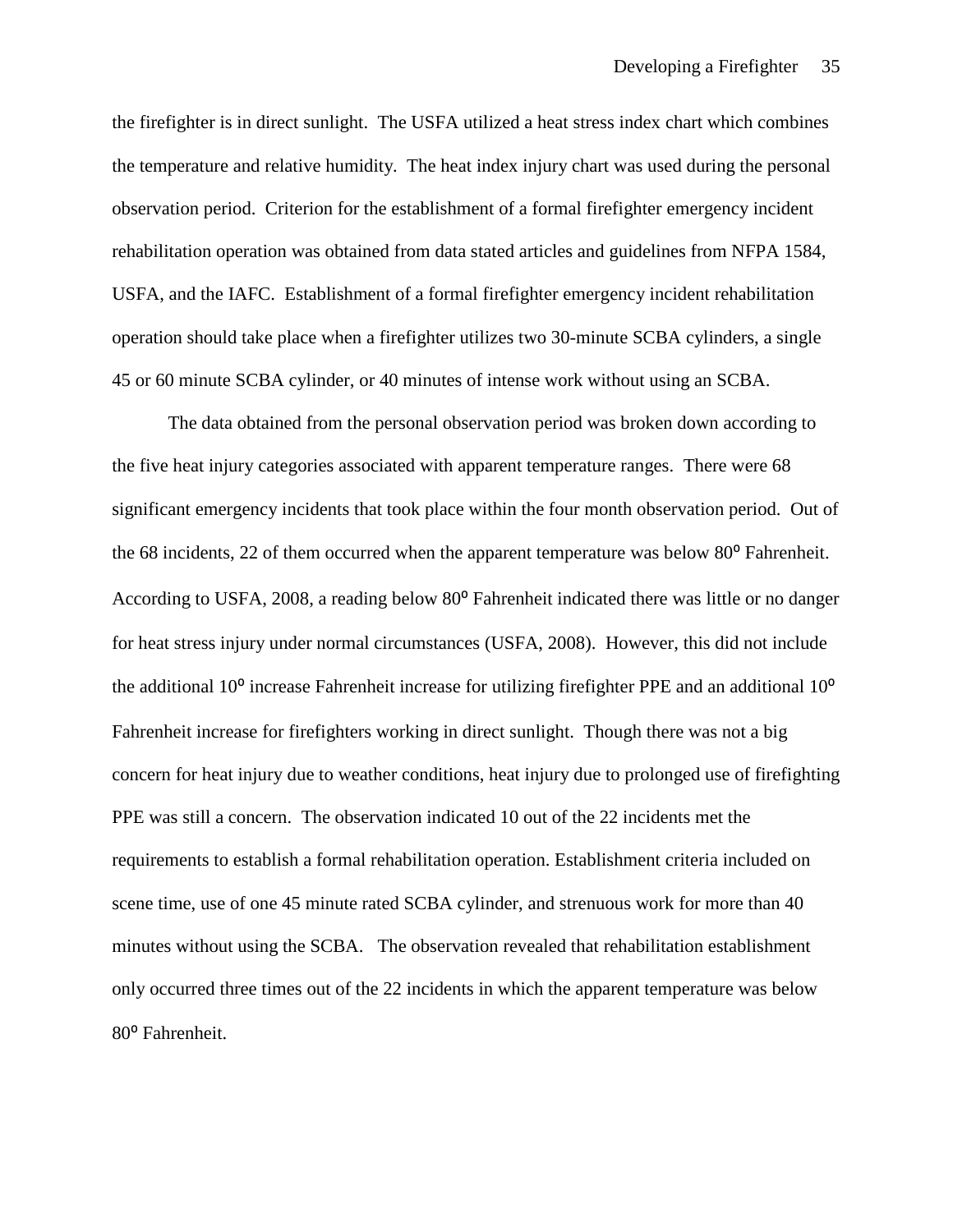The next category of the heat index injury chart indicated firefighter fatigue was possible if they are exposed to prolonged activity in the  $80-90^{\circ}$  Fahrenheit apparent temperatures. The personal observation revealed there were 29 significant emergency incidents that occurred when the apparent temperatures were in this range. Out of the 29 significant emergency incidents during the four month period, 15 of them met the criteria to establish a formal rehabilitation operation. Again, this was due to extended on scene time, use of one or more 45 minute duration SCBA cylinder, and/or 40 minutes of intense work without using the SCBA. Only five out of the 15 incidents had a formal rehabilitation operation established. Even though a rehabilitation area was established five times, the consistency of the rehabilitation functions varied from incident to incident. No active cooling was administered during this time of increased apparent heat temperatures.

The next category of heat injury chart is the extreme caution category. NFPA stated there is, "Heat cramps and heat exhaustion possible if exposure is prolonged and there is physical activity" (2008, 17). The extreme caution danger category of the heat index injury chart indicated firefighters were prone to the specified heat injuries when the apparent temperatures reached 90-100<sup>°</sup> Fahrenheit. The four month personal observation revealed there were 16 incidents that occurred during the observation in which nine of the incidents met the criteria for establishing a formal rehabilitation operation. This time a formal rehabilitation operation was established seven out of the nine times. Again, there were inconsistencies in the level of rehabilitation functions including medical evaluations, accountability, and documentation.

There was only one incident that occurred during the 110-130<sup>°</sup> Fahrenheit apparent temperature ranges. This range is considered dangerous and USFA, 2008, indicated that heat cramps, heat exhaustion, and heat stroke could occur if firefighters were exposed to those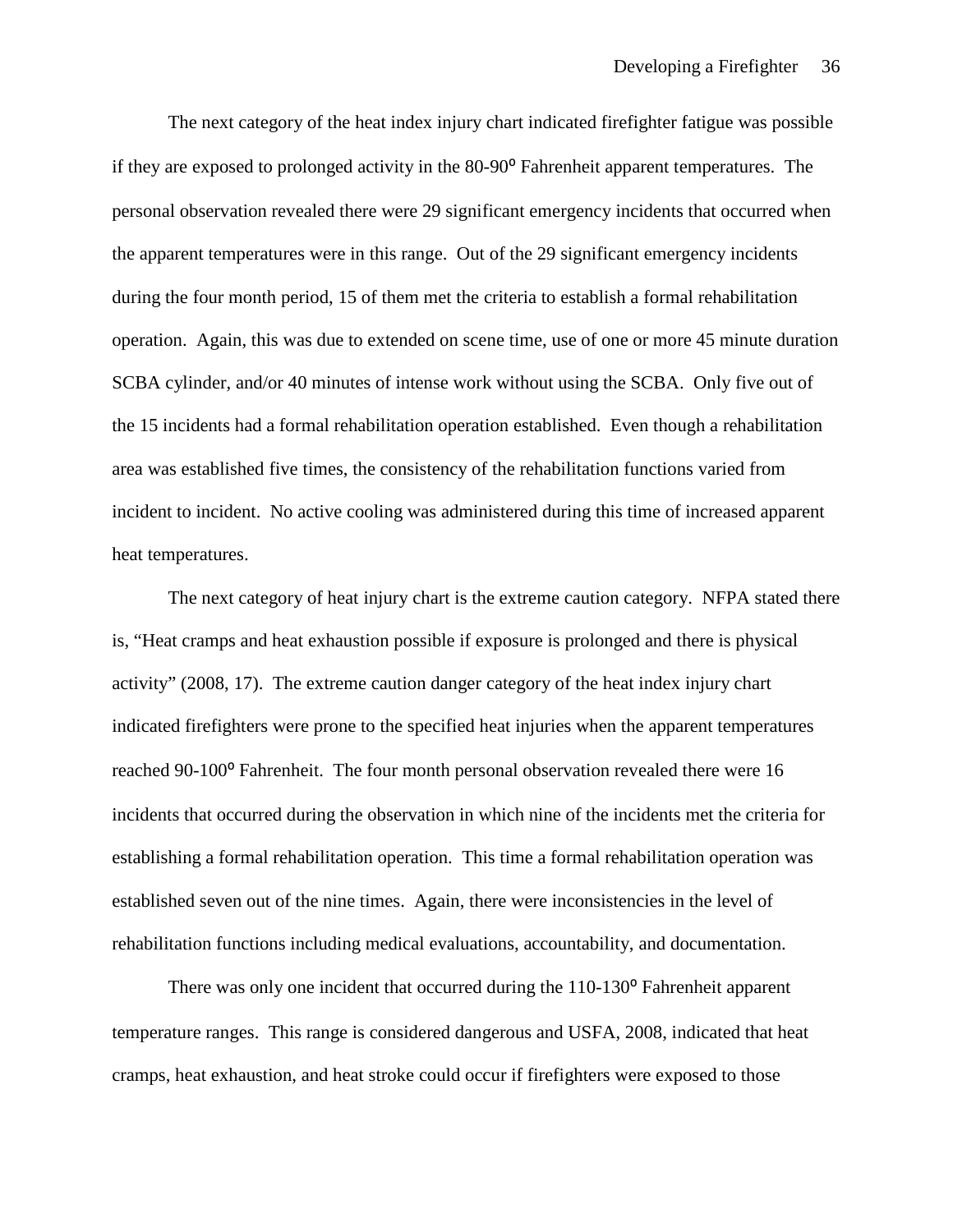temperatures during physical activity for prolong periods. The significant emergency incident lasted approximately four hours and no formal rehabilitation was established.

The personal observation also revealed inconsistencies with the establishment of emergency incident rehabilitation as well as the functions of a rehabilitation area. This included performing medical evaluations, accountability, treatment, and documentation. A total of 68 significant incidents were documented on the personal observation form. Out of the 68 incidents, 35 incidents met criteria for establishment of a formal rehabilitation operation according to the guidelines/recommendations from NFPA, USFA, and IAFC. The observation concluded that formal firefighter rehabilitation was established on only 15 of the 68 incidents. Six of the 15 incidents stated medical evaluations were conducted and only one time was the medical evaluation paperwork completed or sent to the emergency medical services group of every department on the incident. Accountability was hard to document as without the rehabilitation paperwork it was unknown if all units were rotated through the rehabilitation group when it was established and no radio time stamp or benchmarks were noted while obtaining data through the Stancil incident playback system. Out of the 68 documented incidents, SCFD established and operated command 59 times. The remaining incidents were commanded by a city fire department incident commander because the incidents were deemed to be in their jurisdiction.

The last research question addressed the benefits and consequences of a firefighter emergency incident rehabilitation program. The literature review revealed sufficient articles on the topic of firefighter rehabilitation. USFA stated, "…approximately one-half of all firefighter fatalities and a significant percentage of injuries and illness are as a result of stress and overexertion on firefighters involved in emergency scene operations and training exercise"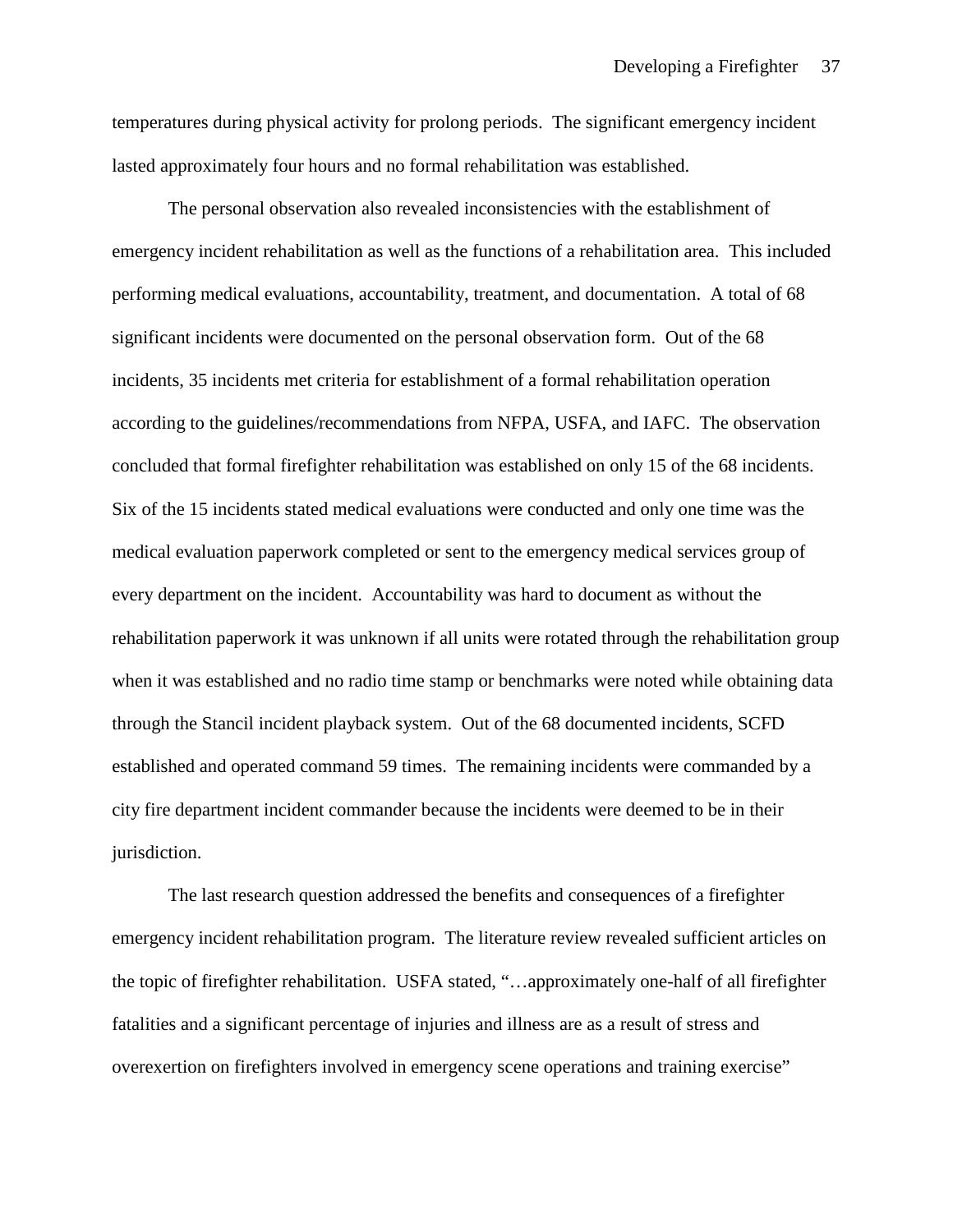(2008, 1). Sullivan explained that firefighter rehabilitation on emergency incidents provides coordination, direction, accountability, and adequate use of resources. He further explains the consequences of not performing rehabilitation functions can result in death and injury. The questionnaire sent to the fire departments who work within the Seminole County IMS revealed some of the departments do not mandate annual firefighter medical evaluations. Furthermore, some of these departments do not require any type of fitness assessment. Jaslow indicated rehabilitation has received a negative response from fire department personnel, as it has been associated with outpatient treatment programs and individuals with serious physical or mental illnesses (2007). He stresses each firefighter, no matter what physical condition they may be in prior to firefighting activities, will need rehabilitation efforts to recover (2007). Firefighters in less physical condition will require rehabilitation efforts sooner (2007). Verfuss explained that economics and society have changed and fire departments and are expected to do more with less (2004). Budgetary cost associated with lack of firefighter rehabilitation includes medical expenses, expenses for covering absences on shift, early pensions and disability cost. Lindsey, 2009, explains fire chiefs have a legal and moral obligation to provide safeguards for personnel.

Consequences associated with vital sign parameters can result in medical absences of personnel, which ultimately results in additional budgetary costs. This was apparent when the Incumbent Physical Ability Test for the SCFD resulted in an increase in Worker's Compensation injuries and claims within the first year it was implemented. This number has decreased over the last several years.

The results of the action research indicated a need for a comprehensive firefighter emergency incident rehabilitation guideline. In order to ensure a well-rounded program was developed, a request to review other fire departments rehabilitation programs was done via the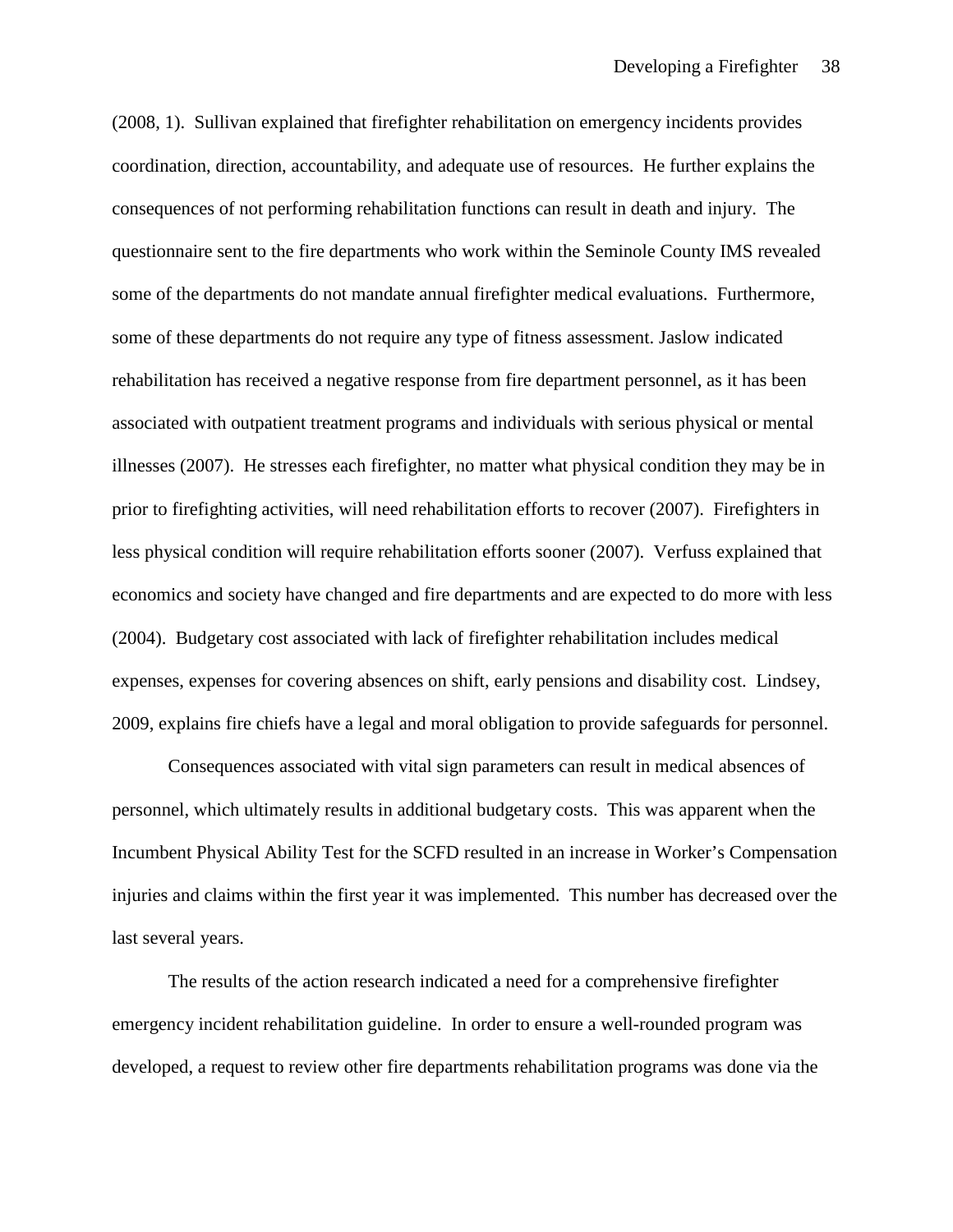internet. Over 24 rehabilitation guidelines were reviewed and procedures and functions from each agency were compiled on a spreadsheet. See Appendix B. The table below displays the total results of each rehabilitation function reviewed. Most of the agencies included roles and responsibilities as part of their standard operating procedures. Environmental and physical work capacity benchmarks were also observed. Criteria on vital sign assessment were noted on most policies. The majority of the baseline vital signs were comparable to the recommendations made by NFPA and USFA. Surprisingly, there was insufficient data relating to treatment protocols and emergency transport protocols on the emergency incident. No documentation was found on situations that occur with multi-agency responses.

| Total # of<br>Policies<br>Reviewed | Eng |    | $\sim$<br>$\mathbf{r}$<br><b>R</b> |    | υ. |    | $\sim$ |    | Ļ<br>Ġ<br>S |   |                | ability |    |
|------------------------------------|-----|----|------------------------------------|----|----|----|--------|----|-------------|---|----------------|---------|----|
| 24                                 | 10  | 12 | 17                                 | 16 | 11 | 15 | 17     | 19 | 17          | 4 | $\overline{2}$ | 12      | 12 |

A comprehensive firefighter emergency incident rehabilitation program was developed because of the action research. See Appendix C. This program includes a purpose, scope, implementation, responsibilities, and general operating principals.

#### **Discussion**

The purpose of the four month personal observation of significant emergency incidents was to document whether or not the Incident Commanders were consistently establishing firefighter rehabilitation on during emergency incidents without a written guideline. The observation demonstrated that regardless of time, temperature, or complexity implementation of firefighter rehabilitation was left to the discretion of each Incident Commander, which became inconsistent on each incident. Without a written standard operating procedure, implementation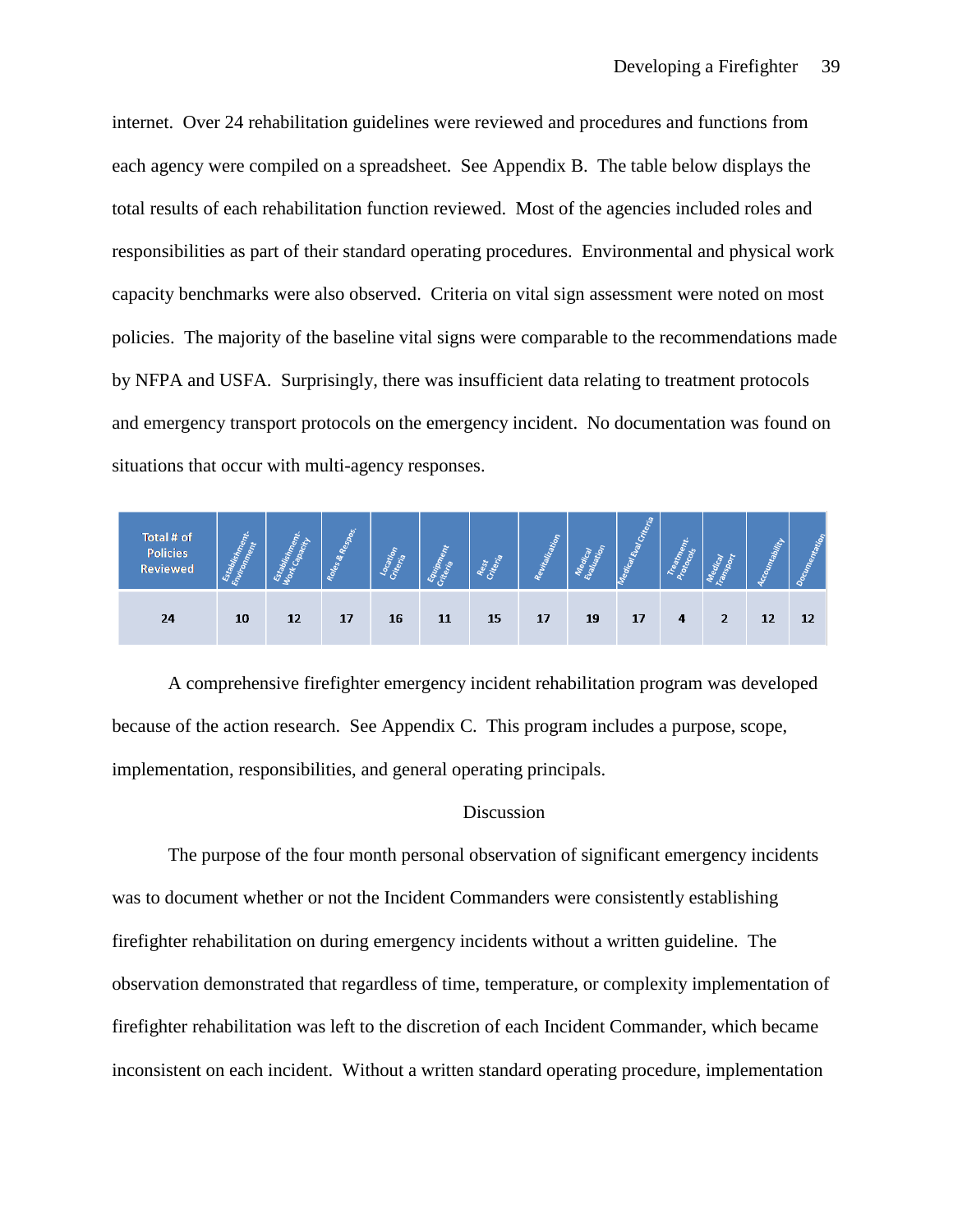or the level of implementation was different for each incident. Furthermore, because SCFD operates under the Seminole County IMS with six additional fire department agencies, functions associated with a rehabilitation operation on emergency incidents varied according to who was assigned to perform the rehabilitation operation. Sullivan stated, "It is difficult to overemphasize the importance of closely managing the rehab process. Without coordination and direction, rehab will not get done, this will result in too many to too few firefighter getting called to the scene" (unknown). Lindsey explains, "One of the most difficult tasks for the rehab personnel is keeping firefighters in rehab. As part of the training, the amount of time firefighter will be spending in rehab should be clearly explained" (2009, 1). Sullivan stated, "Asking firefighters if they need a break is sure to result in a negative response" (unknown, 1).

There were several factors that must be looked at with the data collected from the personal observation. First, the observation occurred during four of the hottest months in Florida. This period was not selected on purpose, but occurred only because of the time frame assigned to complete the research paper according to USFA. Though 22 of the incidents were documented when the apparent temperature was below 80<sup>°</sup> Fahrenheit, they still occurred during the hot summer months when humidity is at its highest. A closer analysis of the incidents revealed many of them occurred during the early morning hours or late evening hours when the heat stress index is much lower. Because heat is a factor for concern in relation to firefighter heat injury, it was apparent through the observation data collected that it was not a primary concern for Incident Commanders as to the establishment of a rehabilitation operation because it only occurred three times out of 22 incidents when the apparent temperature was below  $80^{\circ}$ Fahrenheit. The Incident Commanders did not take into account USFA indicated there is a 10<sup>o</sup> Fahrenheit temperature increase just donning firefighting PPE (2008). Additionally, there is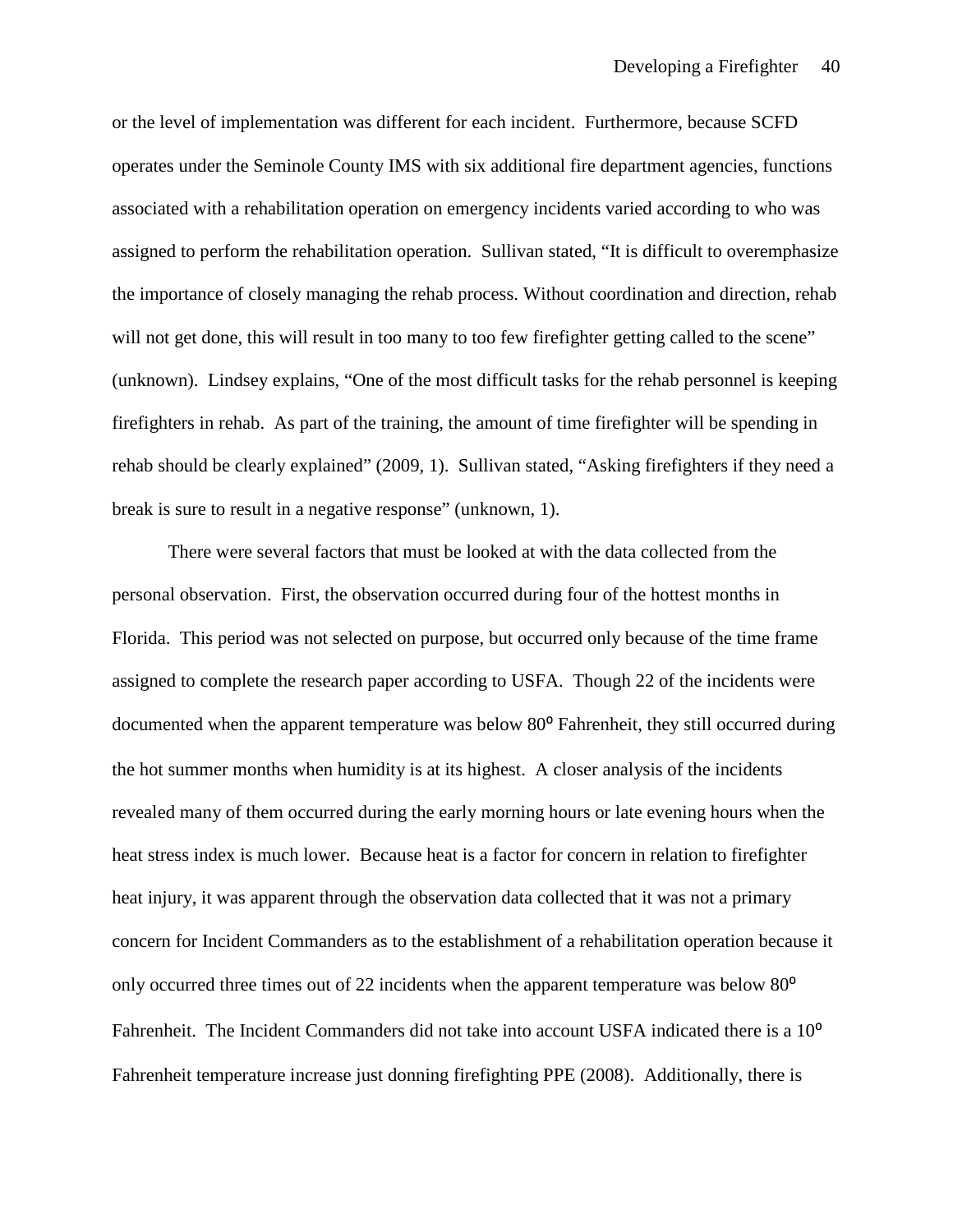another 10<sup>°</sup> Fahrenheit increase for firefighters working in direct sunlight. Therefore, if the apparent temperature was 80° Fahrenheit and the firefighter was working in their PPE in direct sunlight the apparent temperature for the firefighter would be approximately  $100^{\circ}$  Fahrenheit. An apparent temperature of 100<sup>°</sup> Fahrenheit borderlines between the extreme caution and danger categories of the heat stress injury chart. This is indicative of heat cramps, heat exhaustion, and heat stroke if prolonged physical activity occurs (USFA, 2008).

With the implementation of the Incumbent Physical Ability Test in the SCFD came the assessment of vital signs prior to and post testing. This resulted in several firefighters exceeding the accepted normal limits and further evaluation by a department physician was necessary to declare them fit for duty. On a positive note, some of the firefighters were forced to correct a hypertensive condition in order to be cleared. Though, initially this resulted in a negative response from the SCFD firefighters, it has become the norm for training. Implementation of a formal rehabilitation program in the Seminole Count IMS would include vital sign parameters for medical monitoring. It is anticipated by this researcher the same initial negative response for emergency incident rehabilitation will be observed. This response was noted on several of the incidents that were documented for the personal observation period. This negative response was not only noted from the personnel being assigned to enter the rehabilitation area, but also those personnel assigned to operate the rehabilitation area.

Lindsey stated, "Medical monitoring is the foundation of rehab. In the past, medical monitoring and emergency care were not emphasized as much as in the current standard. Rest and relaxation are great, but it is critical to monitor the well-being of the personnel working at the incident scene" (2009, 1). Bledsoe indicated, "A process should be incorporated into rehab SOGs to refer firefighters with sustained vital sign abnormalities for follow-up medical care and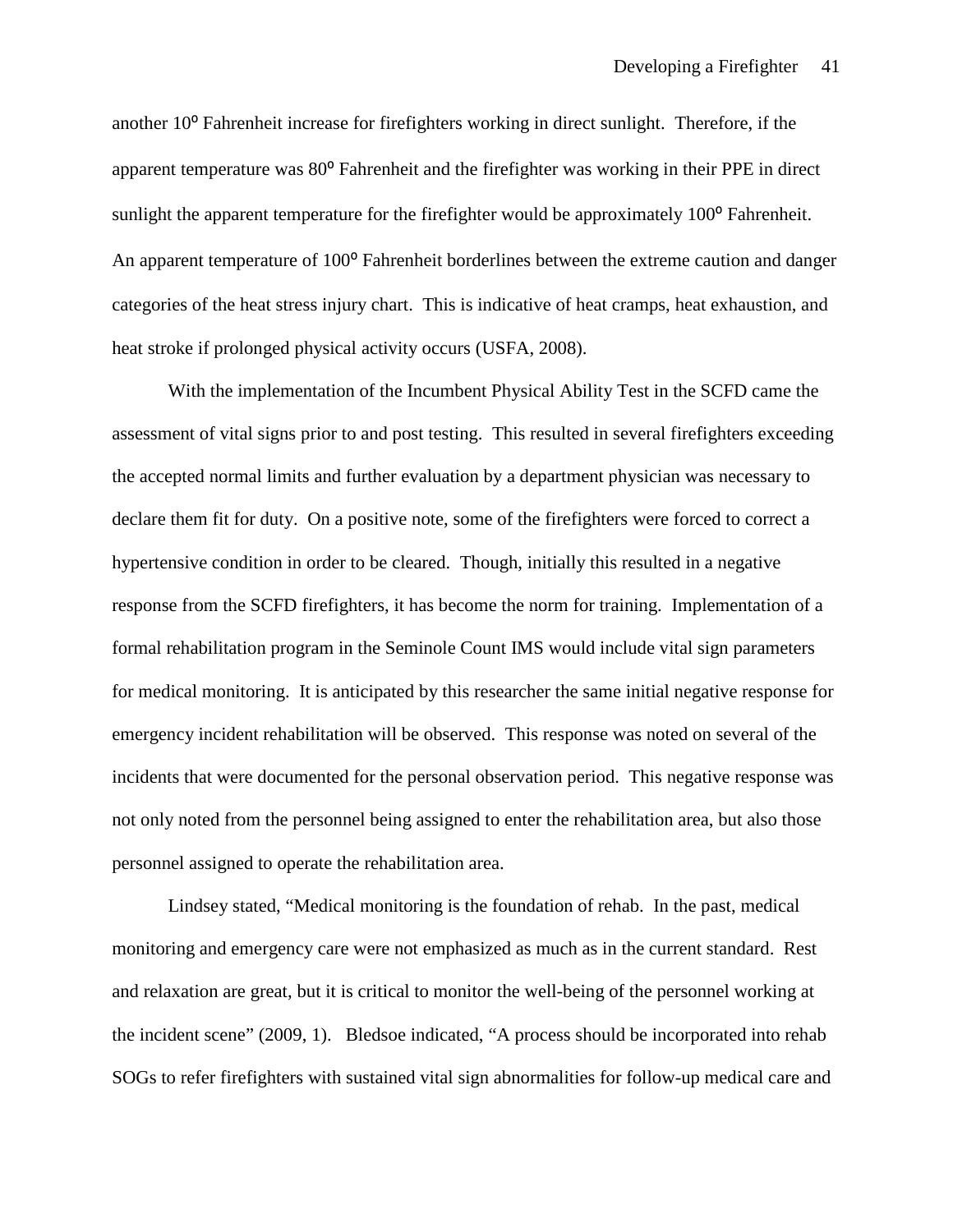further assessment" (2009, 33). The term SOG means standard operating procedures. Jaslow recommends delaying the initial vital sign assessment of firefighters entering the rehabilitation area because most of the vital signs will indicate tachycardia, tacypnea, and hypertension due to their increased energy needs during extreme physical exertion (2009). However, USFA and NFPA conclude that a visual assessment and initial vital sign assessment should be obtained immediately upon entry of the rehabilitation area as this creates a baseline for further medical monitoring and assists the rehabilitation personnel in determining if the firefighter is recovering in a sufficient period or if they need medical treatment. USFA, NFPA, and IAFC offer recommendations for acceptable vital sign parameters. Jaslow stated, "EMS providers must be convinced that simply acquiring vital signs, writing them down and letting the firefighter with uncontrolled hypertension walk away does no good for anybody" (Jaslow, 2008, 1).

It was noted by this researcher during a three alarm commercial structure fire that one firefighter had an elevated pulse after thirty minutes of rest and revitalization in the rehabilitation area. Because he worked for a fire department agency other than SCFD, his on duty battalion chief was notified for further direction on treatment and release. The firefighter was directed to return to duty without further medical evaluation. Because there are no written guidelines for all agencies to adhere to, uncertainties in firefighter care and liability exist. Though guidelines from reputable agencies such as NFPA, USFA, and IAFC exist, there is no documentation from these agencies stating how multi-agencies are to interact with each other during mutual aid responses. This becomes a challenge for all agencies involved, especially when firefighter health and wellness programs, annual medical evaluations, and fit for duty standards are not consistent from fire department agency to agency. This was evident from the questionnaire responses from the fire department agencies in the Seminole County IMS.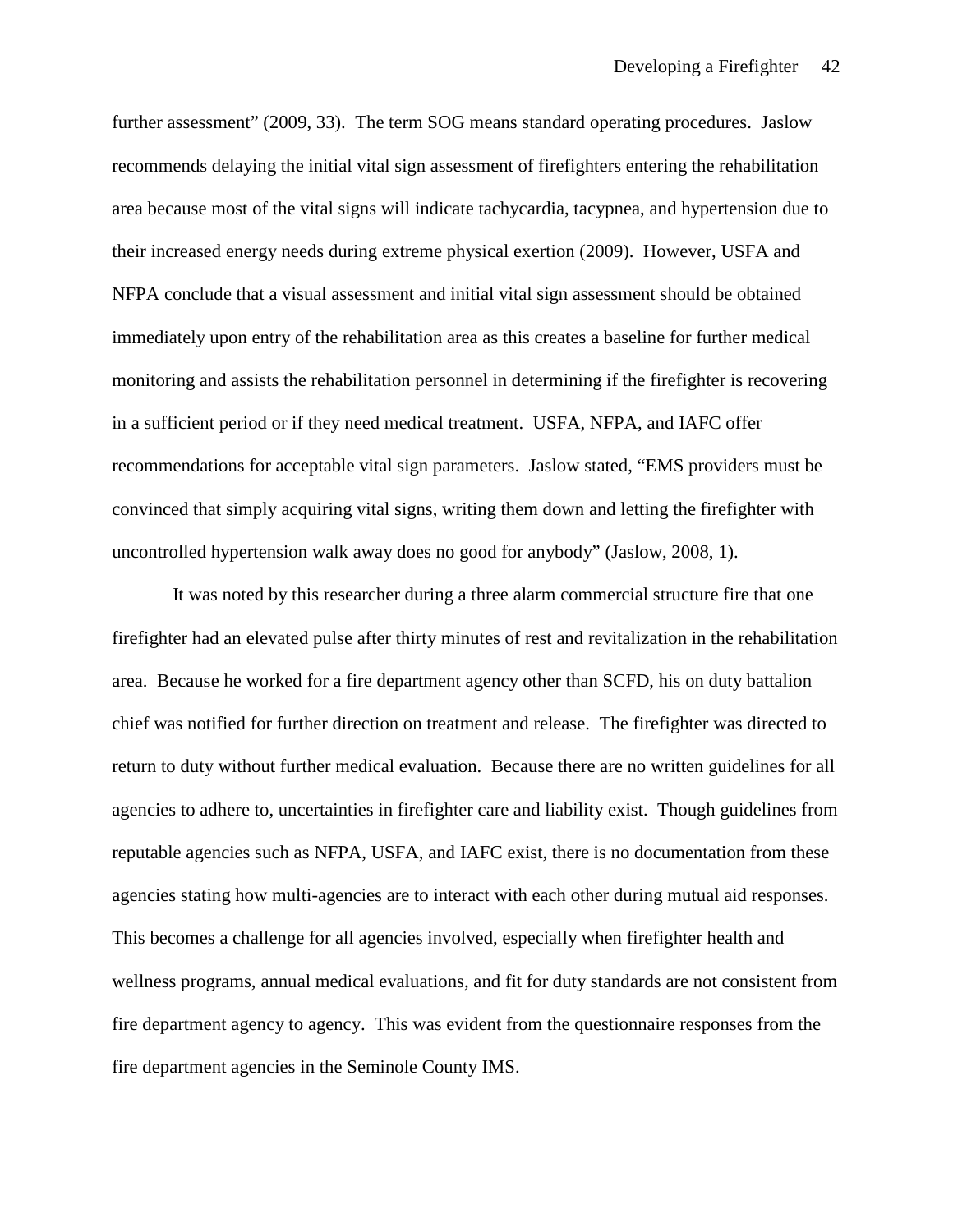Because all the fire departments in the Seminole County IMS provide emergency transportation services, EMS transportation units are part of the assigned initial response on emergency incidents. This ensures that advanced life support equipment and procedures are available and used during firefighter rehabilitation efforts. However, implementation of a rehabilitation operation also requires hydration, electrolyte, and calorie replacement. Active cooling process can demand a tremendous amount of ice, water, rehab cooling chairs/vest, fans, towels and other needed items. Implementing a rehabilitation program means providing the necessary equipment to effectively run this operation. With current budgetary cuts from all agencies in Seminole County, responsibility for funding for such a program is a concern. It may require the utilization of an additional transport unit to emergency scenes. This would have to be approved by all agencies working within the Seminole County IMS.

Non-compliance in providing effective firefighter emergency incident rehabilitation will lead to increased liability on the Incident Commanders behalf and especially on the fire chief's behalf. It was noted on the research questionnaire that some of the agencies within the Seminole County IMS indicated that a rehabilitation policy exist. No documentation on such a policy was found. Lindsey stated, "There are two factors to consider when determining compliance with the revised NFPA 1584. The first factor is a department's legal obligation and second-and even more compelling – is chief's responsibility to provide safeguards for personnel" (2009, 1). Lindsey goes on to state that a lawsuit regarding firefighter rehabilitation would most likely be due to deprivation of rights under the Civil Rights Act (2009).

Agreement on medical evaluation guidelines, treatment, transport, and release from a rehabilitation operation must be accomplished if fire department agencies work under a first response automatic aide system.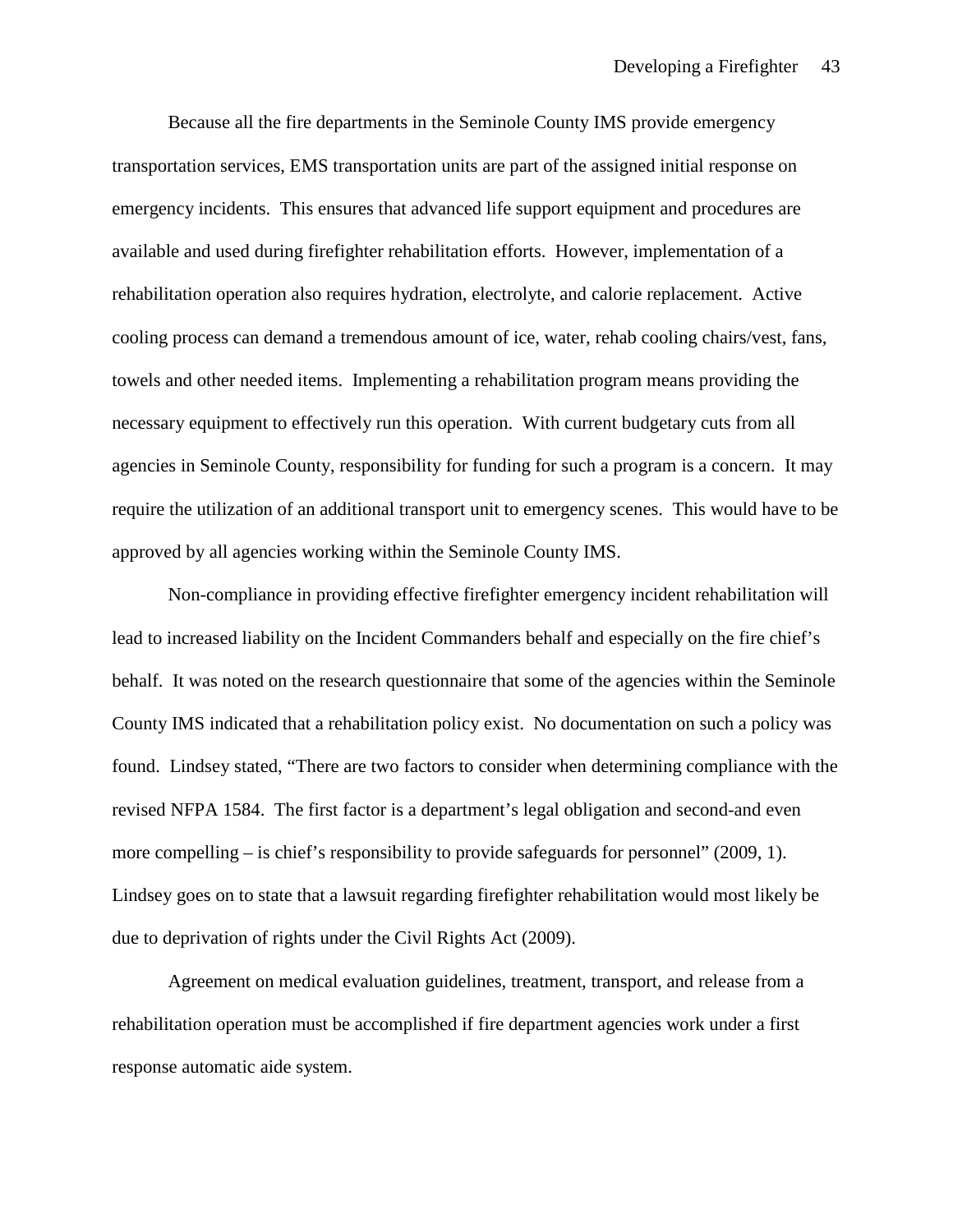#### Recommendations

The personal observation results clearly indicated that all agencies within the Seminole County IMS were not effectively implementing firefighter rehabilitation on emergency incidents. The only way to provide for firefighter health and safety on emergency incidents is to ensure a comprehensive firefighter rehabilitation guideline is followed for emergency scenes. A written standard operating procedure will provide systematic guidelines on when to implement firefighter rehabilitation and how functions are to be delivered.

Because the Seminole County IMS involves the participation from six fire department agencies, a consensus from the respective Fire Chiefs is required. All agencies must agree to implement the program and that will require input on medical evaluations, vital sign criteria, treatment and return to duty procedures, staffing, equipment and funding. Support from the Fire Chiefs is critical in order to obtain the buy-in from all the firefighters working within the IMS.

In order to ensure all agencies receive vital sign assessment on their personnel, a revision of the current Seminole County and Cities IMS manual rehabilitation log must be completed. The development of a new rehabilitation log should ensure all agencies receive pertinent information on their personnel in regards to vital sign assessment and accountability after each incident.

The development of the rehabilitation guideline introduced several levels of rehabilitation implementation. See Appendix C. Level II Rehabilitation includes the use of a rehabilitation bag that will be carried on all battalion chief's vehicles. Development of the rehabilitation bag is crucial to the rehabilitation operation as it will contain the necessary equipment needed to ensure every firefighters receive proper rehabilitation on emergency incidents. The Level III Rehabilitation includes the development of a rehabilitation trailer or unit which will store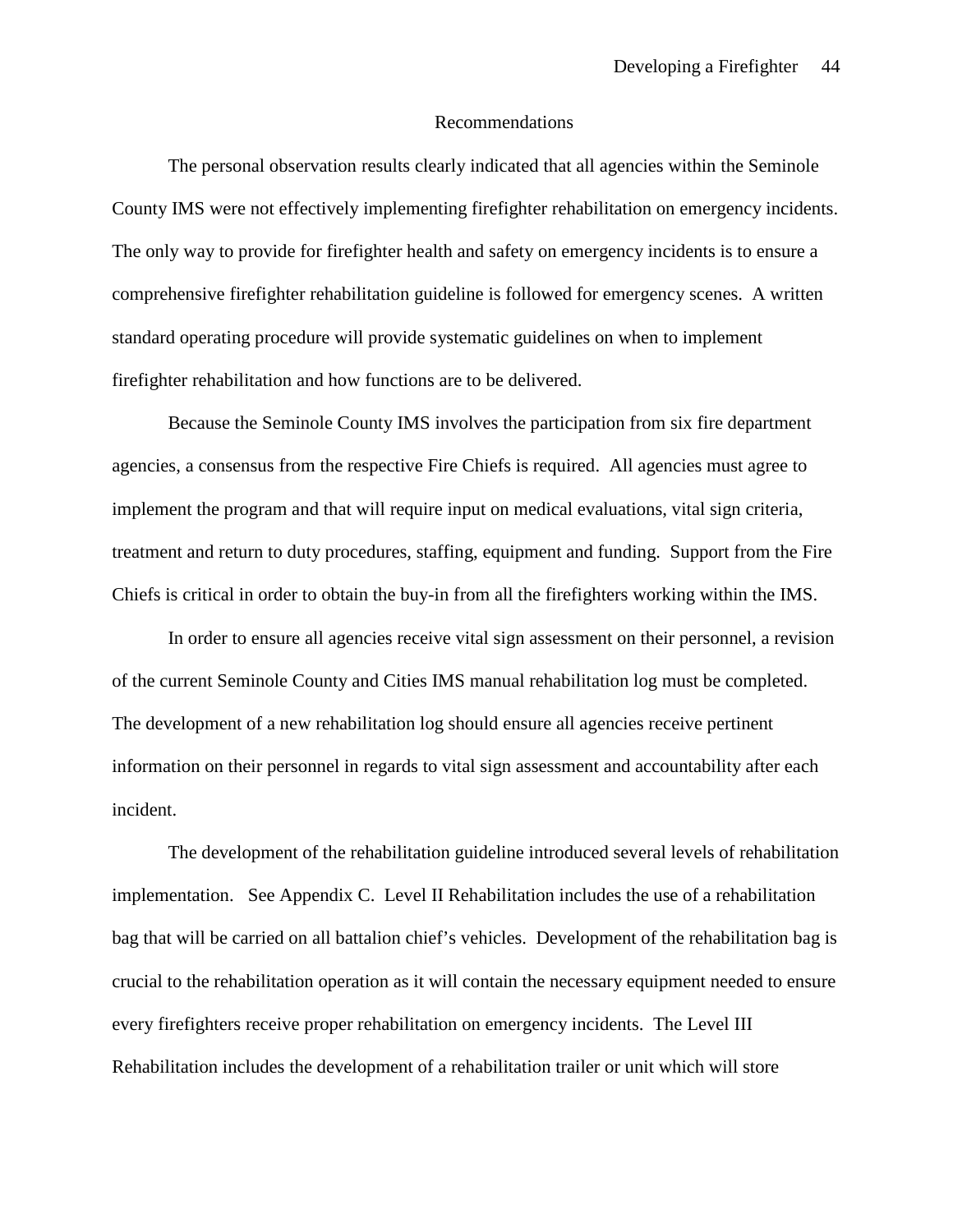rehabilitation chairs, cooling chairs, misting fans, ice, towels, and much more. The development and implementation of this unit is also crucial to ensure firefighters receive effective rehabilitation on emergency incidents.

As with any new program, an education and training period is essential. Because the Seminole County IMS deals with multi-agency response, multi-agency training is needed. In order to combat the negative attitudes geared toward firefighter rehabilitation, firefighters must be educated in the necessity of such a program. The training program should include education and training on the benefits of firefighter rehabilitation, proper hydration and nutrition, calorie and electrolyte replacement criteria while in a formal rehabilitation area, and procedures for medical evaluations and medical transports during emergency incidents.

Once the education and training phase is completed, implementation should begin. In order to ensure the program's effectiveness, an evaluation period must occur. It is anticipated that a period of approximately seven months will be used to effectively evaluate the program. Because the program will be implemented system wide, it is recommended that a computer based evaluation sheet be created for all incident commanders, rehabilitation supervisors, and company officers to complete after each incident. A formal evaluation worksheet should be discussed and agreed upon before the program is implemented.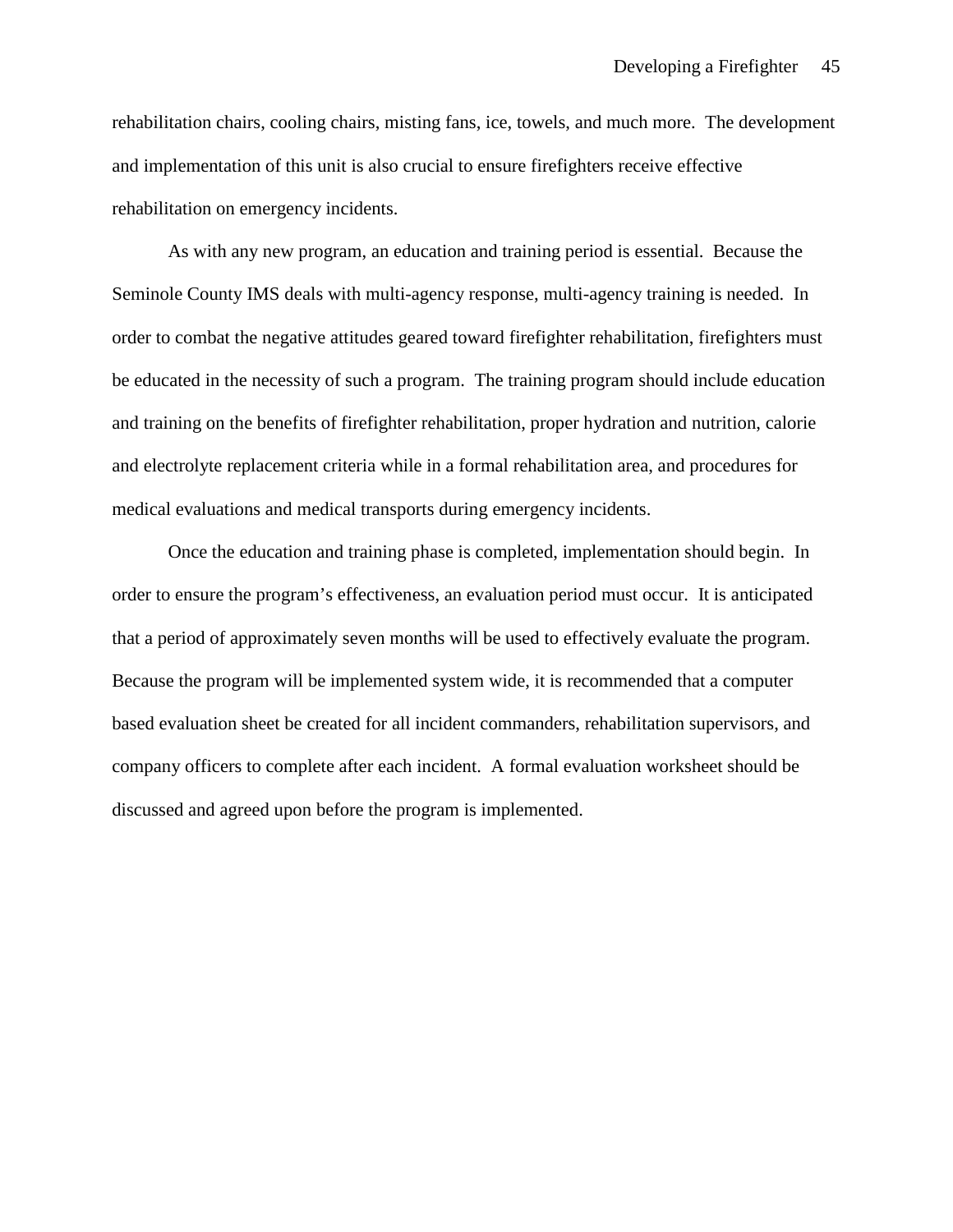#### References

- Augustine, J. (2007, March 20, 2007). *Factoring in Time and Temperature for Rehab.* Retrieved March 2, 2009, from http://www.firerehab.com/Columnists/James-Agustine/articles/281060
- Bledsoe, B. E. (2009). *A Guide For Best Practices Rehabilitation and Medical Monitoring* (1st ed.). Midlothian, Texas: Cielo Azul Publications.
- Bull, G. W. (2008). *April 1, 2008.* Retrieved October 5, 2009, from http://www.fireengineering.com/display\_article/325857/25/none/none/Feat/Cold-Towels-Valuable-Rehab-Tools
- City of Des Plaines Fire Department (unknown). *Standard Operating Procedures*. Des Plaines, IL: City of Des Plaines Fire Department.
- Clearwater Fire and Rescue (2005). *September, 19, 2005*. Clearwater, FL: Clearwater Fire and Rescue.
- Columbia Broadcasting System (2009, August 12, 2009). *Pill Tells Footballers How Hot They Are.* Retrieved October 4, 2009, from

http://www.cbsnews.com/stories/2009/02/12/health/main5236431.shtml

- Columbia Fire Department (unknown). *Incident Command System Rehab.* Retrieved March 2, 2009, from www.columbiasc.net.downloads.Fire/OPS.pdf
- Cool Shirt (unknown). *Aqua Vest Active Firefighter Rehab System.* Retrieved October 5, 2009, from http://www.coolshirt.net/firefighter/html
- County of Henrico Division of Fire (2008). *Standard Operating Guidelines*. Henrico, VA: Henrico Division of Fire.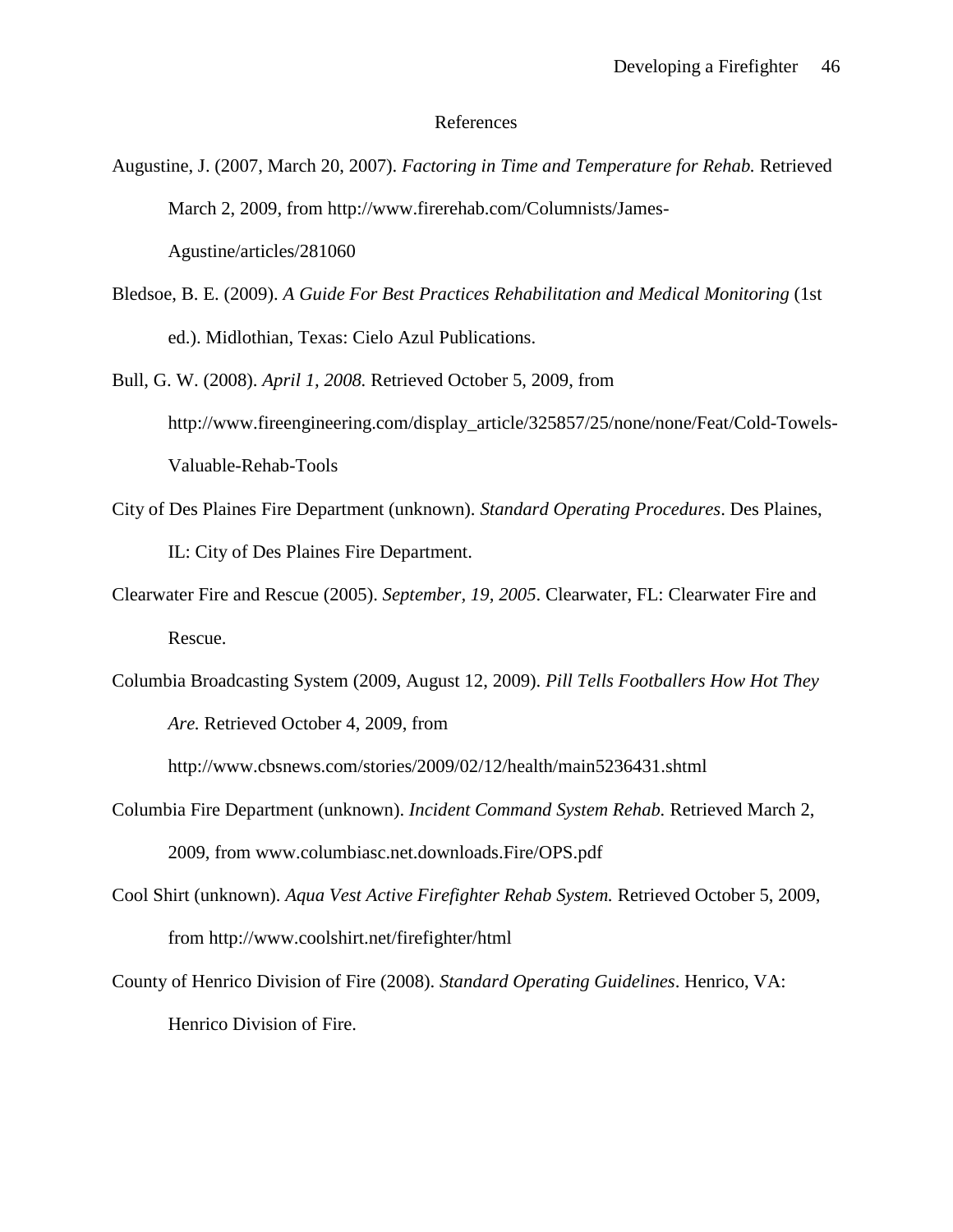- Cranston Fire Department (unknown). *Standard Operating Procedures for Fire Department Personnel Rehabilitation at Incidents*. Cranston, RI: Cranston Fire Department.
- Crisp, B. (2009). *When Lightning Strikes.* Retrieved September 28, 2009, from http://fespasco.ifas.ufl.edu/Lightning.shtml
- Division of Emergency Management (2009, unknown). *Emergency Management Team Strategic Plan 2009-2010.* Retrieved September 29, 2009, from http://www.seminolecountyfl.gov/dps/psstratplan2009\_10.pdf
- Enchanted Circle Regional Fire Association (unknown). *Firefighter Rehab.* Retrieved March 2, 2009, from www.redriver.org/ECFRA/pdf/SOP-Rehab.pdf
- Federal Emergency Management Agency (2008. December 2008). *National Incident Management System.* Retrieved October 5, 2009, from http://www.fema.gov/pdf/emergency/nims/NIMS\_core.pdf
- Fire and Rescue Departments of Northern Virginia. (June 2008). *Emergency Operations Manual*. Northern Virginia: VA; Fire and Rescue Departments of Northern Virginia.
- Gorham Fire Department (2000). *Standard Operating Procedures*. Gorham, IL: Gorham Fire Department.
- Griffin, K. (2004). Carbon Monoxide Poisoning. Tracker: Journal of Trends & Strategies for Occupational Health Professionals, October 28, 2009, from http://www.systoc.com/Tracker/Spring04/CarbonMonoxide.pdf
- Houston Fire Department (2001). *Firefighter Rehabilitation CE0016.* Retrieved March 2, 2009, from http://www.houstontx.gov/fire/firefighterinfo/ce/2001/April/April01CE.htm
- Janesville Fire Department (2006). *Standard Operating Guidelines*. Janesville, WI: Janesville Fire Department.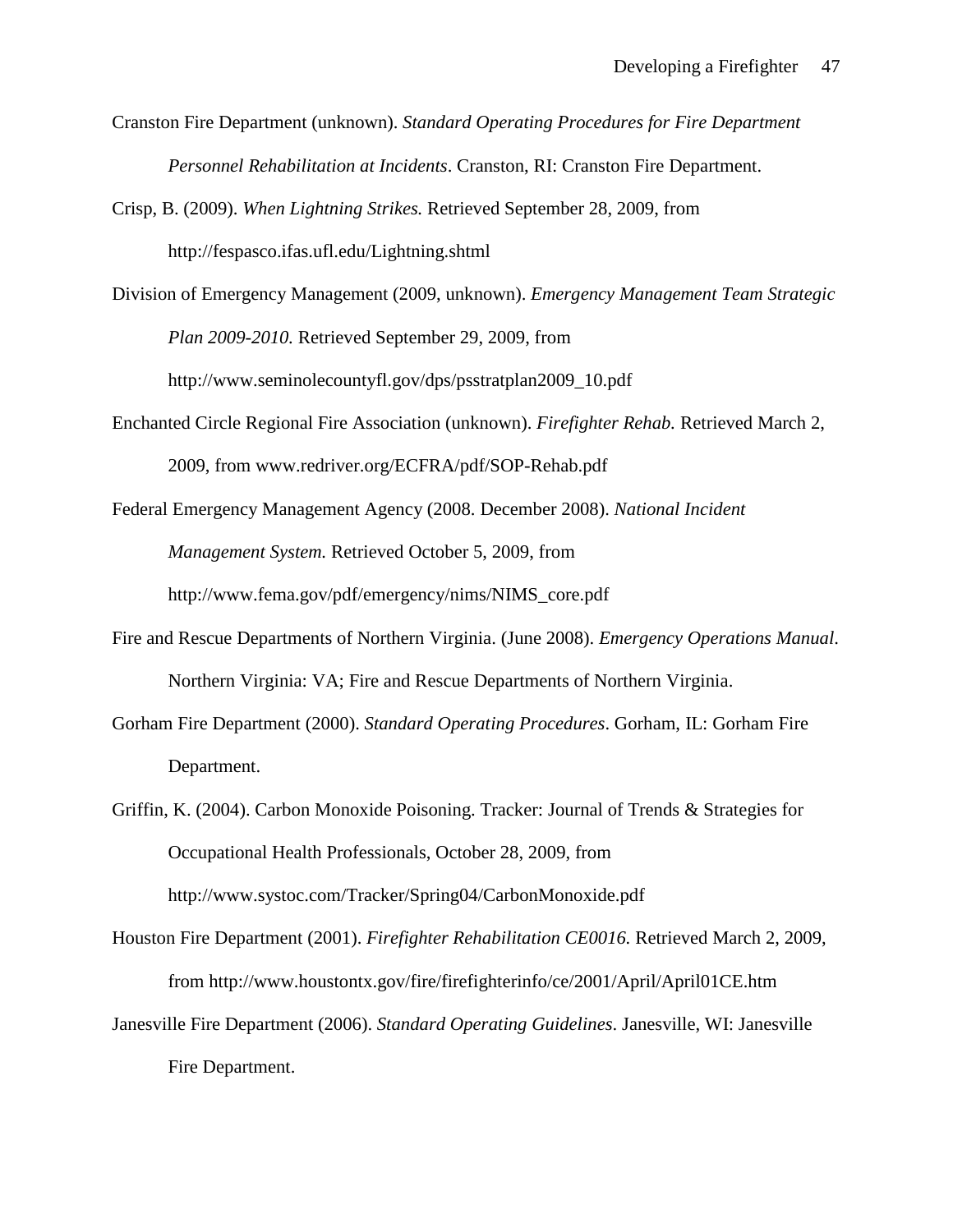- Jaslow, D. (2007, May 30, 2007). *Firefighter Rehabilitation: More Harm than Good?.* Retrieved November 1, 2009, from http://www.firerescue1.com/dehydration/articles/287710- Firefighter-Rehabilitation-More-Harm-Than-Good
- Jaslow, D. (2008, December 19, 2008). *Fireground Medical Screening Exam-Epilogue II.*  Retrieved September 24, 2009, from http:www.firerescue1.com/heatexhaustion/articles/443931-Fireground-Medical-Screening-Exam-Epilogue
- Jaslow, D. (2008, March 26, 2008). *Fireground Medical Screening Exam - Part 4.* Retrieved October 5, 2009, from http://www.firerehab.com/Columnists/Albert-Einstein-Medical-Center/articles/392952-Fire-Medical-Screening-Exam-Part-4
- Kore Kooler (2009, unknown). *Kore Kooler Rehab Chair.* Retrieved October 5, 2009, from http://www.windsorfire.com/divisions-apparatus/equipment-equipment-kore-kollerrehab-chair
- Laquer, C. (2008, July 7, 2008). *Rehab Chair Gets to the Core of Heat Stress.* Retrieved March 2, 2009, from http://www.firerescue1.com/heat-exhaustion/articles/409059-Rehab-chairgets-to-the-core.asp
- Lee, M. (2009, July 20, 2009). *Cyanide Poisoning Poses Hidden Threat.* Retrieved October 5, 2009, from

http://www.iaff335.org/?zone=/unionactive/view\_article.cfm&HomeID=132817

- Lindsey, J. (2009, April 1, 2009). *Rest for the Weary.* Retrieved October 28, 2009, from http://firechief.com/health-safety/ar/nfpa-rehabilitation-standard-revision-200904
- Lindsey, J. (2009, July 24, 2009). *Medical Monitoring and Treatment.* Retrieved October 5, 2009, from http://www.firerehab.com/Columists/Jeffrey-Lindsey/articles/510282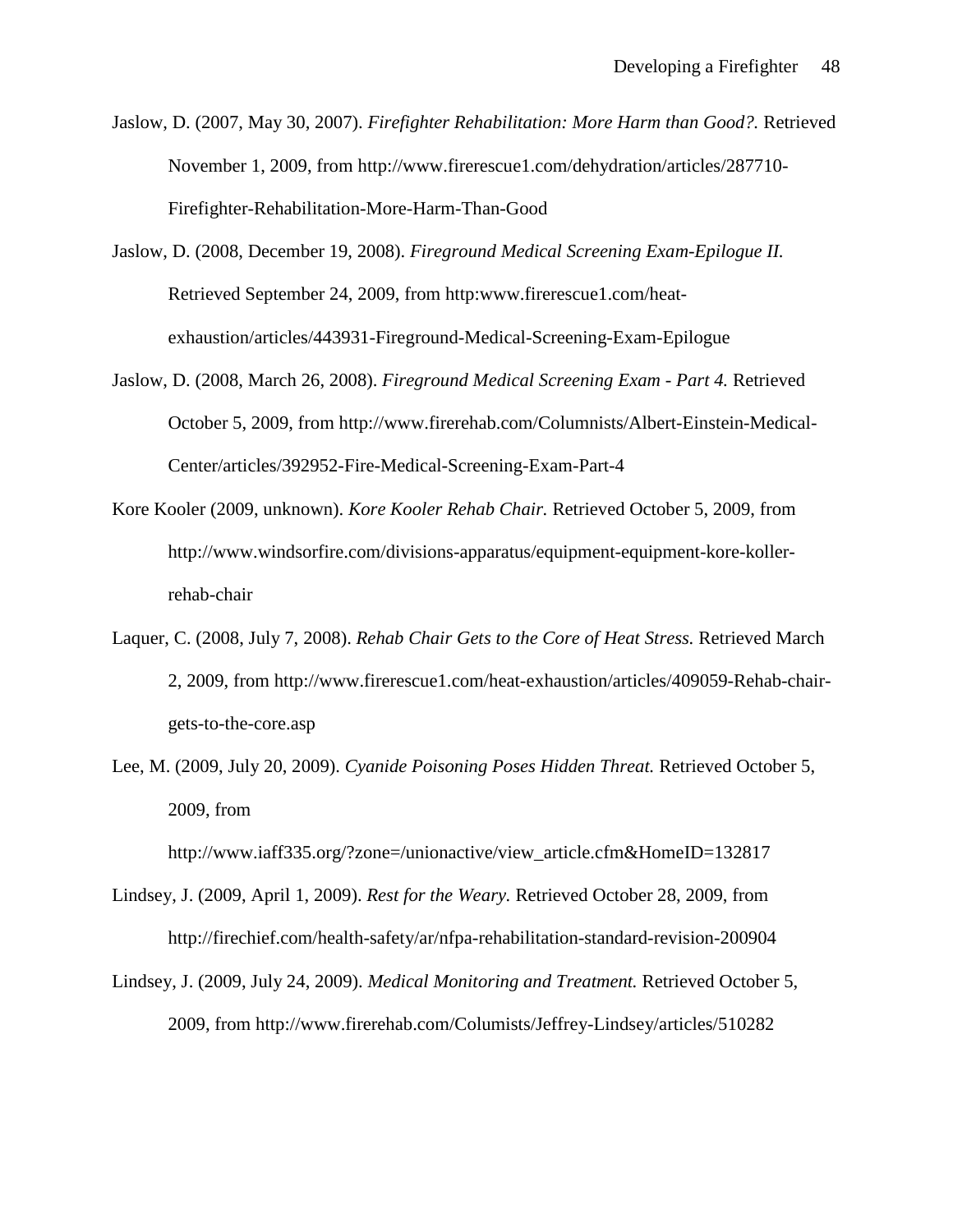Lindsey, J. (2009, September 24, 2009). *Rehab Accountability, Release and Documentation.*  Retrieved October 5, 2009, from http://www.firerehab.com/Columnist/Jeffrey-Lindsey/articles/592856-Rehab-Accountability-Release-and-Documentation.asp

MABAS Division XII (2007). *May 2007*. Henry County, IL: Henry County Fire Department.

Maggiore, W. A. (2008, October 13, 2008). *NFPA 1584: Not Just for Firefighters.* Retrieved October 5, 2009, from

http://www.jems.com/news\_and\_articles/columns/Maggiore/nfpa\_1584\_not\_just\_for\_fire fighters.asp

- Milkovits, A. (2006, April 5, 2006). *Details of Cyanide Poisoning of R.I. Firefighters.* Retrieved October 5, 2009, from http://www.firerescue1.com/fire-news/articles/102408
- National Aeronautics and Space Administration (unknown). *Thermometer Pill Helps Athletes, Firefighters and Others Beat the Heat.* Retrieved October 4, 2009, from http://cio.nasa.gov/topics/nasalife/thermometer\_pill.html
- National Fire Protection Association (2007, December 31, 2007). *Standard on the Rehabilitation Process for Members During Emergency Operations and Training Exercises.* Retrieved May 30, 2009, from http://www.nfpa.org
- National Institute for Occupational Safety and Health (2006, unknown). *Lieutenant Suffers Sudden Cardiac Death After SCBA Training - Florida.* Retrieved September 28, 2009, from http??www.cdc.gov/niosh/fire/reports/face200602.html

National Institute for Occupational Safety and Health (2007, unknown). *Fire Fighter Suffers a Heart Attack and Dies Several Hours After Assisting at a Structure Fire - Illinois.*  Retrieved September 28, 2009, from

http://www.cdc.gov/niosh/fire/reports/face200713.html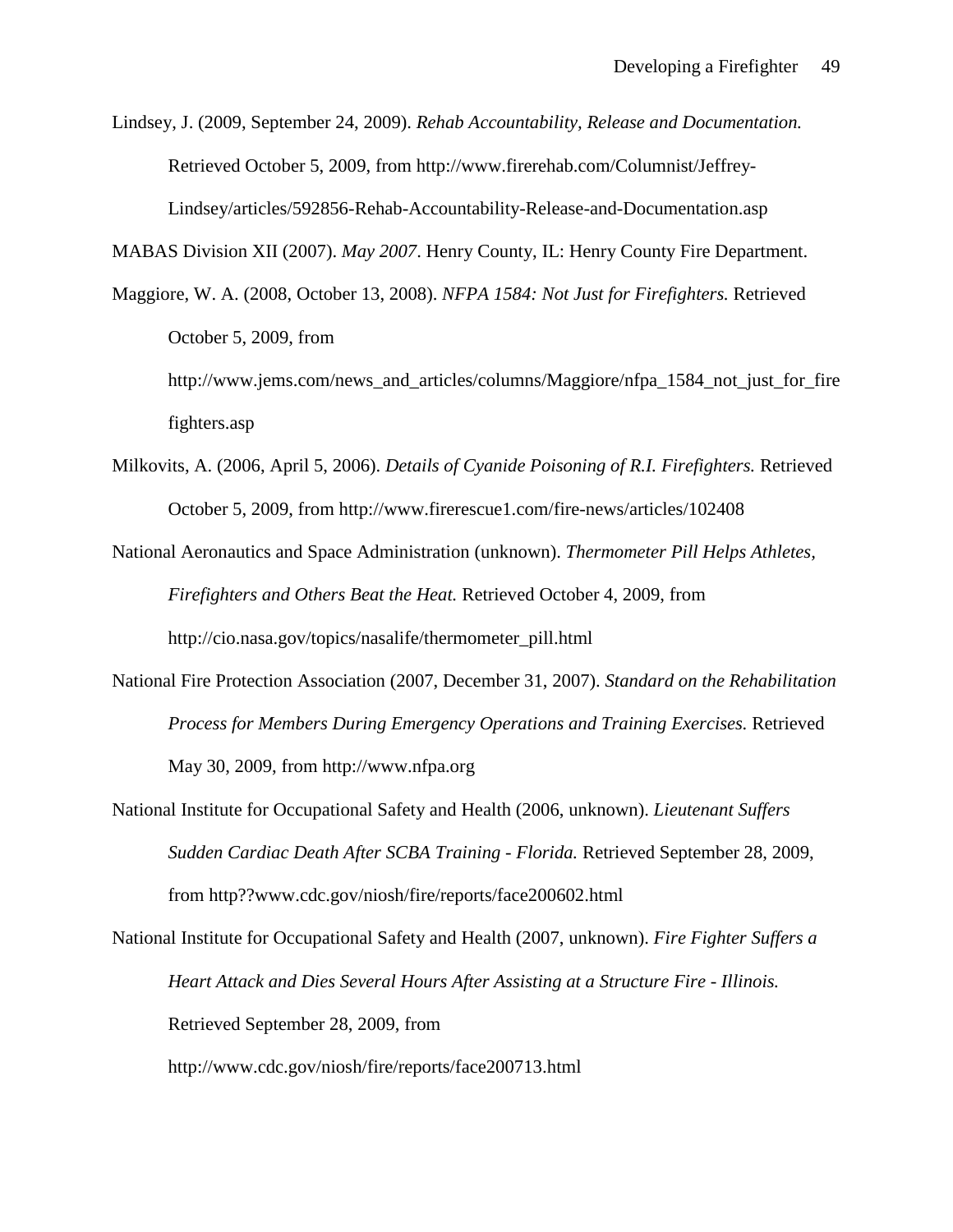Noblesville Fire Department (unknown). Firefighter Rehab. In (Ed.), *Noblesville Fire Department Operations* (pp. ). Noblesville, Indiana: Noblesville Fire Department.

- Palm Beach County Fire Rescue (2009). *Standard Operating Guidelines*. Palm Beach, FL: Palm Beach County Fire Rescue.
- Phoenix Fire Department (unknown). *Rehabilitation Sector.* Retrieved March 2, 2009, from http://phoenix.gov/FIRE/vol2index.pdf
- Rialto Fire Department (unknown). *Rialto Fire Department Rehabilitation Checklist*. Rialto, CA: Rialto Fire Department.
- River Falls Ambulance and River Falls Fire Department Firefighter Rehabilitation (2007). *River Falls Ambulance and River Falls Fire Department Firefighter Rehabilitation.* Retrieved September 24, 2009, from

http://www.rfaas.org/Organizational%20Book/4.0.0%20(2007)Firefighter%20Rehab.pdf

Rochford, R. (2008). *Hydrogen Cyanide - What Every Emergency Responder Needs to Know.*  Retrieved October 5, 2009, from

http://www.everyonegoeshome.com/newletter/2008/november/hydrogencyanide.html

- Ross, D., McBride, P. J., & Tracy, G. A. (2004, May, 2004). Rehabilitation: Standards, Traps, and Tools. *Fire Engineering, 2004, May,* 97-106.
- San Ramon Valley Fire Protection (2008). *Operations - Policy and Procedure*. San Ramon Valley, CA: San Ramon Valley Fire Protection District.
- Seminole County Department of Public Safety (2008, unknown). *CERT.* Retrieved March 2, 2009, from http://seminolecountyfl.gov/dps/em/cert.asp
- Seminole County Emergency Medical Services System (2009). *Practice Parameters*. Sanford, Florida: Seminole County EMS Group.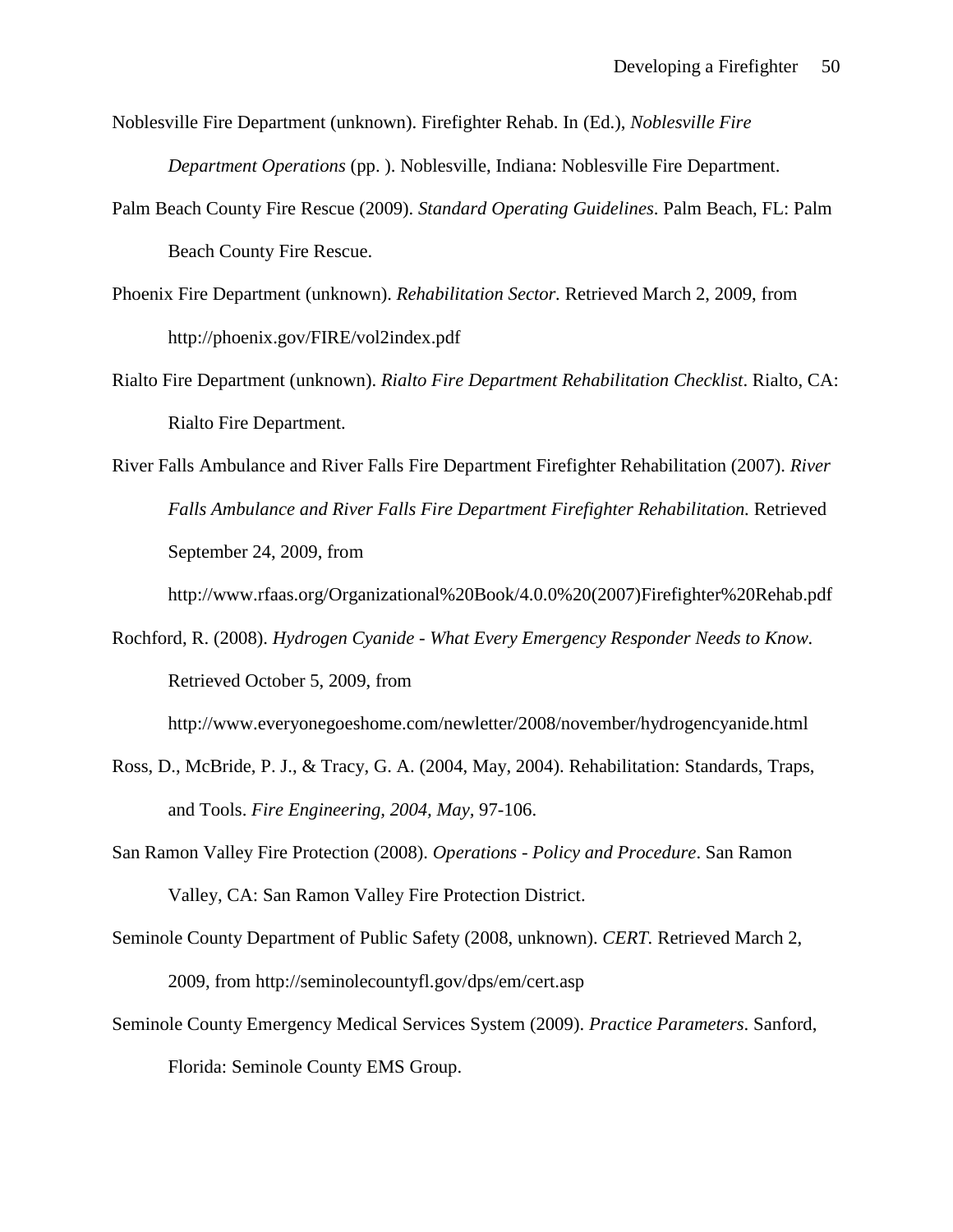Seminole County Fire Department (2008, July 15, 2008). *Vital Sign Assessment Guidelines for Physical Training #2012.* Retrieved September 9, 2009, from http://intranet.seminolecountyfl.gov/

- Seminole County Fire Department (2009, April 9, 2009). *Special Incident Report #12020.*  Retrieved October 5, 2009, from
- Seminole County Fire Department (2009, unknown). *Fire Department.* Retrieved September 29, 2009, from http://www.seminolecountyfl.gov/dps/ems
- Seminole County Fire Department Training Standards (2007, February 2, 2007). *2006-03 Incumbent Physical Ability Test.* Retrieved September 28, 2009, from http://intranet.seminolecountyfl.gov/ps/emsfire/trainingstand.asp
- Seminole County and Cities (2002, unknown). *Seminole County and Cities Incident Management System Manual.* Retrieved September 29, 2009, from http://intranet.seminolecountyfl.gov/ps/emsfire/pdf/IMSManual.pdf
- Smith, D. & Haigh, C. (2006) Implementing Effective On Scene Rehabilitation. *Fire Engineering,* April 2006, 175-187.
- Southern Maine Community College (2006, January 2006). *Guidelines for Firefighter Rehabilitation and Recovery.* Retrieved September 24, 2009, from http://mysmccme.edu/ics/icsfs/SOP-106\_-\_Rehabilitation.pdf
- Space Coast Fire Chiefs Association (unknown). *Incident Rehab.* Retrieved March 2, 2009, from www.satellitebeach.org/Fire-Department-

Public/Tac%20SOG%20REAHB%20Policy.doc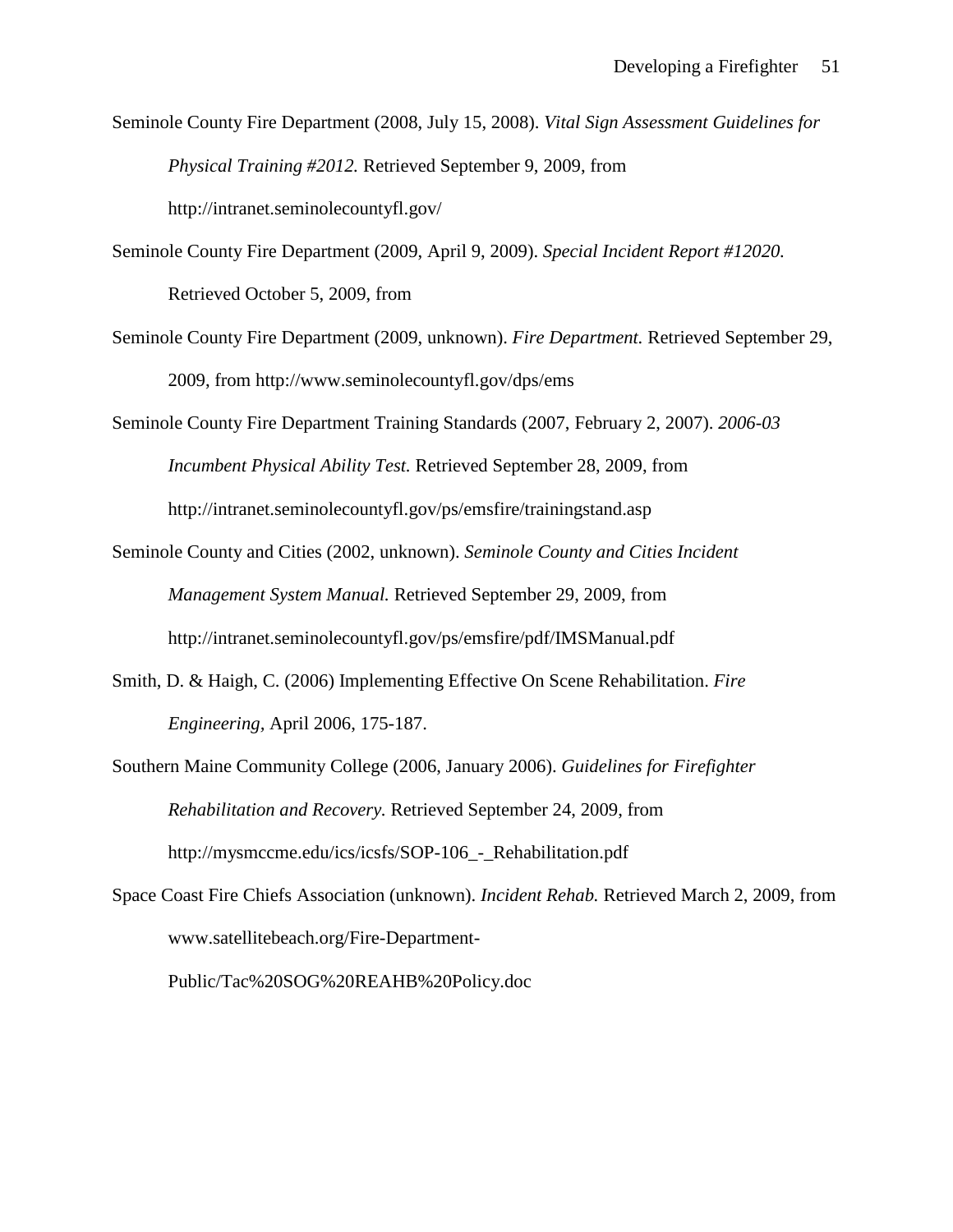Spokane Valley Fire Department (2006). Emergency Incident Rehab #322. In (Ed.), *Spokane Valley Fire Department Safety & Operations Manual (3rd ed., pp. 1-7). Spokane Valley,* WA: Spokane Valley Fire Department.

- Stancil Corporation (unknown). *Stancil Software.* Retrieved October 5, 2009, from www.stancilcorp.com
- Sublimity Fire District (1998, May 10, 1998). *Firefighter Rehabilitation.* Retrieved March 2, 2009, from http://www.sublimityfire.com/og/-Rehabilitation.pdf
- Sullivan, W. F. (2008, unknown). *Rehab For Life.* Retrieved September 29, 2009, from http://www.fireengineering.com/display\_article/59407/25/none/none/Feat/REHAB-FOR-LIFE
- Thompson, J. (2008, July 16, 2008). *Hydration Sensor Simplifies Firefighter Testing.* Retrieved March 2, 2008, from http://www.firerescue1.com/heat-exhaustion/articles/419989- Hydration-sensor-simplifies-firefighter-testing.asp
- Thompson, J. (2008, July 16, 2008). *Hydration Sensor Simplifies Firefighter Testing.* Retrieved March 2, 2009, from http://www.firerescue1.com/heat-exhaustion/articles/419989- Hydration-sensor-simplifies-firefighter-testing
- Town of Derry Fire Department (2009). *Standard Operating Guideline*. Derry, NH: Town of Derry Fire Department.
- Tuscan Fire Department (2009). *Tuscan Fire Department Manuals*. Tucson, AZ: Tucson Fire Department.
- United States Fire Administration (2008). *Emergency Incident Rehabilitation*. Emmitsburg, MD: Federal Emergency Management Agency.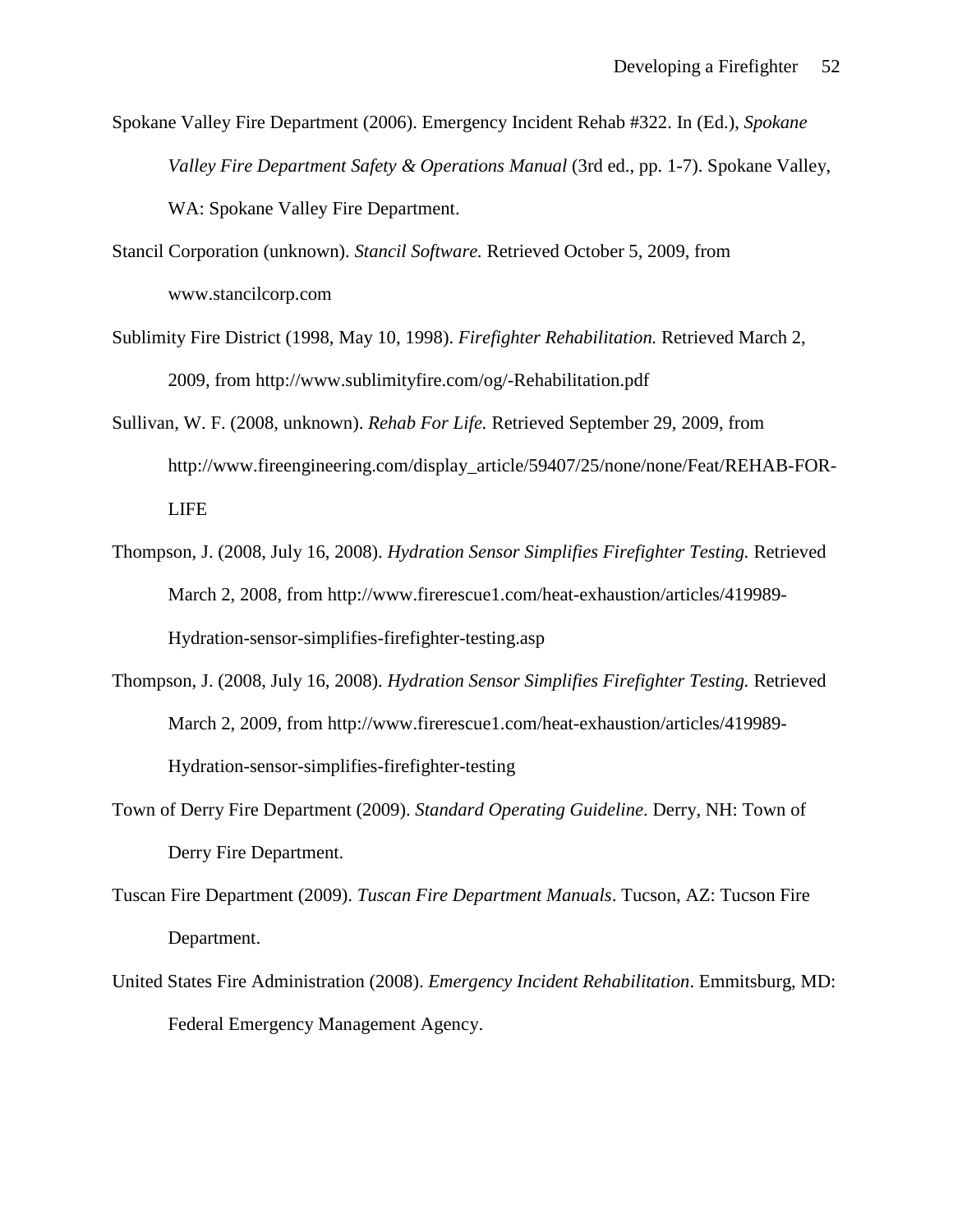Van Dinter, R. R. (July, 2008). *Supplements to The Care and Feeding of Firefighters.* Retrieved March 2, 2009, from http://www.emsresonder.com/web/online/EMS-Magazine-Online-Exclusives/Supplements

Verfuss, E. (2004, December 1, 2004). *Can Adequate Rehab Prevent Firefighter Deaths?.*  Retrieved September 29, 2009, from http://www.fireengineering.com/display\_article/220989/25/none/none/Feat/CAN-ADEQUATE-REHAB-PREVENT-FIREFIGHTER-DEATHS

- Westminster Fire/Rescue (unknown). Firefighter Rehabilitation. In (Ed.), (pp.). Westminster, CO: Westminster Fire/Rescue.
- Williams, D. (2006, December 1, 2006). *Firefighter Hydration During Rehab.* Retrieved September 29, 2009, from

http://www.fireengineering.com/display\_article/279499/25/none/none/Feat/FIREFIGHT

ER-HYDRATION-DURING-REHAB

Zierden, D. F., & Griffen, M. (2009, January, 2009). *Climate Summary for Florida - January 2009.* Retrieved October 31, 2009, from http://coaps.fsu.edu/climate\_center/summaries/fl/monthly2009\_01.shtml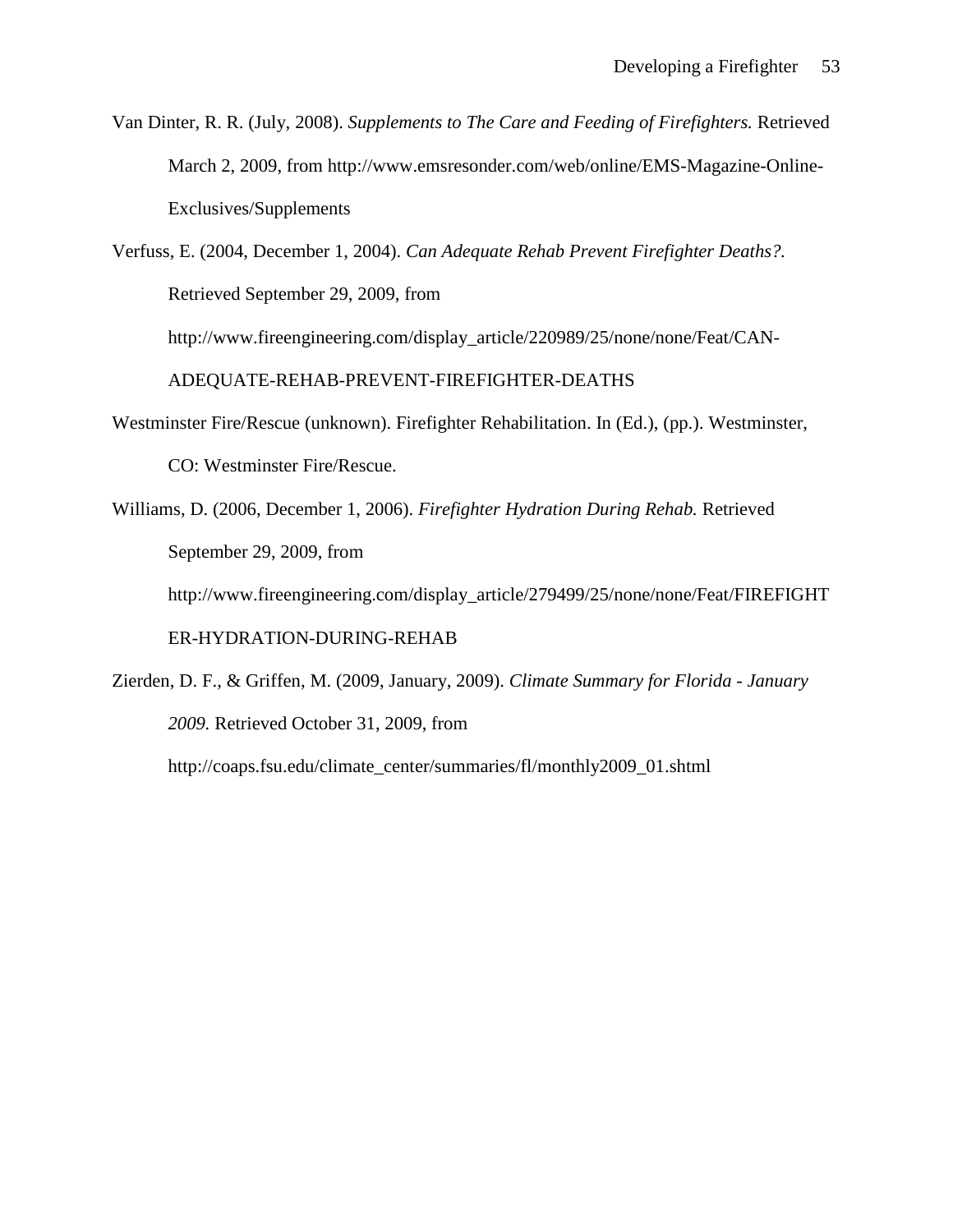## Appendix A

# Personal Observation of Significant Emergency Incidents

| Incidents | Date  | TIME | Trace Or              |       | Index Stress | # Units On     | Length Of    | Was Rehab      | Time Units | <b>Was Cony</b> |            |                | Rehab Log<br>Completed | Location of    |
|-----------|-------|------|-----------------------|-------|--------------|----------------|--------------|----------------|------------|-----------------|------------|----------------|------------------------|----------------|
| 17510     | 08/05 | 0329 | HIGH<br>ANGLE         | 75/90 | 79           | $\bf 8$        | $\,1$        | <b>NO</b>      | NO.        | NO              | <b>NO</b>  | <b>NO</b>      | <b>NO</b>              | NO             |
| 17981     | 08/11 | 1155 | COMM.<br>FIRE         | 86/67 | 94           | $11\,$         | $1\,$        | YES            | :30<br>R32 | NO.             | YES        | P.             | NO.                    | <sup>2</sup>   |
| 18274     | 08/14 | 1406 | RESD.<br>FIRE         | 93/47 | 99           | 13             | $\mathbf{1}$ | <b>NO</b>      | NO         | NO.             | <b>NO</b>  | N <sub>O</sub> | <b>NO</b>              | <b>NO</b>      |
| 18345     | 08/15 | 1336 | RESD.<br>FIRE         | 91/57 | 100          | $\overline{9}$ | $\mathbf{1}$ | NO             | NO.        | <b>NO</b>       | <b>NO</b>  | <b>NO</b>      | NO                     | N <sub>O</sub> |
| 18399     | 08/16 | 0750 | RESD.<br>FIRE         | 78/90 | 88           | $\overline{9}$ | :35          | NO             | <b>NO</b>  | <b>NO</b>       | <b>NO</b>  | N <sub>O</sub> | <b>NO</b>              | N <sub>O</sub> |
| 18416     | 08/18 | 1325 | RESD.<br>FIRE         | 93/49 | 100          | 15             | 1:30         | YES<br>R37     | : 20       | NO              | <b>YES</b> | NO             | ş.                     | ş.             |
| 18643     | 08/19 | 1555 | TREE<br>FIRE          | 89/61 | 100          | :4             | :30          | NO <sub></sub> | <b>NO</b>  | <b>NO</b>       | NO         | NO             | <b>NO</b>              | <b>NO</b>      |
| 18678     | 08/20 | 0017 | RESD.<br>FIRE         | 80/79 | 86           | $\bf 8$        | $1\,$        | N <sub>O</sub> | NO         | NO              | NO         | <b>NO</b>      | NO                     | NO.            |
| 18746     | 08/20 | 2221 | <b>HAZMAT</b><br>FIRE | 75/94 | 79           | 10             | $\mathbf{1}$ | N <sub>O</sub> | <b>NO</b>  | NO.             | <b>NO</b>  | N <sub>O</sub> | NO                     | <b>NO</b>      |
| 18918     | 08/22 | 1901 | <b>MVA</b>            | 90/61 | 100          | 6              | :30          | N <sub>O</sub> | NO.        | NO.             | NO         | <b>NO</b>      | NO                     | N <sub>O</sub> |
| 18955     | 08/23 | 0644 | RESD.<br>FIRE         | 76/91 | 79           | 17             | $\mathbf{1}$ | <b>YES</b>     | R24        | <b>YES</b>      | <b>NO</b>  | <b>NO</b>      | <b>NO</b>              | NO.            |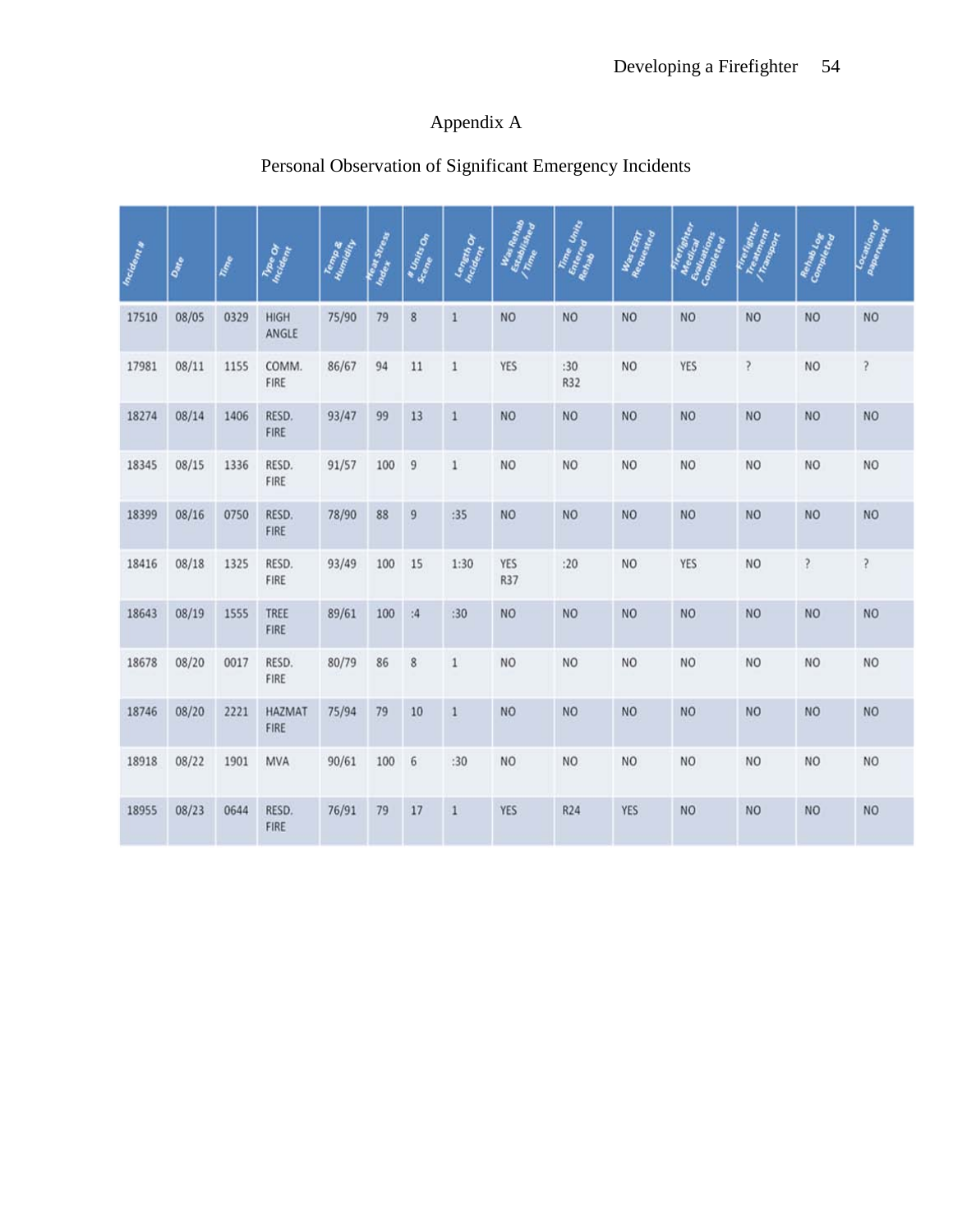| Incidents | Date  | Time | <b>Oo</b>     | Tempe | Malex Stress | # Units On              | <b>Censer</b>  | Rehab          | Time Units     | Was Clay<br>Request |                |                | Rehab Log<br>Completed | Tocation of    |
|-----------|-------|------|---------------|-------|--------------|-------------------------|----------------|----------------|----------------|---------------------|----------------|----------------|------------------------|----------------|
| 11302     | 05/19 | 0709 | RESD.<br>FIRE | 66/94 | 71           | $\overline{\mathbf{8}}$ | 2:00           | N <sub>O</sub> | <b>NO</b>      | NO                  | <b>NO</b>      | <b>NO</b>      | <b>NO</b>              | N <sub>O</sub> |
| 11558     | 05/21 | 1928 | RESD.<br>FIRE | 74/82 | 71           | 8                       | 1:40           | N <sub>O</sub> | NO.            | NO                  | NO             | N <sub>O</sub> | NO                     | NO             |
| 11638     | 05/23 | 0147 | RESD.<br>FIRE | 70/93 | 71           | 8                       | 3:20           | <b>NO</b>      | N <sub>O</sub> | <b>NO</b>           | <b>NO</b>      | <b>NO</b>      | NO                     | N <sub>O</sub> |
| 11832     | 05/26 | 1839 | RESD.<br>FIRE | 75/82 | 78           | 11                      | $\mathbf{1}$   | N <sub>O</sub> | NO             | NO                  | NO.            | N <sub>O</sub> | NO                     | NO             |
| 11469     | 05/20 | 2200 | RESD.<br>FIRE | 72/91 | 71           | 14                      | $\mathbf{1}$   | N <sub>O</sub> | <b>NO</b>      | SCCC<br>Prompted    | <b>NO</b>      | N <sub>O</sub> | <b>NO</b>              | <b>NO</b>      |
| 12071     | 05/28 | 1942 | COMM.<br>FIRE | 81/77 | 85           | 8                       | 00:30          | N <sub>O</sub> | N <sub>O</sub> | N <sub>O</sub>      | NO             | N <sub>O</sub> | N <sub>O</sub>         | NO             |
| 12239     | 05/31 | 1601 | <b>HAZMAT</b> | 87/33 | 78           | 6                       | $\overline{c}$ | <b>NO</b>      | <b>NO</b>      | <b>NO</b>           | NO             | <b>NO</b>      | <b>NO</b>              | <b>NO</b>      |
| 12290     | 05/31 | 0924 | GASLEAK       | 75/67 | 77           | $\overline{7}$          | 1:30           | N <sub>O</sub> | NO.            | NO                  | NO             | N <sub>O</sub> | N <sub>O</sub>         | NO             |
| 12513     | 06/30 | 0041 | RESD.<br>FIRE | 79/87 | 88           | $10\,$                  | $\mathbf{1}$   | N <sub>O</sub> | <b>NO</b>      | NO                  | NO             | N <sub>O</sub> | N <sub>O</sub>         | N <sub>O</sub> |
| 12567     | 06/03 | 1804 | <b>MVA</b>    | 84/56 | 81           | $\overline{7}$          | $1\,$          | N <sub>O</sub> | NO.            | NO                  | NO             | N <sub>O</sub> | NO                     | NO             |
| 11556     | 05/20 | 1920 | RESD.<br>FIRE |       |              | $\overline{9}$          | $\,1$          | N <sub>O</sub> | N <sub>O</sub> | N <sub>O</sub>      | N <sub>O</sub> | <b>NO</b>      | N <sub>O</sub>         | N <sub>O</sub> |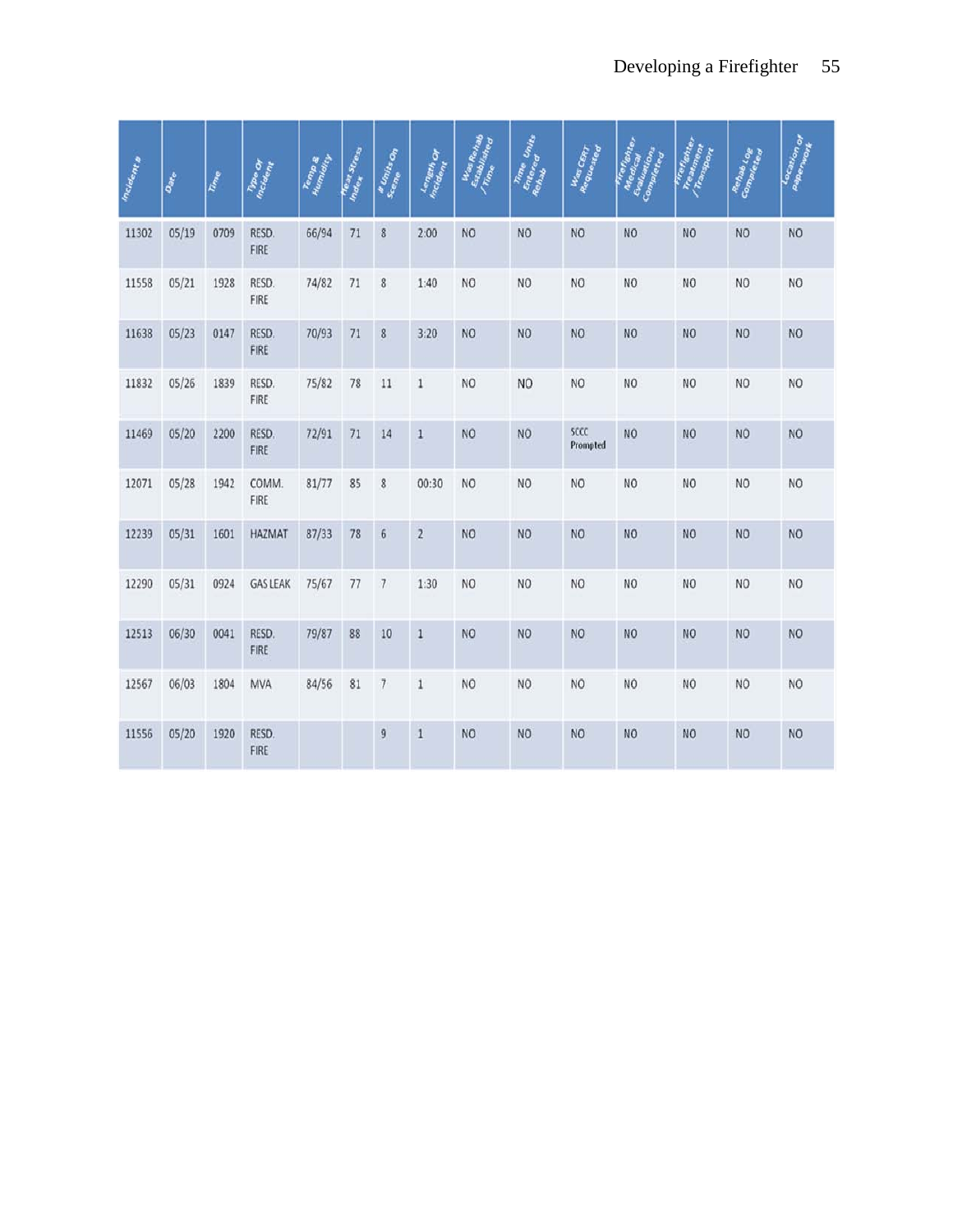| Incidents | Date  | Time | <b>VDe OF</b>        |       | <b>Meat Stress</b> | # Units On       | engen Or       |                      | Units          | Was Clay             |                                                                                                                    |                | Rehab Log      | Tocational                          |
|-----------|-------|------|----------------------|-------|--------------------|------------------|----------------|----------------------|----------------|----------------------|--------------------------------------------------------------------------------------------------------------------|----------------|----------------|-------------------------------------|
| 12791     | 06/06 | 1339 | RESD.<br>FIRE        | 73/87 | 79                 | $\overline{7}$   | 00:40          | <b>NO</b>            | <b>NO</b>      | <b>NO</b>            | <b>NO</b>                                                                                                          | <b>NO</b>      | <b>NO</b>      | N <sub>O</sub>                      |
| 12828     | 06/07 | 0035 | RESD.<br>FIRE        | 73/87 | 79                 | $\overline{2}$   | 00:30          | NO-<br>MUT. AID      | N/A            | N/A                  | N/A                                                                                                                | N/A            | N/A            | N/A                                 |
| 12856     | 06/07 | 1234 | RESD.<br><b>FIRE</b> | 85/57 | 90                 | 20               | 4:30           | <b>YES</b>           | 40/R65         | <b>YES@50</b><br>MIN | <b>NO</b>                                                                                                          | <b>NO</b>      | $\overline{?}$ | $\overline{\mathcal{E}}$            |
| 12892     | 06/08 | 0205 | RESD.<br>FIRE        | 72/91 | $71$               | 11               | 00:40          | <b>NO</b>            | <b>NO</b>      | NO.                  | N <sub>O</sub>                                                                                                     | <b>NO</b>      | <b>NO</b>      | NO.                                 |
| 13060     | 06/10 | 0154 | RESD.<br><b>FIRE</b> | 79/77 | 86                 | 16               | 3              | <b>YES</b>           | Ś.             | $\overline{?}$       | <sup>2</sup>                                                                                                       | $\overline{?}$ | P              | DOC.ON<br><b>SIR. NOT</b><br>ON CAD |
| 13138     | 06/11 | 0344 | RESD.<br>FIRE        | 86/65 | 90                 | 12               | $\overline{c}$ | <b>NO</b>            | <b>NO</b>      | <b>NO</b>            | NO.                                                                                                                | <b>NO</b>      | <b>NO</b>      | <b>NO</b>                           |
| 13140     | 06/11 | 0258 | RESD.<br>Fire        | 84/65 | 90                 | $17$             | 1:40           | <b>NO</b>            |                |                      | 40 MIN INTO ALARM CERT DISPATCHED. 6 UNITS JUST WORKED<br>PREVIOUS FIRE. NO FORMAL REHAB ESTABLISHED, NO MED EVAL. |                |                |                                     |
| 13469     | 06/15 | 1430 | COMM.<br>FIRE        | 91/47 | 96                 | $\overline{7}$   | 20             | <b>NO</b>            | N <sub>O</sub> | NO.                  | NO <sub>1</sub>                                                                                                    | N <sub>O</sub> | N <sub>O</sub> | N <sub>O</sub>                      |
| 13593     | 06/16 | 1908 | RESD.<br>FIRE        | 75/89 | 79                 | 16               | 3:30           | <b>NO</b>            | <b>NO</b>      | <b>NO</b>            | <b>NO</b>                                                                                                          | <b>NO</b>      | <b>NO</b>      | <b>NO</b>                           |
| 13908     | 06/20 | 1049 | RESD.<br>FIRE        | 89/63 | 100                | $\boldsymbol{8}$ | YES            | :19 BY<br><b>R32</b> | <b>NO</b>      | NO.                  | YES                                                                                                                | N <sub>O</sub> | N <sub>O</sub> | NO.                                 |
| 14222     | 06/24 | 0637 | RESD.<br>FIRE        | 75/94 | 79                 | $\overline{7}$   | $\overline{2}$ | <b>YES</b>           | :30            | <b>NO</b>            | <b>NO</b>                                                                                                          | <b>NO</b>      | <b>NO</b>      | <b>NO</b>                           |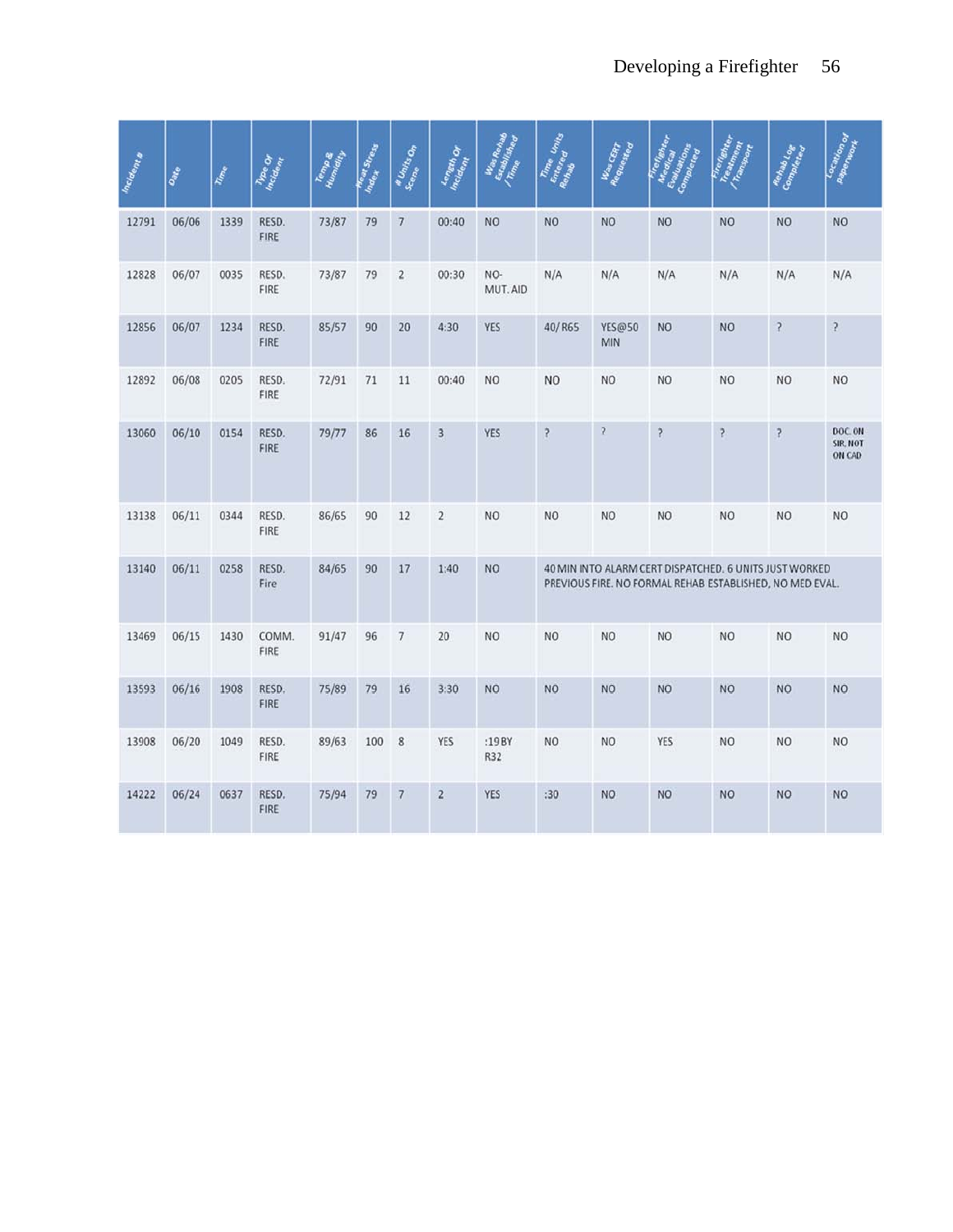| Incidents | Date  | Nme  | è               |       | Index Stress | <b>#Units On</b> | engeth Of      |                | Units                    | Was Clerk      |                                                                                                            |                | Revise<br>Com  | Tocation of<br>â |
|-----------|-------|------|-----------------|-------|--------------|------------------|----------------|----------------|--------------------------|----------------|------------------------------------------------------------------------------------------------------------|----------------|----------------|------------------|
| 13862     | 06/19 | 2017 | <b>GAS LEAK</b> | 88/65 | 100          | $\overline{4}$   | 1:32           | <b>NO</b>      | <b>NO</b>                | <b>NO</b>      | <b>NO</b>                                                                                                  | <b>NO</b>      | <b>NO</b>      | <b>NO</b>        |
| 14270     | 06/24 | 1522 | CONF.<br>SPACE  | 91/47 | 96           | $13\,$           | 1:40           | YES            | $\overline{\mathcal{E}}$ |                | Request for Cert prompted by Seminole. No response by<br>Command. No documentation found for medical eval. |                |                |                  |
| 14337     | 06/25 | 1427 | RESD.<br>FIRE   | 78/81 | 86           | 12               | $\mathbf{1}$   | <b>NO</b>      | <b>NO</b>                | <b>NO</b>      | <b>NO</b>                                                                                                  | <b>NO</b>      | <b>NO</b>      | <b>NO</b>        |
| 14373     | 06/26 | 0004 | COMM<br>FIRE    | 79/79 | 86           | $11\,$           | :30            | <b>NO</b>      | <b>NO</b>                | N <sub>O</sub> | N <sub>O</sub>                                                                                             | N <sub>O</sub> | N <sub>O</sub> | NO.              |
| 14597     | 06/28 | 1922 | COMM<br>FIRE    | 85/65 | 90           | $11$             | $\overline{2}$ | <b>NO</b>      | <b>NO</b>                | <b>NO</b>      | NO.                                                                                                        | <b>NO</b>      | <b>NO</b>      | <b>NO</b>        |
| 15064     | 07/04 | 0324 | RESD.<br>FIRE   | 79/88 | 88           | $\overline{9}$   | :30            | <b>NO</b>      | NO.                      | <b>NO</b>      | NO.                                                                                                        | N <sub>O</sub> | N <sub>O</sub> | NO <sub>1</sub>  |
| 15016     | 07/03 | 1651 | RESD.<br>FIRE   | 79/72 | 85           | 10               | 1:30           | <b>NO</b>      | <b>NO</b>                | <b>NO</b>      | <b>NO</b>                                                                                                  | <b>NO</b>      | <b>NO</b>      | <b>NO</b>        |
| 15383     | 07/08 | 1752 | <b>CILEAK</b>   | 79/83 | 86           | $\overline{4}$   | $\mathbf 1$    | N <sub>O</sub> | <b>NO</b>                | NO.            | NO.                                                                                                        | <b>NO</b>      | N <sub>O</sub> | <b>NO</b>        |
| 15689     | 07/13 | 0311 | <b>MVA</b>      | 75/94 | 79           | $\overline{9}$   | :40            | <b>NO</b>      | <b>NO</b>                | <b>NO</b>      | <b>NO</b>                                                                                                  | <b>NO</b>      | <b>NO</b>      | <b>NO</b>        |
| 15924     | 07/15 | 2028 | RESD.<br>FIRE   | 75/94 | 79           | 4                | :50            | N <sub>O</sub> | NO.                      | N <sub>O</sub> | NO.                                                                                                        | <b>NO</b>      | <b>NO</b>      | <b>NO</b>        |
| 16128     | 07/18 | 1348 | <b>MVA</b>      | 78/81 | 86           | $\overline{7}$   | $\mathbf{1}$   | <b>NO</b>      | <b>NO</b>                | <b>NO</b>      | NO.                                                                                                        | <b>NO</b>      | <b>NO</b>      | NO               |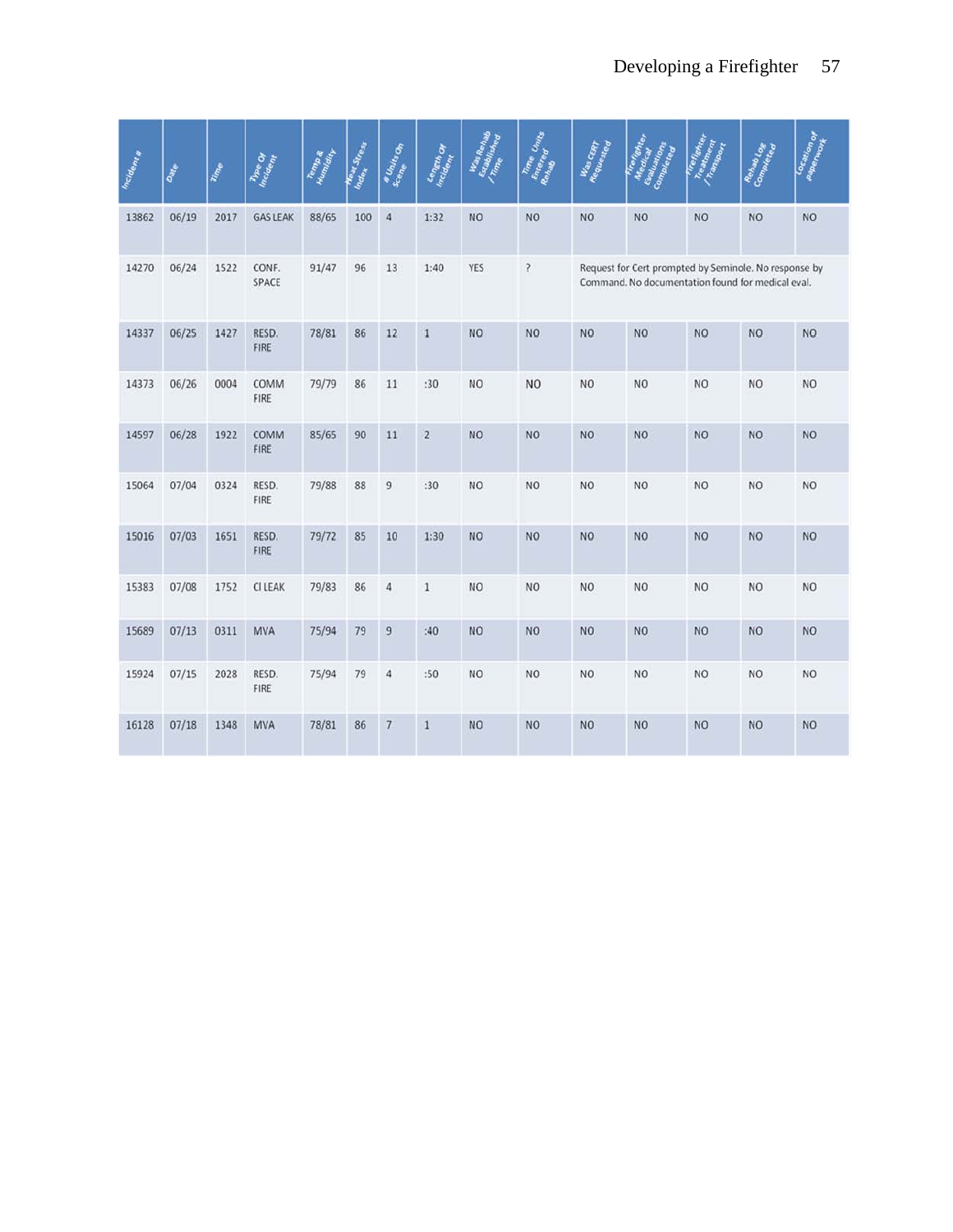| Incidenta | Date  | IERRE | ç.              |       | Index Stress | <b>#Units On</b> | ngth Or      |                     | Units          | Was Clerry |                                                                                                              |                | Comp            | Tocation of    |
|-----------|-------|-------|-----------------|-------|--------------|------------------|--------------|---------------------|----------------|------------|--------------------------------------------------------------------------------------------------------------|----------------|-----------------|----------------|
| 16271     | 07/20 | 1426  | RESD.<br>FIRE   | 82/62 | 82           | 11               | $\mathbf{1}$ | <b>NO</b>           | <b>NO</b>      | <b>NO</b>  | <b>NO</b>                                                                                                    | <b>NO</b>      | <b>NO</b>       | <b>NO</b>      |
| 16529     | 07/20 | 1118  | <b>MVA</b>      | 78/81 | 86           | 10               | 30           | N <sub>O</sub>      | N <sub>O</sub> | NO.        | NO <sub>1</sub>                                                                                              | <b>NO</b>      | NO.             | N <sub>O</sub> |
| 16261     | 07/20 | 1143  | <b>HAZMAT</b>   | 78/81 | 86           | 11               | 1:15         | EMS<br><b>GROUP</b> | <sup>2</sup>   | <b>NO</b>  | <b>YES</b>                                                                                                   | <b>NO</b>      | <b>NO</b>       | <b>NO</b>      |
| 16343     | 07/21 | 1133  | RESD.<br>FIRE   | 86/55 | 88           | 9                | $1\,$        | <b>NO</b>           | <b>NO</b>      | NO.        | <b>NO</b>                                                                                                    | N <sub>O</sub> | <b>NO</b>       | <b>NO</b>      |
| 16386     | 07/21 | 2317  | RESD.<br>FIRE   | 78/81 | 86           | 11               | $\mathbf{1}$ | <b>NO</b>           | NO.            | <b>NO</b>  | NO.                                                                                                          | <b>NO</b>      | <b>NO</b>       | <b>NO</b>      |
| 16165     | 07/23 | 2251  | RESD.<br>FIRE   | 79/82 | 82           | $\boldsymbol{8}$ | 40           | <b>NO</b>           | NO.            | <b>NO</b>  | NO.                                                                                                          | <b>NO</b>      | NO <sub>1</sub> | NO.            |
| 16661     | 07/25 | 1002  | RESD.<br>FIRE   | 86/61 | 90           | 10               | 1:50         | <b>NO</b>           | <b>NO</b>      | <b>NO</b>  | <b>NO</b>                                                                                                    | <b>NO</b>      | <b>NO</b>       | <b>NO</b>      |
| 16997     | 07/28 | 1904  | ELEVAT.<br>EVAC | 72/89 | 73           | $\overline{4}$   | 1:15         | <b>NO</b>           | NO.            | NO.        | NO.                                                                                                          | <b>NO</b>      | NO.             | <b>NO</b>      |
| 17221     | 08/10 | 1509  | RESD.<br>FIRE   | 71/50 | 96           | $12\,$           | $\mathbf{1}$ | <b>YES</b>          | :30            |            | R41 reassigned to rehab, but not documented on radio. B/P<br>check done, but unknown if paperwork completed. |                |                 |                |
| 17266     | 08/20 | 0736  | GUN<br>SHOT     | 80/85 | 86           | 5                | :50          | N <sub>O</sub>      | NO             | NO.        | NO                                                                                                           | <b>NO</b>      | NO              | <b>NO</b>      |
| 16719     | 07/27 | 0603  | RESD.<br>FIRE   | 73/93 | 79           | 12               | $\mathbf{1}$ | <b>NO</b>           | <b>NO</b>      | NO.        | <b>NO</b>                                                                                                    | <b>NO</b>      | <b>NO</b>       | <b>NO</b>      |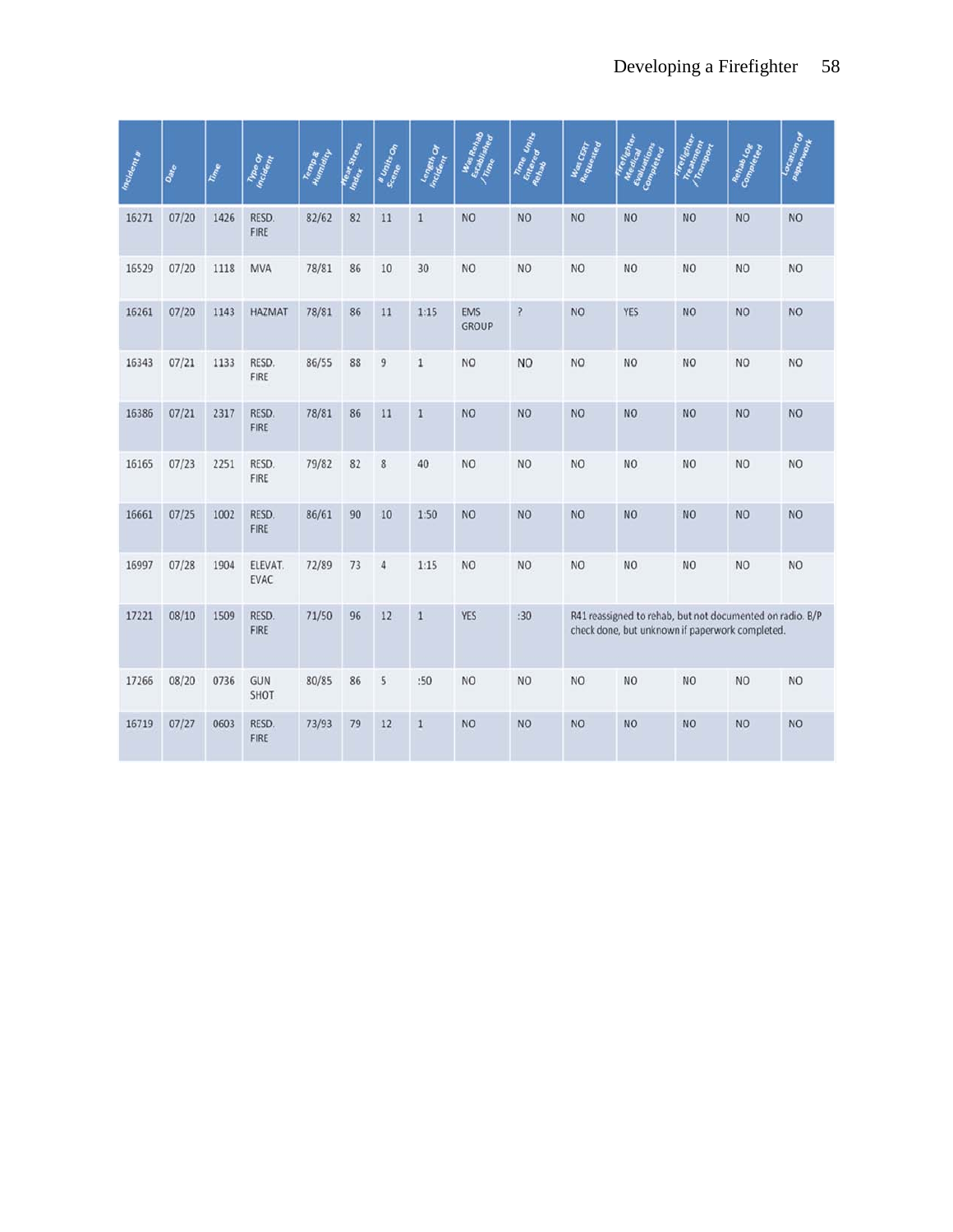| Inclaseme | Date  | TIME | <b>Vipe Of</b>        |       | meat Stress | <b># Units On</b> | Construction |                   | Units             | Was Carr   |            |                | Rehal          | <b>Tocational</b><br>Rep |
|-----------|-------|------|-----------------------|-------|-------------|-------------------|--------------|-------------------|-------------------|------------|------------|----------------|----------------|--------------------------|
| 17510     | 08/05 | 0329 | HIGH<br>ANGLE         | 75/90 | 79          | $\boldsymbol{8}$  | $1\,$        | <b>NO</b>         | <b>NO</b>         | <b>NO</b>  | <b>NO</b>  | <b>NO</b>      | <b>NO</b>      | <b>NO</b>                |
| 17981     | 08/11 | 1155 | COMM.<br>FIRE         | 86/67 | 94          | 11                | $\mathbf 1$  | YES               | :30<br><b>R32</b> | NO.        | YES        | Ş.             | N <sub>O</sub> | ?                        |
| 18274     | 08/14 | 1406 | RESD.<br>FIRE         | 93/47 | 99          | 13                | $\mathbf{1}$ | <b>NO</b>         | <b>NO</b>         | <b>NO</b>  | NO.        | <b>NO</b>      | <b>NO</b>      | <b>NO</b>                |
| 18345     | 08/15 | 1336 | RESD.<br>FIRE         | 91/57 | 100         | $\overline{9}$    | $\mathbf{1}$ | <b>NO</b>         | <b>NO</b>         | NO.        | <b>NO</b>  | NO             | NO             | NO <sub></sub>           |
| 18399     | 08/16 | 0750 | RESD.<br><b>FIRE</b>  | 78/90 | 88          | $\overline{9}$    | :35          | <b>NO</b>         | <b>NO</b>         | <b>NO</b>  | NO.        | <b>NO</b>      | <b>NO</b>      | <b>NO</b>                |
| 18416     | 08/18 | 1325 | RESD.<br>FIRE         | 93/49 | 100         | 15                | 1:30         | YES<br><b>R37</b> | :20               | NO         | <b>YES</b> | <b>NO</b>      | $\sqrt{2}$     | $\overline{\epsilon}$    |
| 18643     | 08/19 | 1555 | TREE<br>FIRE          | 89/61 | 100         | :4                | :30          | <b>NO</b>         | <b>NO</b>         | <b>NO</b>  | <b>NO</b>  | <b>NO</b>      | <b>NO</b>      | <b>NO</b>                |
| 18678     | 08/20 | 0017 | RESD.<br>FIRE         | 80/79 | 86          | 8                 | $1\,$        | NO.               | <b>NO</b>         | NO.        | NO.        | <b>NO</b>      | NO             | <b>NO</b>                |
| 18746     | 08/20 | 2221 | <b>HAZMAT</b><br>FIRE | 75/94 | 79          | 10                | $\mathbf{1}$ | <b>NO</b>         | <b>NO</b>         | NO.        | NO.        | <b>NO</b>      | <b>NO</b>      | <b>NO</b>                |
| 18918     | 08/22 | 1901 | MVA                   | 90/61 | 100         | $\sqrt{6}$        | :30          | NO                | <b>NO</b>         | NO         | <b>NO</b>  | N <sub>O</sub> | <b>NO</b>      | <b>NO</b>                |
| 18955     | 08/23 | 0644 | RESD.<br>FIRE         | 76/91 | 79          | 17                | $\mathbf{1}$ | <b>YES</b>        | R24               | <b>YES</b> | NO.        | <b>NO</b>      | <b>NO</b>      | <b>NO</b>                |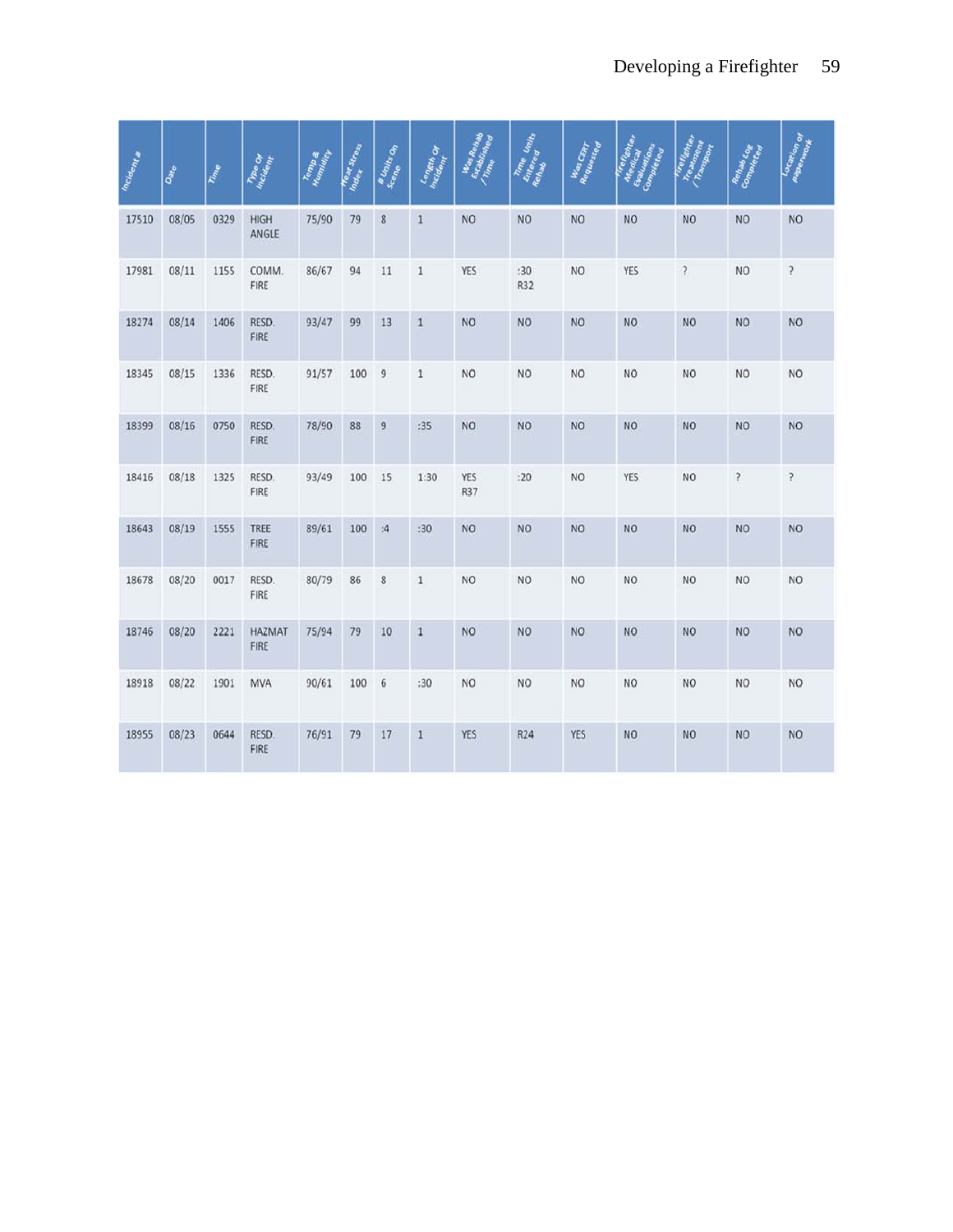| Incidents | Date  | TIME | The Or        | Tempa<br>Humidity | <b>Real Stress</b> | # Units On               | Length Of | Was Renab      | Time Units<br>Enterpre | Was CERT        | erighter<br>dical<br>ations | Fire fighter,<br>Tramsport | Rehab Log<br>Completes | Location<br>Paperhion    |
|-----------|-------|------|---------------|-------------------|--------------------|--------------------------|-----------|----------------|------------------------|-----------------|-----------------------------|----------------------------|------------------------|--------------------------|
| 18977     | 08/23 | 1400 | COMM.<br>FIRE | 88/55             | 96                 | 28                       | 5         | YES            | <b>R37</b>             | YES<br>1:21     | YES                         | YES                        | YES                    | $\overline{\mathcal{E}}$ |
| 19499     | 08/29 | 1852 | MVA           | 86/57             | 90                 | $\bf 8$                  | $\,1\,$   | N <sub>O</sub> | NO.                    | NO              | NO                          | NO                         | NO                     | NO.                      |
| 19563     | 08/30 | 1648 | <b>MVA</b>    | 91/42             | 96                 | $\overline{\phantom{a}}$ | 1:30      | NO             | NO                     | NO <sub>1</sub> | NO <sub>1</sub>             | NO <sub></sub>             | <b>NO</b>              | <b>NO</b>                |
|           |       |      |               |                   |                    |                          |           |                |                        |                 |                             |                            |                        |                          |
|           |       |      |               |                   |                    |                          |           |                |                        |                 |                             |                            |                        |                          |
|           |       |      |               |                   |                    |                          |           |                |                        |                 |                             |                            |                        |                          |
|           |       |      |               |                   |                    |                          |           |                |                        |                 |                             |                            |                        |                          |
|           |       |      |               |                   |                    |                          |           |                |                        |                 |                             |                            |                        |                          |
|           |       |      |               |                   |                    |                          |           |                |                        |                 |                             |                            |                        |                          |
|           |       |      |               |                   |                    |                          |           |                |                        |                 |                             |                            |                        |                          |
|           |       |      |               |                   |                    |                          |           |                |                        |                 |                             |                            |                        |                          |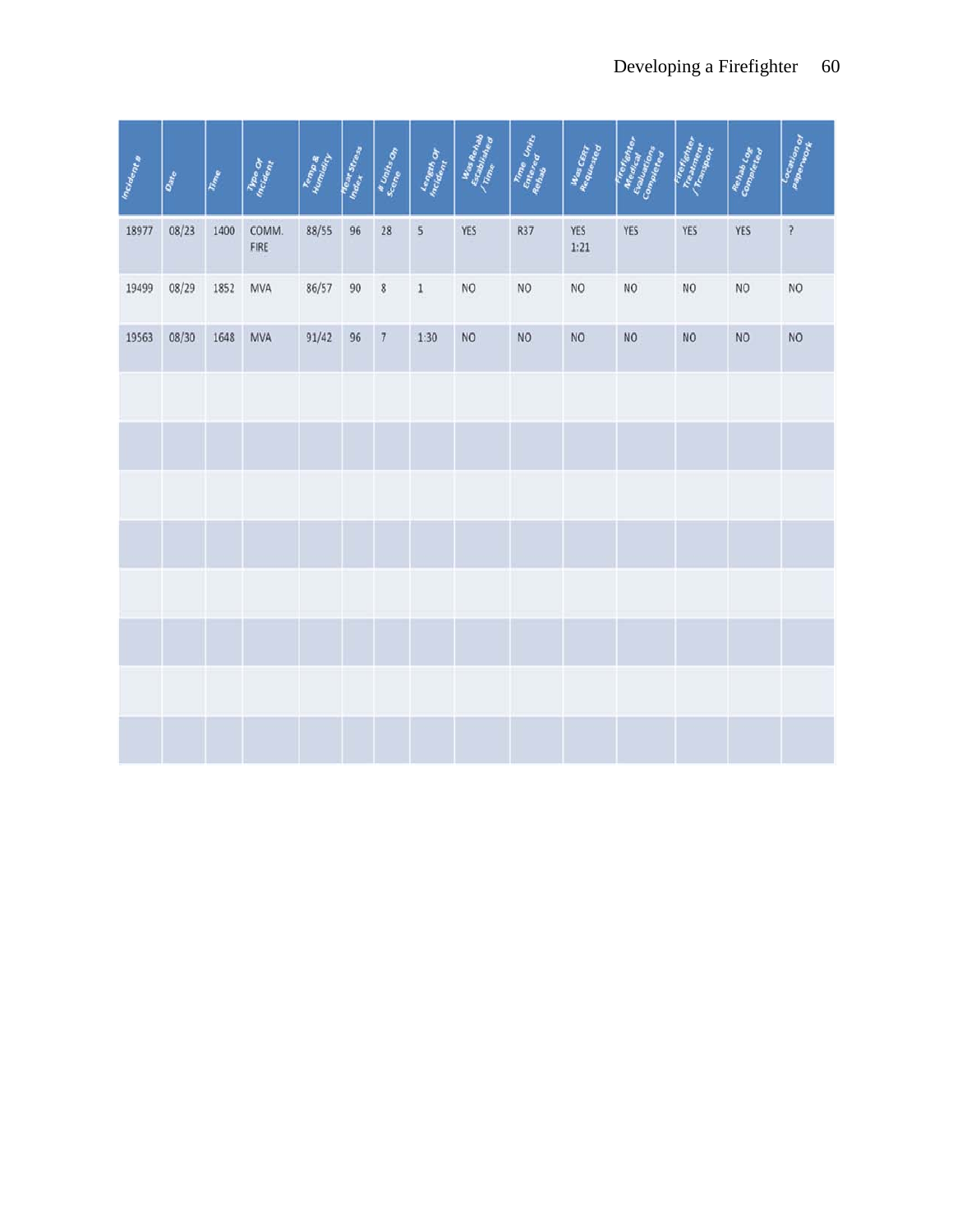## Appendix B

| Agency                                       | Exampleshment. | Exabistion of the Manuscript | Royles & Response | Location     | Equipment   | Rest<br>Criteria | Revivalization | Medical<br>Evaluation | Meorical Eral Criteria | Treatment.   | Medical | Accountability | Documentation |
|----------------------------------------------|----------------|------------------------------|-------------------|--------------|-------------|------------------|----------------|-----------------------|------------------------|--------------|---------|----------------|---------------|
| <b>Rialto Fire</b><br>Department             | $\mathbf x$    |                              | X                 |              | X           |                  |                |                       |                        |              |         |                | $\mathsf X$   |
| Henrico Fire<br>Department                   |                | $\mathsf X$                  | x                 | $\mathsf X$  | X           |                  |                | X                     | $\mathbf x$            |              |         |                |               |
| San Ramon Valley<br><b>Fire Department</b>   |                |                              | $\mathsf X$       | $\mathsf X$  |             | $\mathsf X$      |                | x                     | $\mathsf X$            |              |         |                | $\mathsf X$   |
| Summit Fire<br>Department                    | $\mathsf X$    | $\mathsf X$                  | x                 | $\mathsf X$  | x           | x                | $\mathsf X$    | x                     | $\mathsf X$            | $\mathbf x$  |         | $\mathsf X$    | $\mathsf X$   |
| Janesville Fire<br>Department                |                | x                            | x                 | $\mathsf{X}$ |             |                  | $\mathsf{X}$   | x                     | $\mathsf X$            |              |         | x              | $\mathbf{x}$  |
| Palm Beach<br>County Fire Dept.              | $\mathsf{X}$   |                              |                   |              |             | $\mathsf{X}$     | X              | x                     | $\mathsf{X}$           | $\mathbf{x}$ |         | X              | $\mathsf X$   |
| Virginia Beach Fire<br>Department            |                |                              | $\mathsf{X}$      |              |             | $\mathsf{X}$     |                | X.                    | $\mathsf X$            |              |         | $\mathbf{x}$   | $\mathsf X$   |
| WPDPS-Fire<br>Bureau                         |                |                              | x                 | $\mathsf X$  | x           |                  |                | x                     | $\mathsf X$            | $\mathbf x$  |         | $\mathsf X$    |               |
| Northwest<br>Fire/Rescue                     |                |                              | $\mathbf{x}$      | $\mathsf X$  | $\mathbf x$ |                  |                | x                     | $\mathsf X$            |              |         | $\mathbf{x}$   | $\mathsf X$   |
| Rocky Mount Fire<br>Department               |                |                              | x                 | $\mathsf X$  | X           | X                | $\mathsf X$    | X                     | $\mathsf X$            |              |         | X              | $\mathsf X$   |
| Northern Virginia<br><b>Fire Departments</b> |                |                              | X.                | $\mathsf X$  | X           | x                | $\mathsf X$    | x                     | $\mathsf X$            |              |         | x              | $\mathsf X$   |
|                                              |                |                              |                   |              |             |                  |                |                       |                        |              |         |                |               |

# A Review of Other Agencies' Rehabilitation Guidelines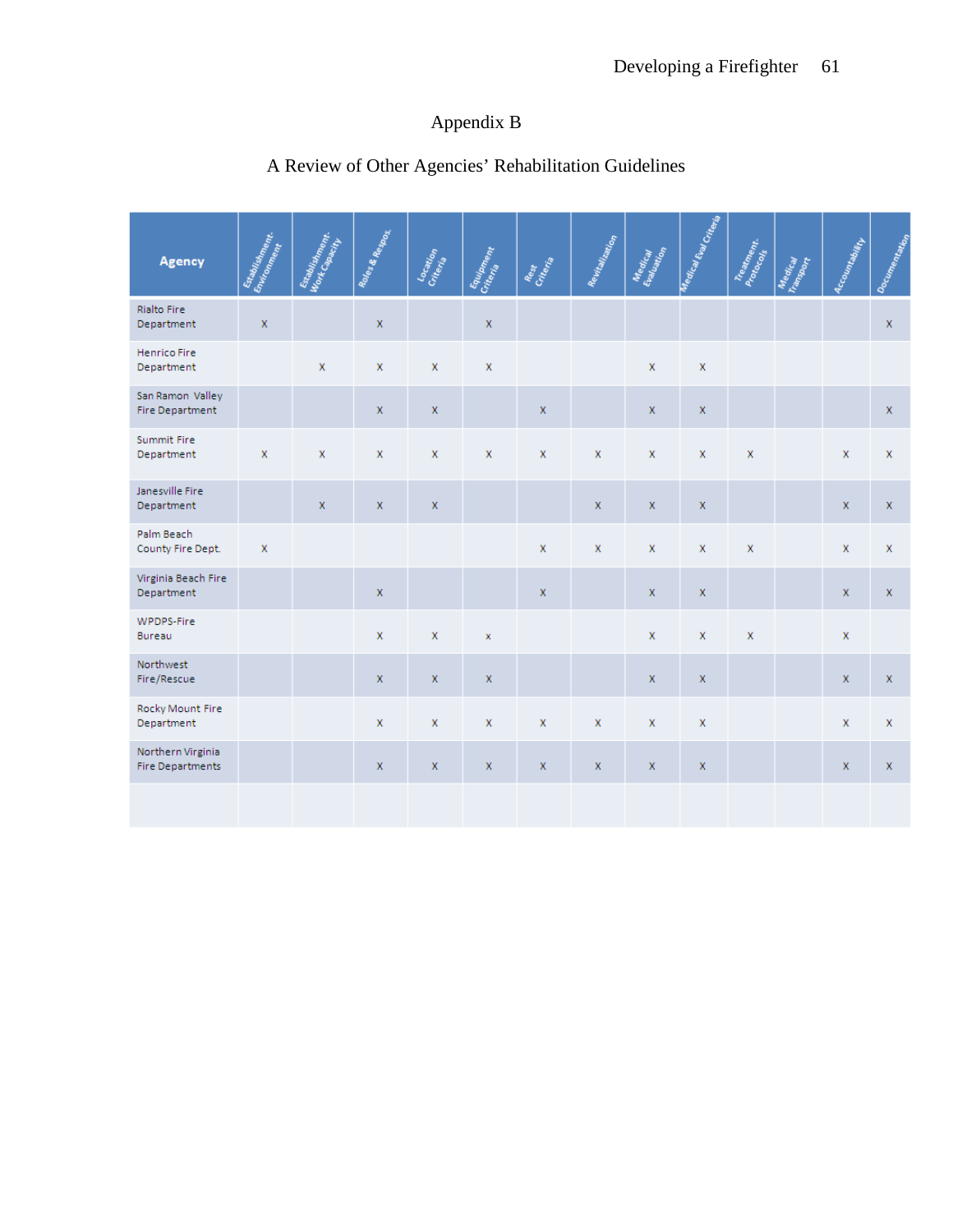| Agency                                       | Examplement. | Exabistion of the Manuscript | Royles & Respon | Location<br>Criteria | Equipment   | Rest<br>Criteria | Revitalization | Medical      | Medical Eval Criteria | Treatment.  | Meating | Accountability | Documentation |
|----------------------------------------------|--------------|------------------------------|-----------------|----------------------|-------------|------------------|----------------|--------------|-----------------------|-------------|---------|----------------|---------------|
| <b>Rialto Fire</b><br>Department             | $\mathbf x$  |                              | $\mathsf X$     |                      | $\mathsf X$ |                  |                |              |                       |             |         |                | X.            |
| Henrico Fire<br>Department                   |              | X                            | $\mathsf X$     | X                    | $\mathsf X$ |                  |                | $\mathsf X$  | $\mathsf X$           |             |         |                |               |
| San Ramon Valley<br><b>Fire Department</b>   |              |                              | $\mathsf{X}$    | x                    |             | $\mathbf x$      |                | $\mathsf{X}$ | $\mathbf x$           |             |         |                | $\mathsf X$   |
| Summit Fire<br>Department                    | $\mathsf X$  | $\mathsf X$                  | x               | x                    | $\mathsf X$ | $\mathsf X$      | $\mathsf X$    | $\mathsf X$  | $\mathsf X$           | $\mathbf x$ |         | $\mathsf X$    | $\mathsf X$   |
| Janesville Fire<br>Department                |              | $\mathsf X$                  | $\mathsf X$     | x                    |             |                  | $\mathbf{x}$   | $\mathsf X$  | $\mathsf X$           |             |         | $\mathsf X$    | $\mathsf X$   |
| Palm Beach<br>County Fire Dept.              | $\mathsf X$  |                              |                 |                      |             | $\mathbf{x}$     | $\mathsf X$    | $\mathsf{X}$ | X                     | $\mathbf x$ |         | $\mathbf{x}$   | X             |
| Virginia Beach Fire<br>Department            |              |                              | $\mathsf X$     |                      |             | $\mathsf X$      |                | $\mathsf X$  | $\mathsf X$           |             |         | $\mathsf X$    | $\mathsf X$   |
| WPDPS-Fire<br>Bureau                         |              |                              | $\mathsf{X}$    | X                    | $\mathbf x$ |                  |                | $\mathsf X$  | $\mathsf X$           | $\mathbf x$ |         | $\mathsf X$    |               |
| Northwest<br>Fire/Rescue                     |              |                              | $\mathsf X$     | x                    | $\mathsf X$ |                  |                | $\mathsf X$  | $\mathsf{X}$          |             |         | $\mathsf{X}$   | $\mathsf X$   |
| Rocky Mount Fire<br>Department               |              |                              | X               | X                    | $\mathsf X$ | $\mathsf X$      | $\mathsf X$    | $\mathsf X$  | $\mathbf x$           |             |         | $\mathsf X$    | $\mathsf X$   |
| Northern Virginia<br><b>Fire Departments</b> |              |                              | $\mathbf{x}$    | X                    | $\mathsf X$ | $\mathsf X$      | x              | $\mathsf X$  | x                     |             |         | $\mathsf X$    | $\mathsf X$   |
|                                              |              |                              |                 |                      |             |                  |                |              |                       |             |         |                |               |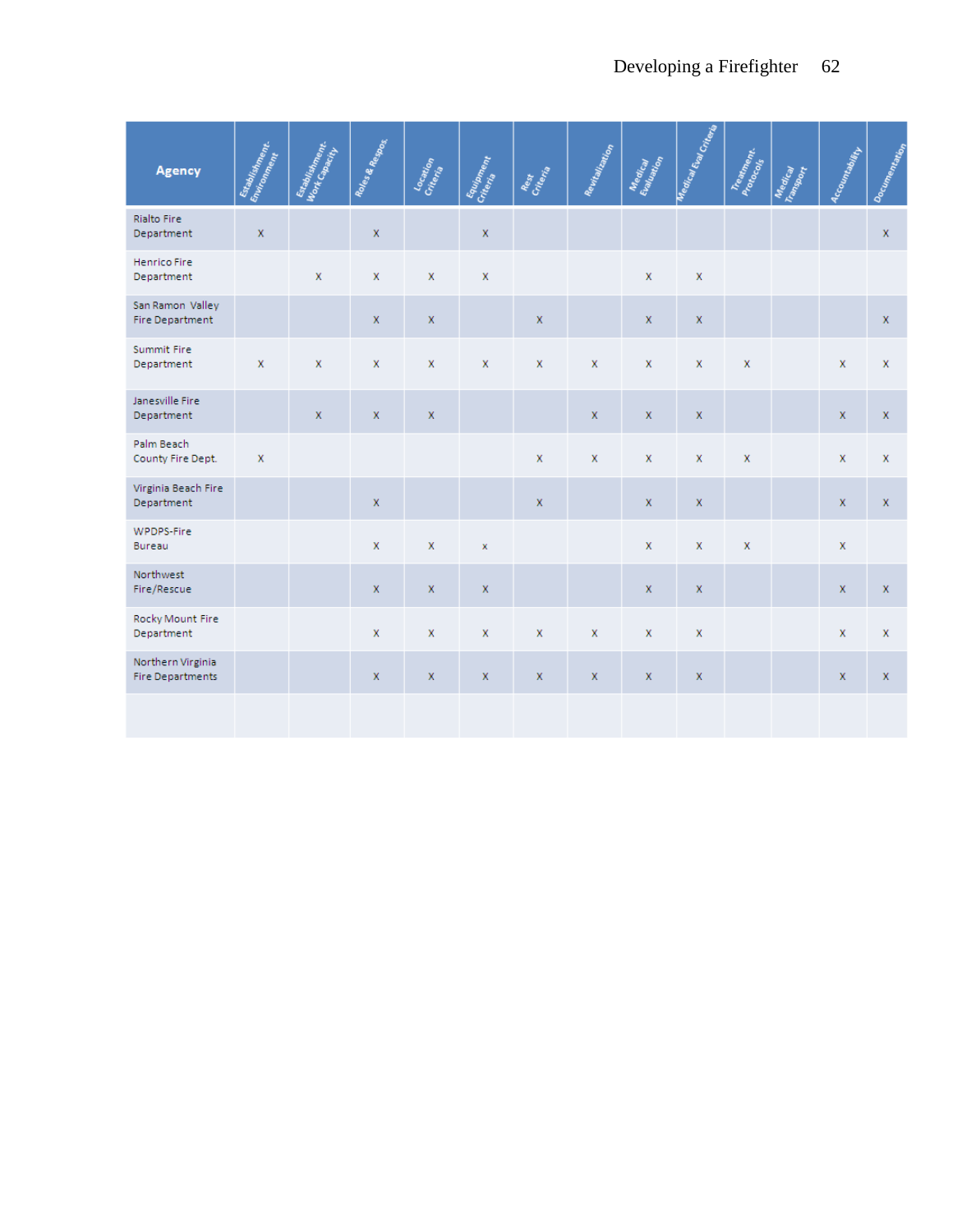## Appendix C

## *SEMINOLE COUNTY AND CITIES INCIDENT MANAGEMENT SYSTEM EMERGENCY INCIDENT REHABILITATION GUIDELINE*

### **PURPOSE**

The purpose of this guideline is to ensure the physical and mental condition of firefighters working on emergency incidents do not deteriorate to a point that affects the safety of each member or jeopardized the safety of the operation.

This guideline is to provide guidance on the implementation and delivery of emergency incident firefighter rehabilitation as a means to ensure the health and wellbeing of all personnel working under the Seminole County and Cities Incident Management System. It will ensure that personnel who might be suffering the effects of metabolic heat build-up, dehydration, physical exertion, and/or extreme weather conditions receive evaluation and rehabilitation during emergency incidents.

## **SCOPE**

Firefighting activity demands a tremendous amount of physical and metal endurance. The inherent stresses of emergency incidents coupled with heat and humidity or extreme cold can have an adverse impact on emergency responders. Though, each firefighter may be in excellent physical condition prior to firefighting activities, they will still need rehabilitation efforts to recover. When emergency personnel become fatigued, their ability to make critical decisions diminishes and this in turn can jeopardize the overall safety during the incident. Members who are not p provided adequate rest and rehydration during emergency Incidents are at higher risk for illness and injury. It is believed that implementation of an emergency incident rehabilitation guideline will aid in overall scene safety, reduction of firefighter injury, and the potential to detect undiagnosed conditions that could result in the loss of life. This guideline was developed after extensive review of NFPA 1584 Standard on the Rehabilitation Process for Members During Emergency Operations and Training Exercises, USFA Emergency Incident Rehabilitation manual, IAFC A Guide for Best Practices Rehabilitation and Medical Monitoring, and numerous rehabilitation guidelines from fire department agencies throughout the United States. In some cases, this guideline contains exact wording from other agencies' policies and is in no way intended to be the original work of one person. It is intended to be a comprehensive sum of research and data collected from the above mentioned sources in order to provide the most current guideline for the health and safety of our firefighters. This guideline meets and in some instances exceeds the recommendations of NFPA 1584 for firefighter emergency incident rehabilitation.

Establishment of a guideline alone will not correct the culture; it is essential for the health and safety of all members to be educated in not only the importance but also the proper methods for rehabilitation.

#### **IMPLEMENTATION**

- 1. Rehabilitation shall commence when fire/emergency operations poses a health and safety risk. Recognizing the need to establish a Rehab Group should be based on:
	- a. **Time:** Extended use of turnout gear; extended exposure to weather conditions
	- b. **Complexity:** Crime scenes, standoffs, search operations, mass gatherings/public events, hazardous materials incidents and so on; adverse environmental conditions
	- c. **Intensity:** Mental and/or physical stress on members such as major extrications, actual fire attack, or interior search and rescue.
- 2. The Incident Commander will establish a rehabilitation division or group when conditions indicate that rest and rehabilitation are needed for personnel operating at an incident scene. The IC should designate a licensed paramedic as the Rehab Group Supervisor. Command should consider assigning a chief officer to assist with rehab. The Rehab Group Supervisor should act within the ICS and report to the Medical Branch Officer or Logistics Chief if assigned. If no Medical Branch Officer or Logistics Chief is designated, the Rehab Group Supervisor is to report to the Operations Chief. If the Operations Chief has not been established the Rehab Group Supervisor should report to the IC. On larger incidents when multiple Rehab/Medical Units are in operation the IC or EMS Branch Director shall ensure that each unit has its own geographical name such as North Rehab and South Rehab.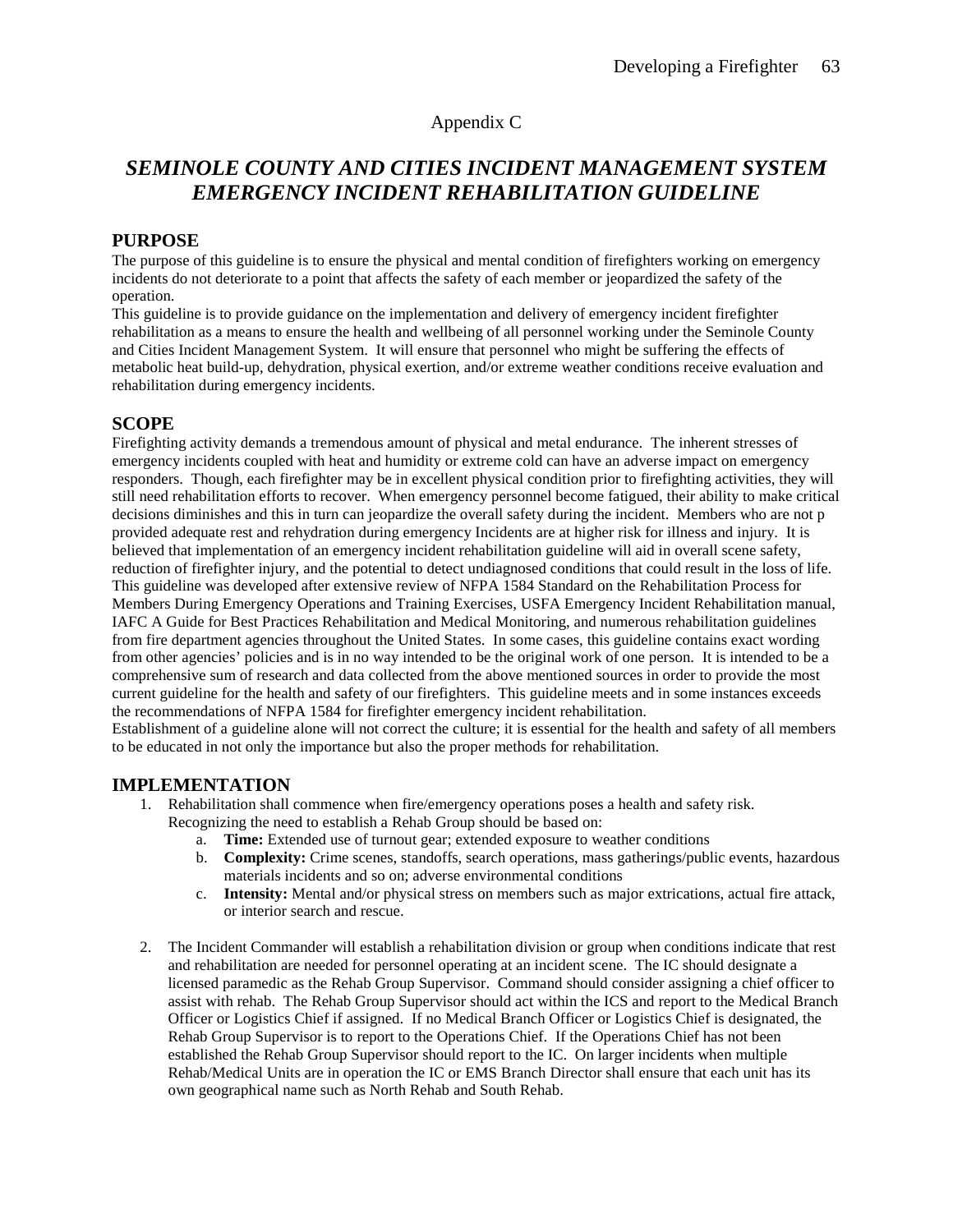- 3. The parameters recommended in this guideline were developed with the mindset that all operating firefighters have sufficiently prepared and conditioned themselves physically for firefighting and emergency operations. This policy is not intended, and cannot replace the objectivity of a company officer that may necessitate rehabilitation prior to the variable factors.
- 4. *Level I* rehab shall be established for all incident with a duration of <40 minutes. Level 1 rehab is considered "self-rehab" and supervisors are to monitor their personnel for signs and symptoms of heat or cold stress. If at any time personnel present with signs and/or symptoms indicative of illness or injury a medical evaluation must be completed by a paramedic on scene. Medical treatment and transport shall be available to all emergency personnel regardless of the duration of the incident. In the case that medical treatment and/or transport is indicated during Level I rehab, all Seminole County EMS Practice Parameters shall be followed.
- 5. *Level II* rehab is considered a tactical level operation and shall be established for any large scale incident, long duration or  $> 40$  minutes, physically demanding incidents, and/or adverse environmental conditions. Additionally, NFPA recommends Level II rehab for the following criteria:
	- a. Climatic conditions were heat stress index  $> 90\degree$  F (See attached table)
	- b. Climatic conditions were wind chill index  $\langle 10 \rangle$  F (See attached table)
	- c. Responders utilize (1) 45 minute or (1) 60 minute SCBA cylinder
	- d. Whenever a Level A or B chemical protective PPE is worn
	- e. Following 40 minutes of intense work with use of SCBA
- 6. The Incident Commander shall designate a Rehabilitation Group Supervisor when Level II rehab is established. The rehabilitation process shall include:
	- a. Rest
	- b. Rehydration
	- c. Cooling (active and passive)
	- d. Warming
	- e. Medical Monitoring and Treatment
	- f. Relief from Adverse Environmental Conditions (Heat, Cold, Wind, Rain, Hail)
	- g. Calorie and Electrolyte Replacement
	- h. Accountability
	- i. Reassignment
- 7. *Level III* rehab is a supplement to Level II rehab. Request for Level III rehab will initiate the dispatching of an additional rehab unit containing chairs, misting fans, tents, portable lighting, coolers with ice, additional cups, additional sports drink mix, some type of calorie replacement
- 8. *Level IV* rehab includes the dispatching and utilization of the Seminole County CERT in addition to the other levels of rehab. All guidelines pertaining to Level II rehab shall apply to Level III and Level IV rehab. It is imperative for the safety of all personnel in rehab that a designated Rehab Group Supervisor be assigned to Level IV rehab area due to the complexity of incident scene, accountability, and medical evaluations.
- 9. The Incident Commander may establish a Rehab Group during any other fire department activities at his/her discretion; climatic and environmental factors need not be the sole criteria or justification for establishing rehabilitation.

#### **RESPONSIBILITIES**

*The Incident Commander* has the responsibility and authority to implement and monitor all provisions of this operational guideline. The Incident Commander must take into account time, complexity, and intensity. He/she shall consider the circumstances of each incident and make adequate provision early in the incident for rest and rehydration for all members operating at the scene. Establishment of a Rehab Group with rehab unit equipment (other than medical equipment, documentation/accountability sheets, and cool water) may require additional time (30 minutes or more) to arrive on scene and set-up. Adequate provisions for the rehabilitation of personnel include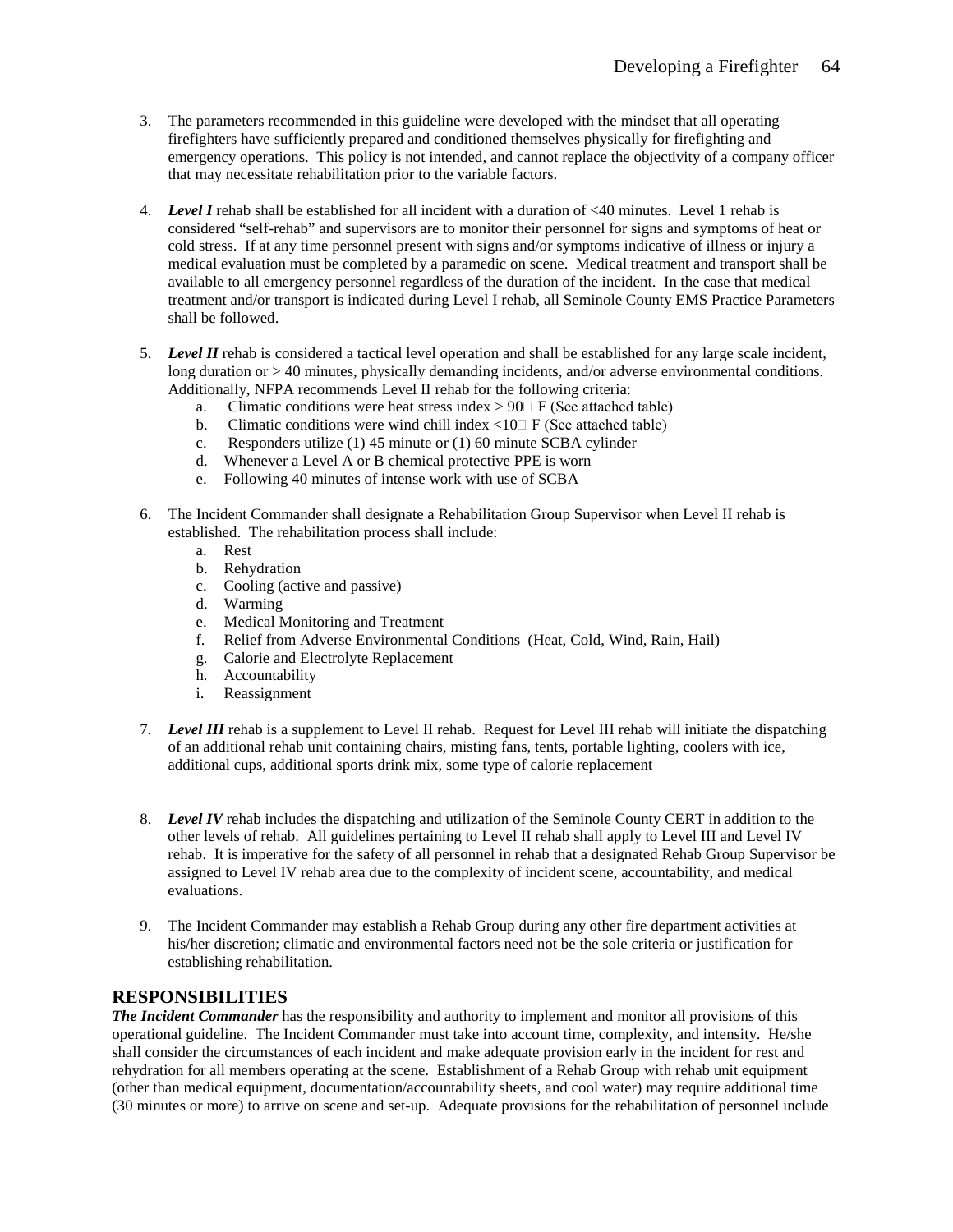medical evaluation, treatment and monitoring, food and fluid replenishment, mental rest, and relief from extreme climatic conditions, accurate documentation, accountability, and other environmental parameters of the incident. Other IC responsibilities include:

- 1. Rehabilitation incident/event size-up
- 2. Establishment of Rehab Group
- 3. Designate and assign a Rehab Group Supervisor to manage the rehab area
- 4. Ensure sufficient resources are assigned to the rehab area
- 5. Ensure personnel are available for emergency medical care of firefighters as required

#### *Rehabilitation Group Supervisor:*

- 1. Don vest if available
- 2. Obtain the "How to Guide" from the command vehicle for easy setup and checklist for rehab area
- 3. Retrieve Rehab Area Bag from Battalion vehicle
- 4. Shall be in radio contact or ability to accomplish face-to-face communications with the IC at all times
- 5. Work with the Incident Safety Officer and IC to establish long term plans for rehab where needed
- 6. Select rehab area location
	- a. Ensure area is large enough to accommodate number of members at incident
	- b. Have separate area for members to remove protective equipment
	- c. Be located far enough away from the incident that responders may safely remove all PPE
	- d. Ensure accessibility for EMS transport units/personnel should emergency care be required
	- e. Be removed from hazardous atmospheres including apparatus exhaust fumes, smoke, and other toxins
	- f. Provide for shade in summer and protection from inclement weather at other times
	- g. Have access to a water supply (bottled or potable) to provide for hydration and active cooling
	- h. Be away from spectators and media
	- i. Shall have a controlled entrance and exit area for responder accountability
	- j. Location should provide suitable protection from the prevailing environmental conditions:
		- i. Consider nearby garage, building lobby or other structure to combat the affects of adverse weather
		- ii. An open area or shaded area in which tarps, fans, and other equipment can be used to create a rehab area
		- iii. Several floors below a fire in a high-rise building
		- iv. A school bus or municipal bus
		- v. Back of a rescue or several designated rescue/transport units with climate control
- 7. Ensure there is only one entrance and one exit for rehab to ensure accountability
- 8. Ensure personnel in rehab "dress down" by removing their bunker coats, helmets and opening their bunker pants to promote cooling. It is preferred that all PPE be removed; however, if bunker pants are to remain on the member, they must be pulled down over the bunker boots while member is seated, to promote more affective passive cooling.
- 9. Provide the required resources for rehab including the following:
	- a. Potable drinking water for hydration
	- b. Sports drink (to replace electrolytes and calories) for long duration incidents ( $> 1$  hour)
	- c. Active cooling where required
	- d. Medical monitoring equipment (blood pressure cuff, stethoscope, thermometer, cardiac monitor, pulse oximeter, carbon monoxide oximeter, cyanokits, trauma bag, O2 bag, drug box, rehab accountability/monitoring sheets)
	- e. Food where required and a means to wash or clean hands and face prior to eating
	- f. Blankets and warm, dry clothing for winter months
	- g. Washroom facilitates were required
- 10. Time personnel in rehab area to ensure they receive at least 20 minutes of rest
- 11. Ensure members rehydrate themselves
- 12. Ensure they are provided a means to be actively cooled where required
- 13. Maintain accountability of members assigned to rehab
- 14. Remain within rehab area at all times
- 15. Document that all members entered, received revitalization and medical monitoring, treatment/transport if applicable, reassignment on designated form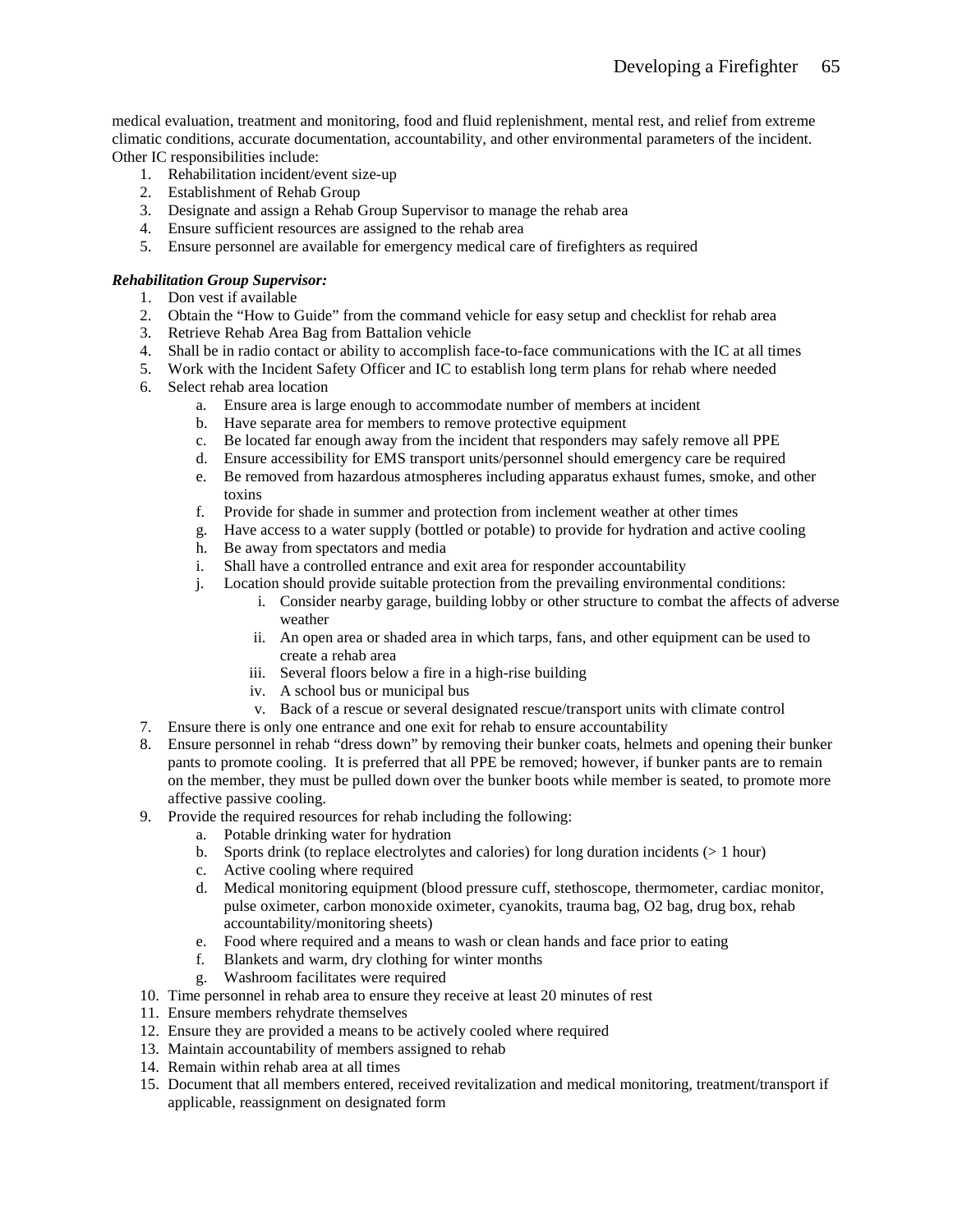- 16. Currently, there are no studies that quantify vital sign measurement with the length of rehabilitation or with the need to direct members to a treatment area. Visual signs and symptoms remain the best method to evaluate members in the rehabilitation area. In order to provide consistency amongst the responding jurisdictions and the providers who will staff the rehab area, the Seminole County and Cities IMS has adopted the following vital signs as their benchmarks. If the attending EMS provider feels there is any concern with a responder returning to work at any incident, he/she may hold that individual in rehab or recommend transport to a medical facility.
- 17. Inform the Incident Commander, Accountability Officer (resource status unit), and EMS personnel if a member requires transportation to and treatment at a medical facility. Due to the complexity of working within a multi-agency automatic aid response, every effort must be made to contact the affected agency when their personnel cannot be released back to the incident scene or reassignment. In no way should medical treatment/transport be delayed to any member if notification cannot be made.

#### *Company Officers / Station or Unit Supervisors*

- 1. Maintain awareness of each member operating within his/her span of control
- 2. Ensure adequate steps are taken to provide for each member's health and safety
- 3. Notify IC when stressed members require relief, rotation, or reassignment according to conditions
- 4. Ensure ICS is utilized request relief and/or reassignment of working crews
- 5. Be familiar with and monitor members for signs and symptoms of heat and cold stress
- 6. Provide for access to rehab area for company members as needed
- 7. Ensure their company is properly checked in with the Rehab Group Supervisor and/or Accountability Officer, Resource Unit Leader and remain intact as a company
- 8. Should remind crew of heat stress prevention strategies as the humidex level approaches  $95\Box$  F to  $102\Box$  F

#### *Crew Members*

- 1. Ensure sufficient rest and hydration is done prior to reporting to duty
- 2. Ensure pre-hydration on hot days
- 3. Ensure proper dress during cold days
- 4. Ensure that all PPE is in good working order
- 5. Know and adhere to personal limits
- 6. Advise supervisor when exposure to heat/cold is approaching a level that could affect themselves, crew members or the operation
- 7. Promptly inform supervisor when rehab is required
- 8. Maintain unit integrity
- 9. Remain aware of the health and safety of all members of their working crew

## **GENERAL OPERATIONAL PRINCIPALS**

#### *Level I Rehab*

- Self-rehab is initiated by company officer / station or unit supervisor in which members shall have a rest and recovery period of at least 10 minutes for initial self-rehab
- This is for incidents in which the duration is  $< 45$  minutes.
- The company officer shall ensure that members remain hydrated and that potable fluids are available.
- Avoid carbonated, high-fructose-content, and high sugar drinks exceeding 7% carbohydrate solution, foods with high fat and/or high protein content, excessive fluids, tobacco, creatine, ephedrine
- Company officers shall assess their crew at least every 45 minutes and more frequently when working in extreme conditions to determine their need for rehabilitation.
- The IC shall be permitted to adjust the time frames depending upon work or environmental conditions. The member shall not return to operations if he/she does not feel adequately rested, if EMS or supervisory staff present see evidence of medical, psychological, or emotional distress, or is the member appears otherwise unable to safely perform his/her duties
- Company officers / station or unit supervisors shall encourage members to continue fluid intake after the incident.

#### *Resources*

Potable water stored in apparatus prior to incident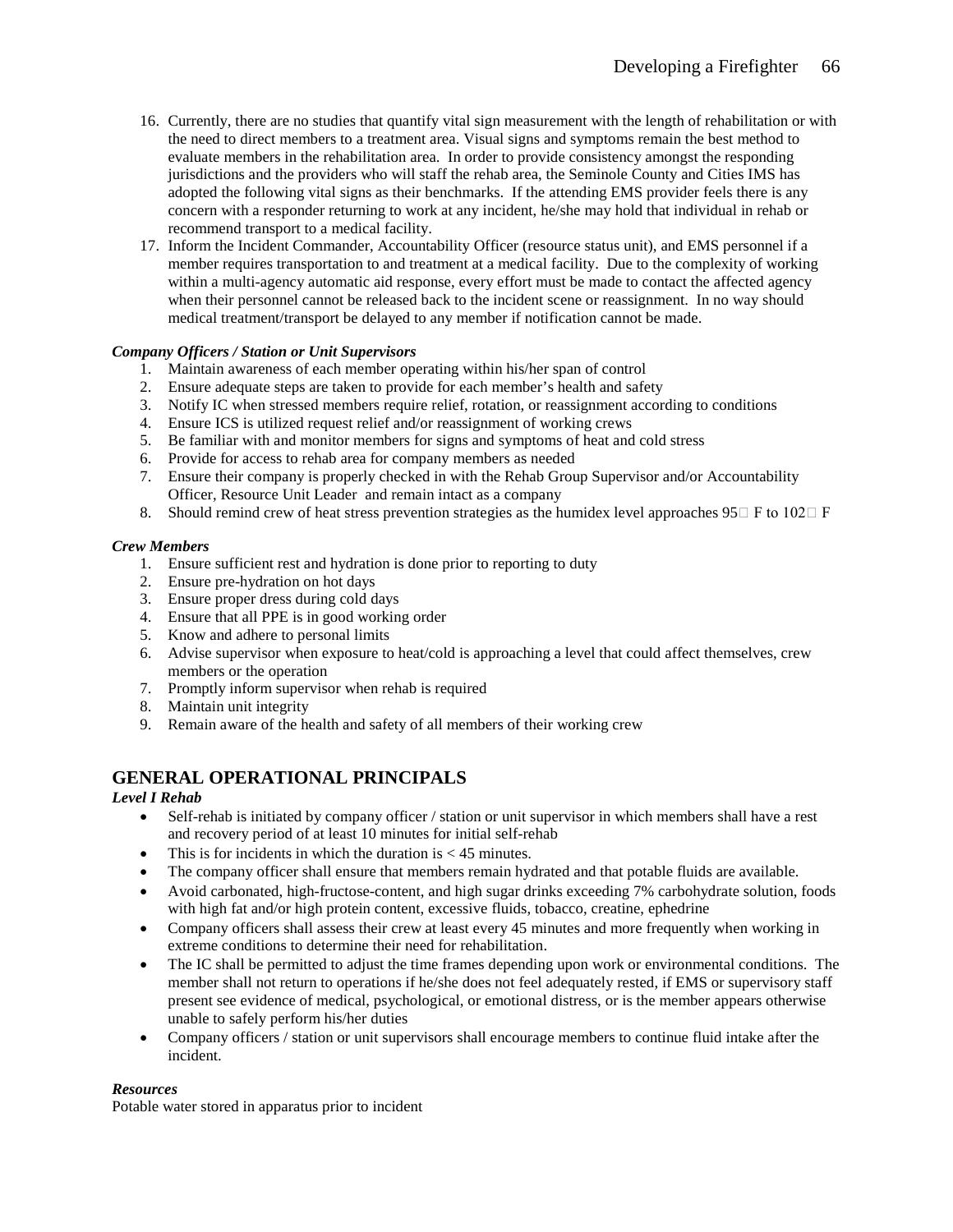Locate area free of hazardous atmospheres including apparatus exhaust fumes, smoke, and other toxins Provide for shade

## *Level II Rehab*

- Is initiated by the IC in which a Rehabilitation Group Supervisor shall be designated
- Is for incidents with a duration of  $> 40$  minutes
- Establishment for members using (1) 45 minutes SCBA cylinder
- Establishment for members who perform 40 minutes of intense work without using SCBA
- Climatic conditions were heat stress index  $> 90\degree$  F (See attached table)
- Climatic conditions were wind chill index  $\langle 10 \rangle$  F (See attached table)
- Whenever a Level A or B chemical protective PPE is worn
- Whenever emergency operations pose a risk to members exceeding a safe level of physical or mental endurance
- Functions of Level II rehab include:
	- o Physical assessment
	- o Revitalization
	- o Medical evaluation and treatment
	- o Continuing monitoring of physical condition
	- o Transportation for those requiring treatment at a hospital
	- o Initial critical incident stress assessment and support
	- Reassignment

### *Resources*

*Rehab Kit – located in the Battalion Chief's vehicle and contains the following:*

- 1 large rehab kit bag
- Rehabilitation tracking and medical evaluation forms
- Patient care reports
- Clipboards
- Pens / pencils
- Clocks and stop watches
- Bulk quantity sports drink mix
- Rehab supervisor identification vest
- Several tarps
- Traffic cones
- Rad57 meter
- Disposable cups and towels
- Cyanokit
- Cold Packs
- Moist hand wipes

#### *Supplies from Rescue/transportation unit:*

- Fan
- Medical equipment
- Water coolers from on scene apparatus
- Lighting can be used from apparatus if not already used on the incident scene

#### *Level III Rehab*

Level III rehab is to supplement Level II rehab and will be initiated at the request of the IC (when available) *Resources*

- Tents
- Misting fans
- Portable fans
- Core cooling chairs
- Portable lights
- Generators / extra fuel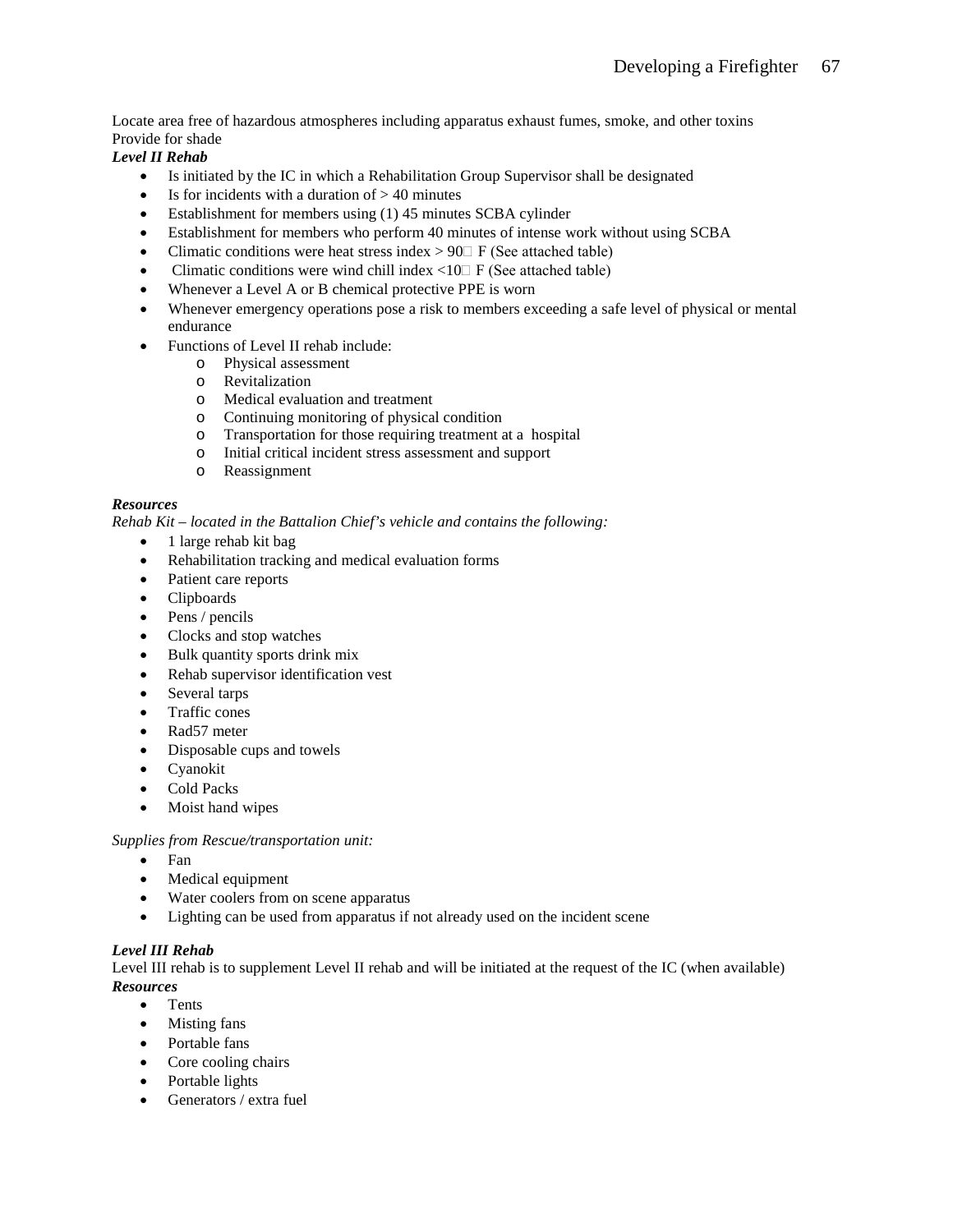- Folding table and chairs
- Towels and blankets
- Traffic cones
- Rehab signs
- Additional paperwork
- Clipboards with pens
- Coolers with ice
- Coolers with cool water
- Nourishment (protein bars)
- Additional EMS supplies
- CO and Cyanide monitors (to monitor air around rehab area)

### *Level IV Rehab*

Level IV rehab is a supplement to Level III and Level II. It will be initiated at the request of the IC (when available) and is the requesting and dispatching of the Seminole County CERT. It can be used in conjunction with Level III rehab or utilized solely with Level II rehab. *It is not to be used as a substitution for a rehab group.* All check-in and checkout procedures along with accountability, medical monitoring, treatment, and transport must be completed through fire department personnel working under the Seminole County and Cities IMS.

#### **PROCEDURES**

- 1. Level of rehab shall be determined by the IC of the incident
- 2. Rehab supervisor shall gather equipment and resources and establish a rehab site based on criteria listed above
- 3. Rehab supervisor shall follow the duties/responsibilities as outlined in the Responsibility section of this document
- 4. Rehab supervisors must ensure there is a separate area for revitalization and treatment of members
- 5. Members shall be sent to rehab as required by this policy
- 6. Upon check-in, members shall doff all PPE and receive a visual assessment
	- a. Personnel initially presenting with the following will be assigned directly to the treatment area for further medical evaluation, treatment, and/or transport per Seminole County EMS Practice Parameters
		- i. Chest pain
		- ii. Shortness of breath
		- iii. Dizziness or headache
		- iv. Nausea and/or vomiting
		- v. Obvious injury
		- vi. Changes in gait, speech, or behavior
		- vii. Changes to alertness and orientation to person, place and time
		- viii. Changes in skin color
	- b. Members not presenting with any significant signs/symptoms shall have their pulse rate (Pulse Oximeter) and temperature taken and documented on rehab form
	- c. Members will also be given an initial 8oz water which must be fully consumed upon entry
	- d. Documentation on work-to-rest ratios must be completed
	- e. Responders in rehab shall rest for a minimum of 20 minutes prior to being released from the rehab area to return to duty status
	- f. Rehab personnel shall evaluate vital signs, perform rehab assessments, and make the proper disposition into one of three (3) categories
		- i. Immediate Transport to the appropriate health care facility
		- ii. Continued monitoring and treatment in the rehab area
		- iii. Release from the rehab area return to duty status
	- g. The following vital signs *will require an additional 10 rest period* in rehab and further medical evaluation *until documented within normal limits:*
		- **i. Systolic blood pressure above 160 mmHg**
			- 1. Blood pressure should increase as the level of physical exertion/stress increases. Blood pressure to low, too high, or failing to return to normal level while in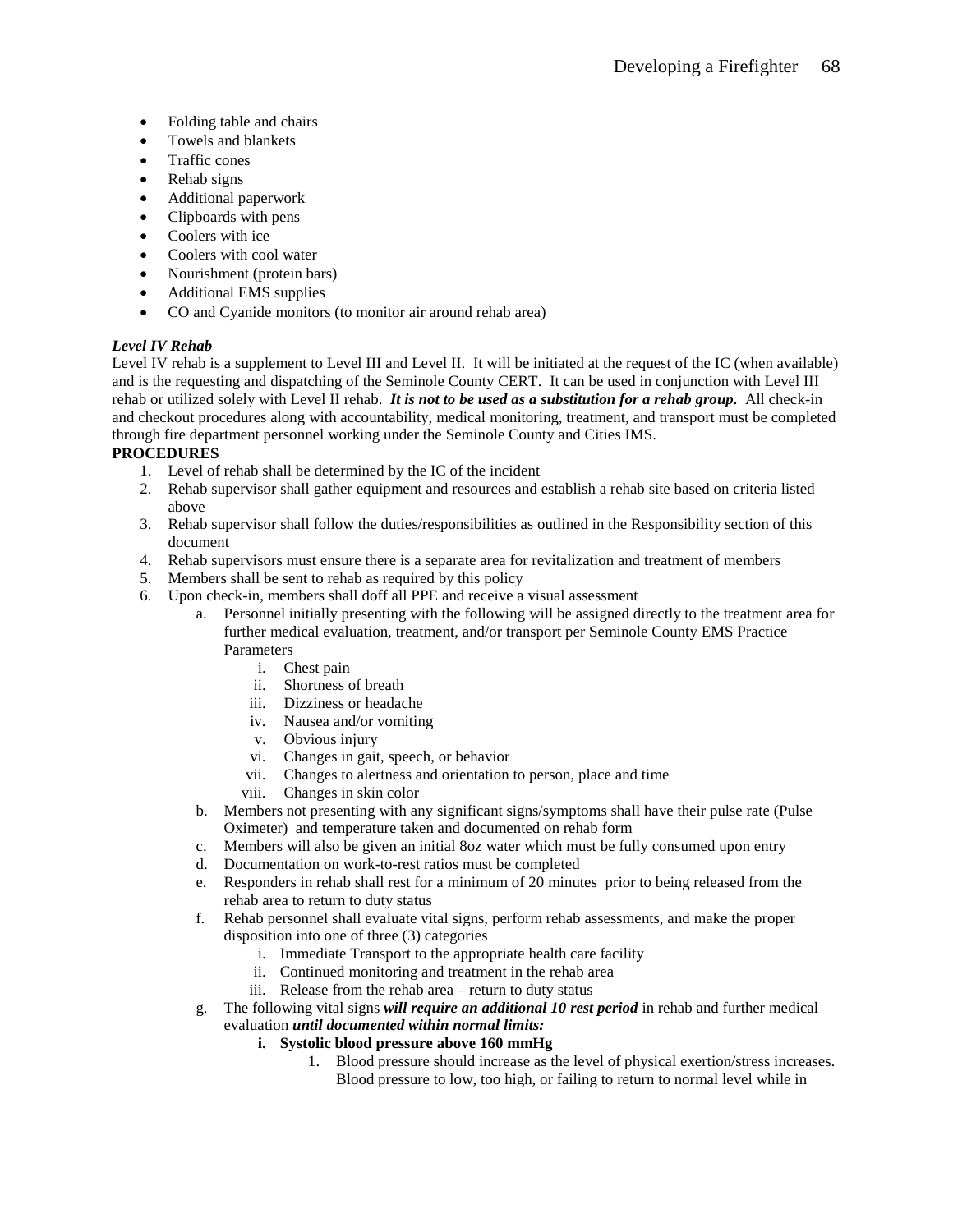rehab can indicate a medical problem. A responders who blood pressure is greater than 160/100 should not be released from rehab.

- **ii. Diastolic blood pressure above 100**
- **iii. Respiratory Rate <12 or >20** Respiratory rate is a vital indicator used to assess health status, stress, and can be a possible indicator of exposure to other hazards. A normal respiratory rate is 12 to 20 breaths per minutes. But the end of 20 minute rehabilitation period, the responder should have a respiratory rate within these parameters.
- **iv. Heart Rate in excess of 110 –** Heart rate is a critical measure used to assess health status. Normal resting heart rates range from 60-100 beats per minute. Under stress and exertion, the pulse rate can and should increase frequently above 100 beats per minute. The level of increase depends on the amount of stress and physical conditioning. After resting in rehab, the responder's heart rate should return to normal resting rates. A responder who has not achieved a heart rate less than 110 beats per minute by the end of 20-minute rehab period should not be released from rehab, but should be further monitored and medically evaluated in the treatment area.
- **v.** Body temperature in excess of 100.6 $\Box$  or under 97 $\Box$  F- Body temperature is a vital piece of information to assessing individual with both heat and cold stress exposure. Normal core temperature range from 98.6  $\Box$  F– 100.6 $\Box$  F. Temperatures outside of this range should be reason for further evaluation. Tympanic temperature readings may be up to  $2\square$  F lower than true core body temperature. Oral temperature readings are subject to error in tachynepic or hyperventilating responders. Oral temperature readings may be off by  $1 \square F$ . It is essential that a measured temperature in the normal range not be used to exclude the possibility of heat related emergency.
- vi. **Pulse oximeter reading <95%** values must be above 95% or the responder will not be permitted to be released from the rehab area. Values below 95% will result in the responder being moved to the treatment area for further medical evaluation.
- vii. **COHb levels -** smokers normally are 5-10%; non-smokers normally are 0-5%. CO readings over 12% indicates moderate carbon monoxide inhalation. CO readings 25% indicates severe inhalation carbon monoxide. Responders with a reading over 10% but lower than 15% should be given the opportunity to breath ambient air for a minimum of 5 minutes prior to repeating CO assessment. If the level is still above 10%, the responder shall be transferred to the treatment area of rehab for further medical assessment following the Seminole County EMS Practice Parameters.
- viii. **HCN –** Whenever a responder is transported due to chest pain, cardiac problems, respiratory problems, or altered metal status, consider the possibility that the symptoms may be exacerbated by HCN toxicity and forward that information to hospital staff. These symptoms may be signs of "Cyanide Toxicity/Poisoning" and consider treating with a Cyanokits per EMS Practice Parameter 5.19 cyanide Toxicity / Poisoning.
- h. Members requiring additional time in rehab will receive active cooling measures
- i. Members requiring additional time in rehab will consume 12-32 oz of water per 20-minute rest period
- j. Members requiring additional time in rehab will be reassessed every 10 minutes until vital signs return to within parameters, transferred to the treatment area, or transported to a medical facility
- k. If member's vital signs are not within normal limits after additional rest periods (not to exceed 1 hour) with active cooling, hydration with cool water (40⁰ F), electrolyte replacement of 8 oz, and calorie replacement and is not complaining of any signs/symptoms will be transferred to the treatment section of rehab and notifications shall be made to their respective Battalion Chief, Division Chief, Assistant Chief, or Fire Chief for further clarification of treatment.
- l. At any time a member is not recovering and/or exhibits signs/symptoms they must be transferred to the treatment section of the rehab area and proper medical treatment and transport shall be performed per Seminole County EMS Practice Parameters
- m. Ideally, members should consume 1 quart of water per hour
- n. During high intensity, long duration activity the following is recommended:
	- i. Ingest 30-60 grams/hour of carbohydrates
	- ii. Drink 8 0z of sports drink containing approximately 15 grams of carbohydrate
	- iii. Consume other readily available carbohydrates sources such as fruits and foods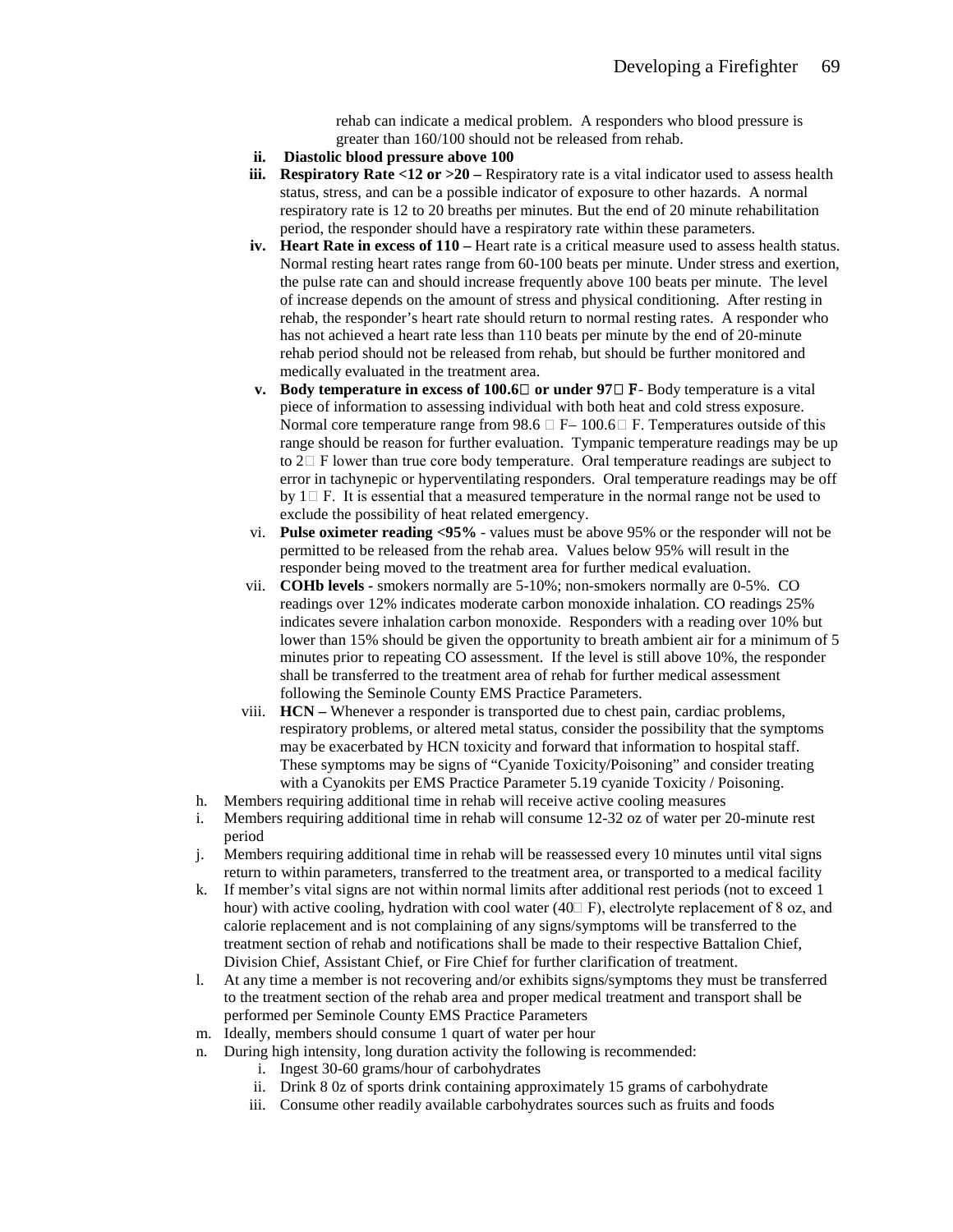- o. Critical Incident Stress Assessment and/or Debriefing defusing is an informal process that is introduced by trained CISD team members in an effort to reduce the pressure and anxiety surrounding a critical incident. Responders identified to be suffering from mental stress maybe defused then returned to duty status or released from duty and referred for follow-up treatment. Dispatching of a CISD team will up at the discretion of the IC.
- 7. Refusal of Medical Assistance/Aid In the event a responder refuses to participate in rehab or refuses medical aid/assistance while in the rehab area, the rehab supervisor shall be notified, followed by the EMS supervisor, duty Battalion Chief for his/her agency and the IC for direction on appropriate action.
- 8. Documentation on all medical evaluations upon entry and during rehab revitalization shall be documented on the IMS form attached to this document. A separate check-in/check-out log will also be maintained for accountability purposes. The Rehabilitation Log Sheet includes information such as name, company and unit designation, chief complaint, date/time of entry and exit, vital signs, treatment area needed, transport needed, and initials of personnel performing the medical assessment. All documentation shall be forwarded to the Rehab Supervisor for review. Any responder reporting to the treatment area while in rehab shall have a patient care report completed per EMS Practice Parameters. If responder is later released to return to the emergency operation or back to station status, the patient refusal form must be signed and completed. If a responder is transported to a medical facility for further evaluation, all EMS reports (paper and computer) shall be completed per protocols and Seminole County Practice Parameters.
- 9. Accountability all responders shall perform check-in procedures with the Rehab Supervisor or their designee. Entrance to the rehab area shall be documented on the Rehab Check-in/Check-out Log. All responders are the enter and exit the rehab area as a crew. Crews shall not leave the rehab area until authorized to do so by the Rehab Group Supervisor.

|        |                 |     |                |     |                                                                                               |                                                            |     | <b>Heat Index Chart</b>                                                                                                             |     |     |     |     |     |     |    |    |    |  |
|--------|-----------------|-----|----------------|-----|-----------------------------------------------------------------------------------------------|------------------------------------------------------------|-----|-------------------------------------------------------------------------------------------------------------------------------------|-----|-----|-----|-----|-----|-----|----|----|----|--|
|        |                 |     |                |     |                                                                                               |                                                            |     | % Relative Humidity                                                                                                                 |     |     |     |     |     |     |    |    |    |  |
|        |                 | 15  | 20             | 25  | 30                                                                                            | 35                                                         | 40  | 45                                                                                                                                  | 50  | 55  | 60  | 65  | 70  | 75  | 80 | 85 | 90 |  |
|        | 110             | 108 | 112            | 117 | 123                                                                                           | 130                                                        |     |                                                                                                                                     |     |     |     |     |     |     |    |    |    |  |
| е<br>m | 105             | 102 | 105            | 108 | 113                                                                                           | 117                                                        | 122 | 130                                                                                                                                 |     |     |     |     |     |     |    |    |    |  |
| p<br>e | 100             | 97  | 98             | 102 | 104                                                                                           | 107                                                        | 110 | 115                                                                                                                                 | 120 | 126 | 132 |     |     |     |    |    |    |  |
|        | 95              | 91  | 93             | 95  | 96                                                                                            | 98                                                         | 100 | 104                                                                                                                                 | 106 | 109 | 113 | 119 | 124 | 130 |    |    |    |  |
| а      | 90              | 86  | 87             | 88  | 90<br>91<br>92<br>95<br>97<br>98<br>100<br>103<br>106<br>110<br>117<br>121<br>114<br>87<br>88 |                                                            |     |                                                                                                                                     |     |     |     |     |     |     |    |    |    |  |
| u      | 85              | 81  | 82             | 83  | 84                                                                                            | 85<br>89<br>96<br>97<br>86<br>90<br>92<br>94<br>102<br>100 |     |                                                                                                                                     |     |     |     |     |     |     |    |    |    |  |
| e      | 80              | 76  | 77             | 78  | 78                                                                                            | 79                                                         | 79  | 80                                                                                                                                  | 81  | 82  | 83  | 84  | 85  | 86  | 87 | 88 | 89 |  |
|        |                 |     |                |     |                                                                                               |                                                            |     | Legend                                                                                                                              |     |     |     |     |     |     |    |    |    |  |
|        |                 |     | 80-89 degrees  |     |                                                                                               |                                                            |     | Fatigue is possible with prolonged exposure and/or physical activity.                                                               |     |     |     |     |     |     |    |    |    |  |
|        |                 |     | 90-104 degrees |     |                                                                                               |                                                            |     | Sunstroke, heat cramps and heat exhaustion are possible with prolonged<br>exposure and/or physical activity.                        |     |     |     |     |     |     |    |    |    |  |
|        | 105-129 degrees |     |                |     |                                                                                               |                                                            |     | Sunstroke, heat cramps and heat exhaustion are likely. Heat stroke is possible<br>with prolonged exposure and/or physical activity. |     |     |     |     |     |     |    |    |    |  |
|        |                 |     | 130+ degrees   |     |                                                                                               |                                                            |     | Heatstroke/sunstroke is highly likely with continued exposure.                                                                      |     |     |     |     |     |     |    |    |    |  |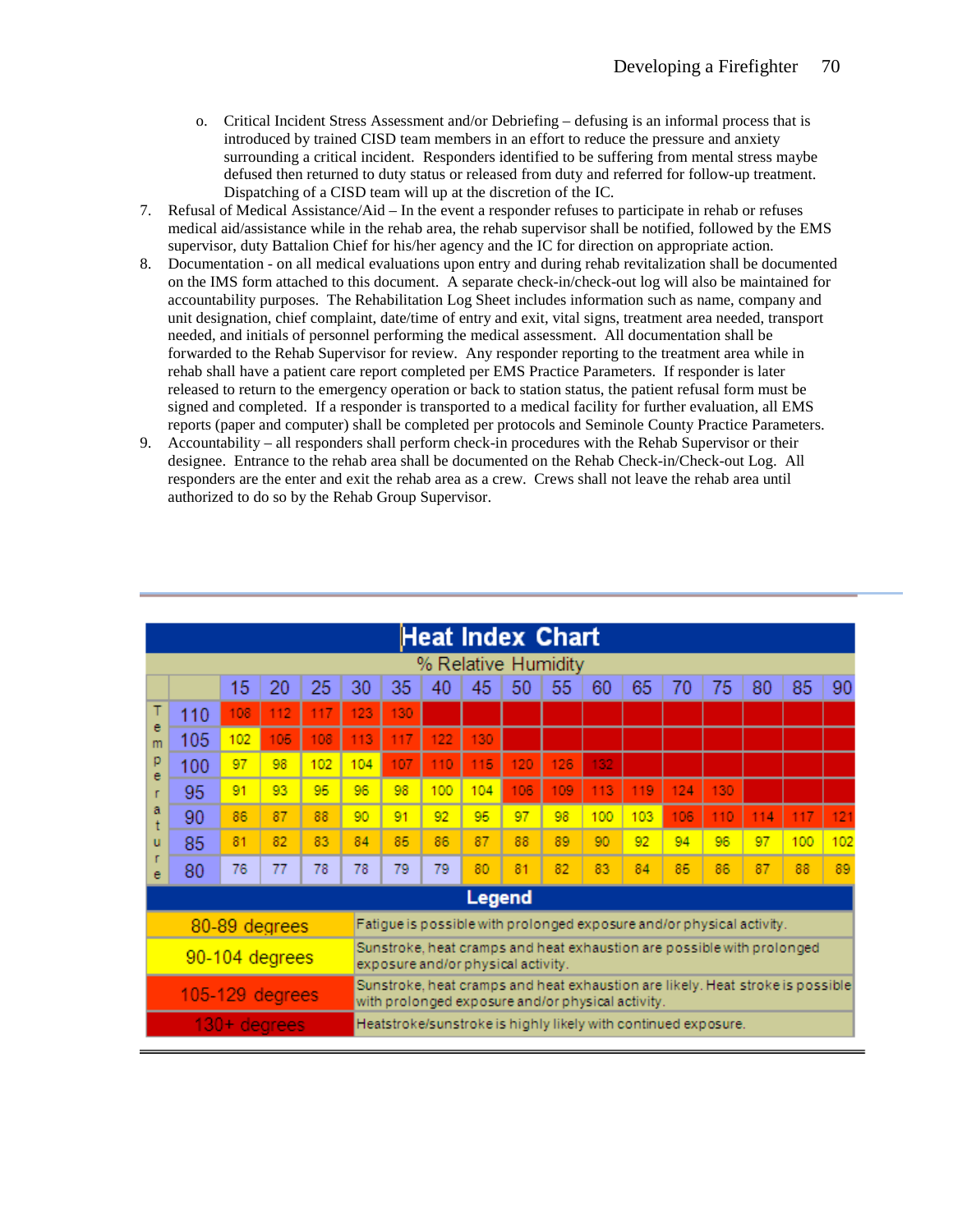|                                 |    |                                                  |                |              |                |       | Temperature, °F                              |       |                                                                                  |        |       |       |       |
|---------------------------------|----|--------------------------------------------------|----------------|--------------|----------------|-------|----------------------------------------------|-------|----------------------------------------------------------------------------------|--------|-------|-------|-------|
| Wind Speed, mph                 | 45 | 40                                               | 35             | 30           | 25             | 20    | 15                                           | 10    | 5                                                                                | 0      | -5    | -10   | -15   |
| 5                               | 43 | 37                                               | 32             | 27           | 22             | 16    | 11                                           | 6     | $\Omega$                                                                         | $-5$   | $-10$ | $-15$ | $-21$ |
| 10                              | 34 | 28                                               | 22             | 16           | 10             | 3     | -3                                           | -9    | $-15$                                                                            | $-22$  | $-27$ | -34   | $-40$ |
| 15                              | 29 | 23                                               | 16             | 9            | $\overline{2}$ | -5    | $-11$                                        | $-18$ | $-25$                                                                            | $-31$  | $-38$ | $-45$ | $-51$ |
| 20                              | 26 | 19                                               | 12             | 4            | -3             | $-10$ | $-17$                                        | -24   | $-31$                                                                            | $-39$  | -46   | $-53$ | -60   |
| 25                              | 23 | 16                                               | 8              | $\mathbf{1}$ | $-7$           | $-15$ | $-22$                                        | $-29$ | $-36$                                                                            | $-44$  | $-51$ | $-59$ | $-66$ |
| 30                              | 21 | 13                                               | 6              | -2           | $-10$          | $-18$ | $-25$                                        | $-33$ | $-41$                                                                            | -49    | -56   | -64   | $-71$ |
| 35                              | 20 | 12                                               | $\overline{4}$ | $-4$         | $-12$          | $-20$ | $-27$                                        | $-35$ | $-43$                                                                            | $-52$  | $-58$ | $-67$ | $-75$ |
| 40                              | 19 | 11                                               | 3              | -5           | $-13$          | $-21$ | $-29$                                        | $-37$ | $-45$                                                                            | $-53$  | -60   | $-69$ | $-76$ |
| 45                              | 18 | 10                                               | $\overline{2}$ | $-6$         | $-14$          | $-22$ | $-30$                                        | $-38$ | $-46$                                                                            | $-54$  | $-62$ | $-70$ | $-78$ |
|                                 |    | Wind Chill Temperature                           |                |              |                |       |                                              |       |                                                                                  | Danger |       |       |       |
| 25 to -75 °F (-3.9 to -59.4 °C) |    | Above 25 °F (-3.9 °C)<br>Below -75 °F (-59.4 °C) |                |              |                |       | Great danger; flesh may freeze in 30 seconds |       | Little danger for properly clothed person<br>Increasing danger; flesh may freeze |        |       |       |       |

#### **REFERENCES**

- 1. Bledsoe, B.E. (2009). A Guide For Best Practices Rehabilitation and Medical Monitoring (1<sup>st</sup> ed.). Midlothian, Texas: Cielo Azul Publications.
- 2. Griffin, K. (2004). Carbon Monoxide Poisoning. TRACKER: Journal of Trends & Strategies for Occupational Health Professionals, 7(1). <http://www.systoc.com/Tracker/Spring04/CarbonMonoxide.pdf>
- 3. MABAS division XII (2007). May 2007. *Rehabilitation Policy*. Henry County, IL: Henry County Fire Department.
- 4. National Fire Protection Association (2007, December 31, 2007). *Standard on the Rehabilitation Process for Members During Emergency Operations and Training Exercises.* Retrieved May 30, 2009, from http://www.nfpa.org
- 5. North Virginia Fire and Rescue Department. (June 2008). *Emergency Operations Manual*. North Virginia, VA: Northern Virginia Fire and Rescue Departments.
- 6. Smith, D. & Haigh, C. (2006) Implementing effective on scene rehabilitation. *Fire Engineering, April 2006*, 175-187.
- 7. United States Fire Administration (2008). *Emergency Incident Rehabilitation.* Emmitsburg, MD: Federal Emergency Management Agency.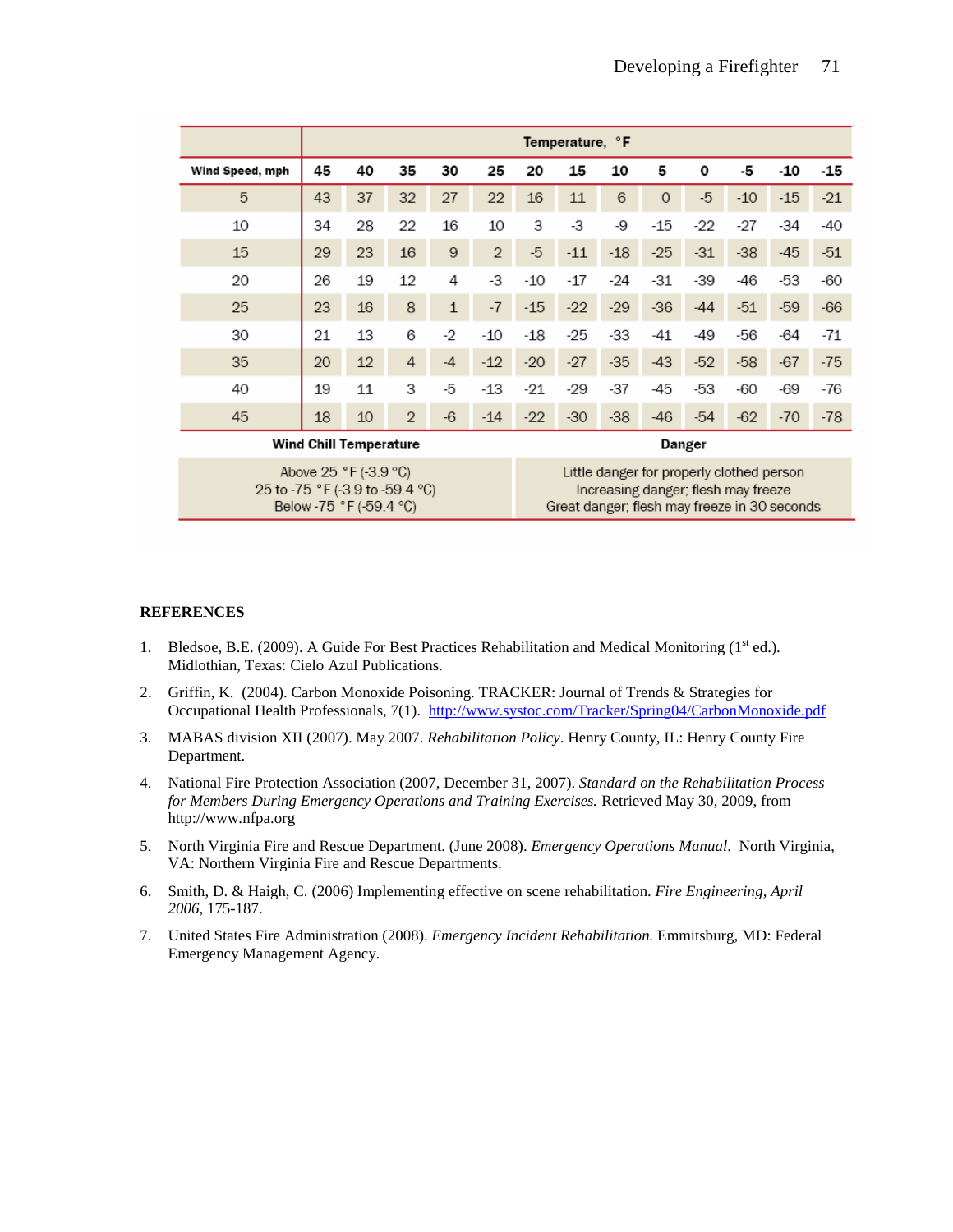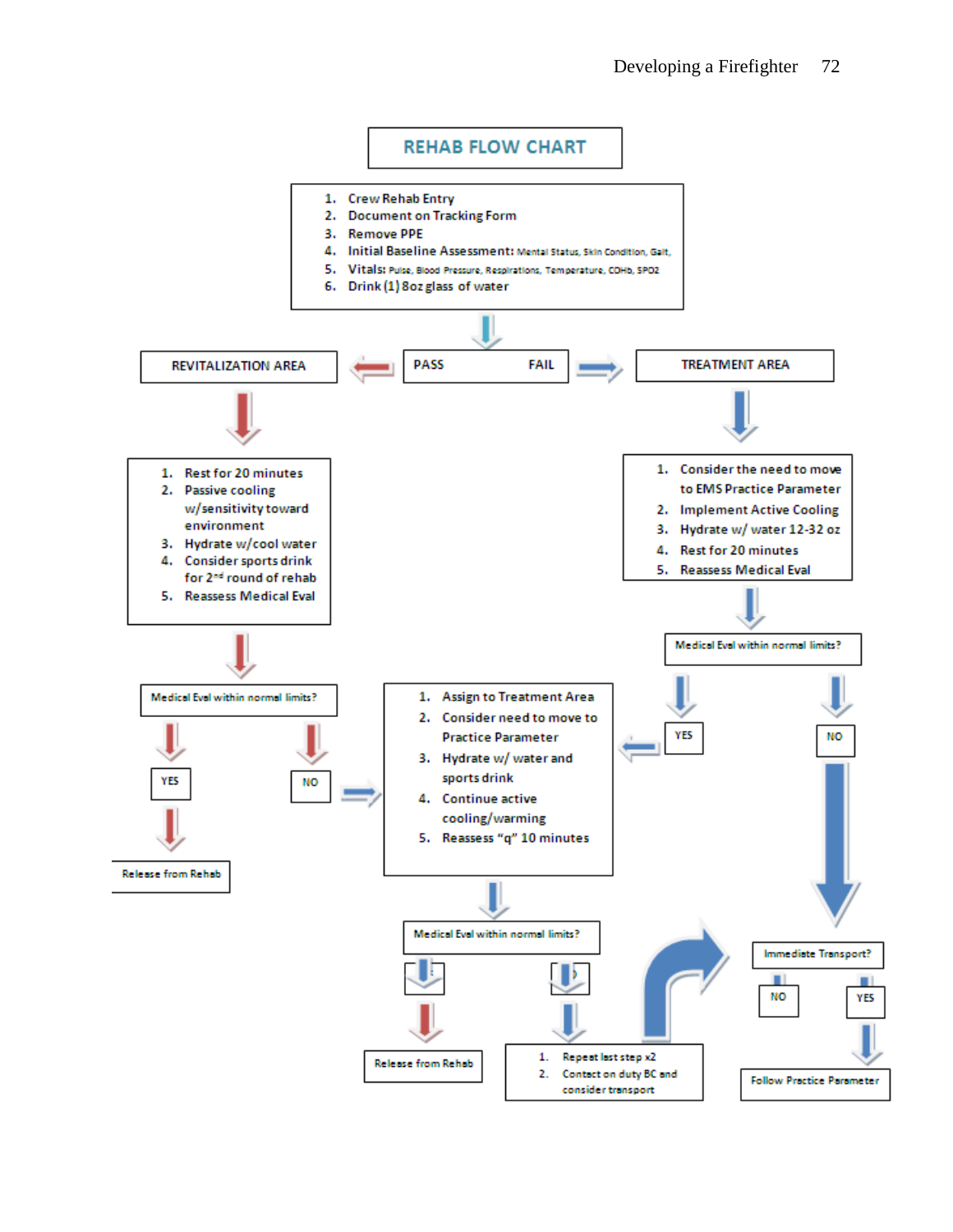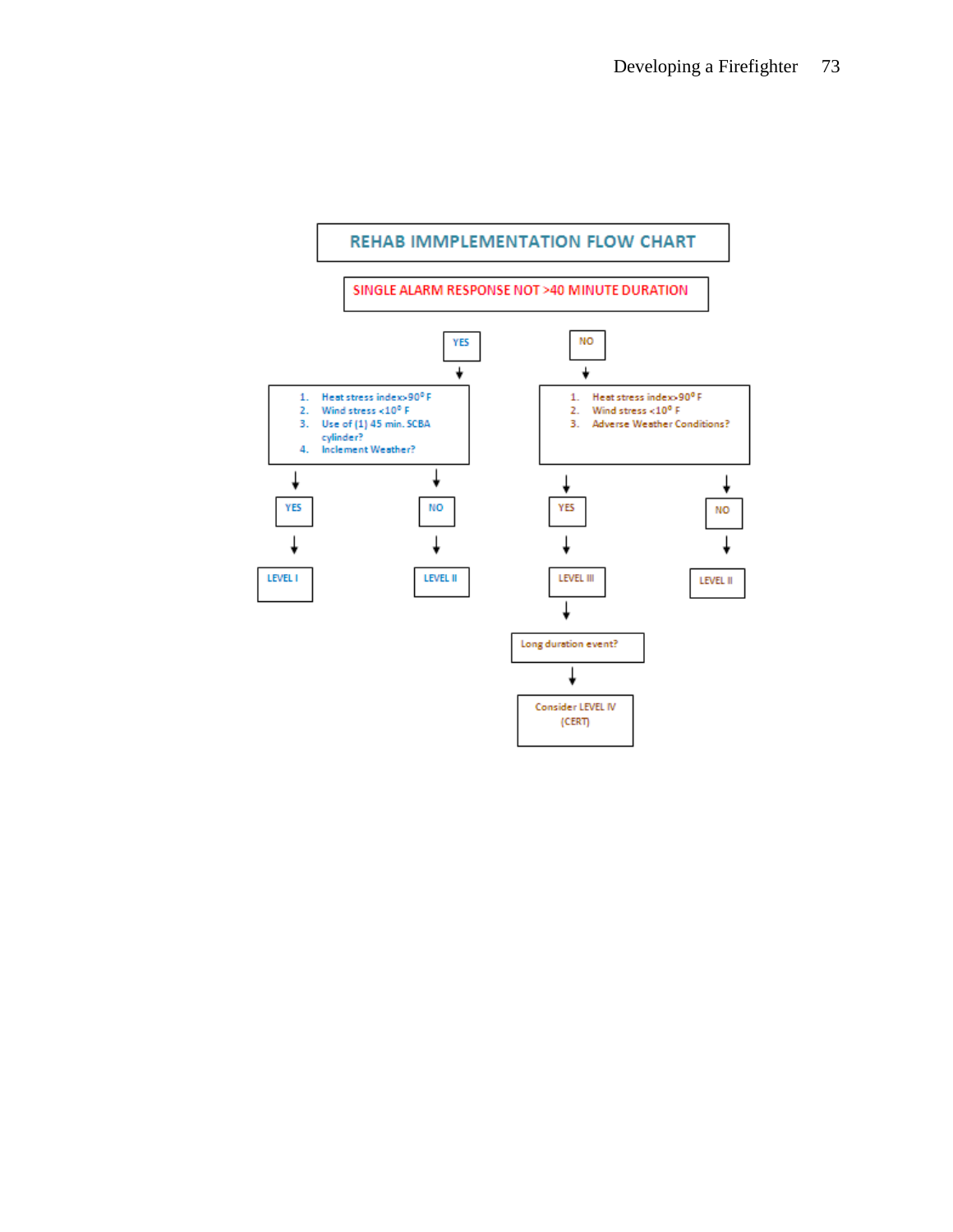| <b>Agency</b>                                   | System | Diastolic | Temperature | Heart Rate | Respiration | spoz  | COMB |
|-------------------------------------------------|--------|-----------|-------------|------------|-------------|-------|------|
| Southern Main<br>Comm. College                  | N/A    | N/A       | N/A         | N/A        | N/A         | N/A   | N/A  |
| <b>River Falls Fire</b><br>Department           | N/A    | N/A       | 100.6       | 120        | N/A         | N/A   | N/A  |
| <b>Houston Fire</b><br>Department               | N/A    | N/A       | N/A         | N/A        | N/A         | N/A   | N/A  |
| <b>Enchanted Circle</b><br><b>Regional Fire</b> | N/A    | N/A       | 100.6       | 110        | N/A         | < 92% | N/A  |
| <b>Sublimity Fire</b><br><b>District</b>        | N/A    | N/A       | N/A         | N/A        | N/A         | N/A   | N/A  |
| <b>Space Coast Fire</b><br>Chiefs Assoc.        | N/A    | N/A       | 100.6       | 110        | 26          | < 92% | N/A  |
| <b>MABAS Division</b><br>XII                    | 150    | 90        | 20          | 110        |             |       |      |
| <b>Clearwater Fire</b><br>and Rescue            | >200   | >110      | 100.6       | 110        | N/A         | N/A   | N/A  |
| Columbia Fire<br>Department                     | N/A    | N/A       | 100.6       | 110        | N/A         | N/A   | N/A  |
| Noblesville Fire<br>Department                  | 180    | 100       | 100.6       | 110        | 24          | N/A   | N/A  |
| Westminster<br>Fire/Rescue                      | N/A    | N/A       | N/A         | N/A        | N/A         | N/A   | N/A  |
| Spokane Valley<br><b>Fire Department</b>        | 160    | 90        | 101         | 120        | N/A         | N/A   | N/A  |

## Appendix D Comparison of Vital Sign Assessment Criteria